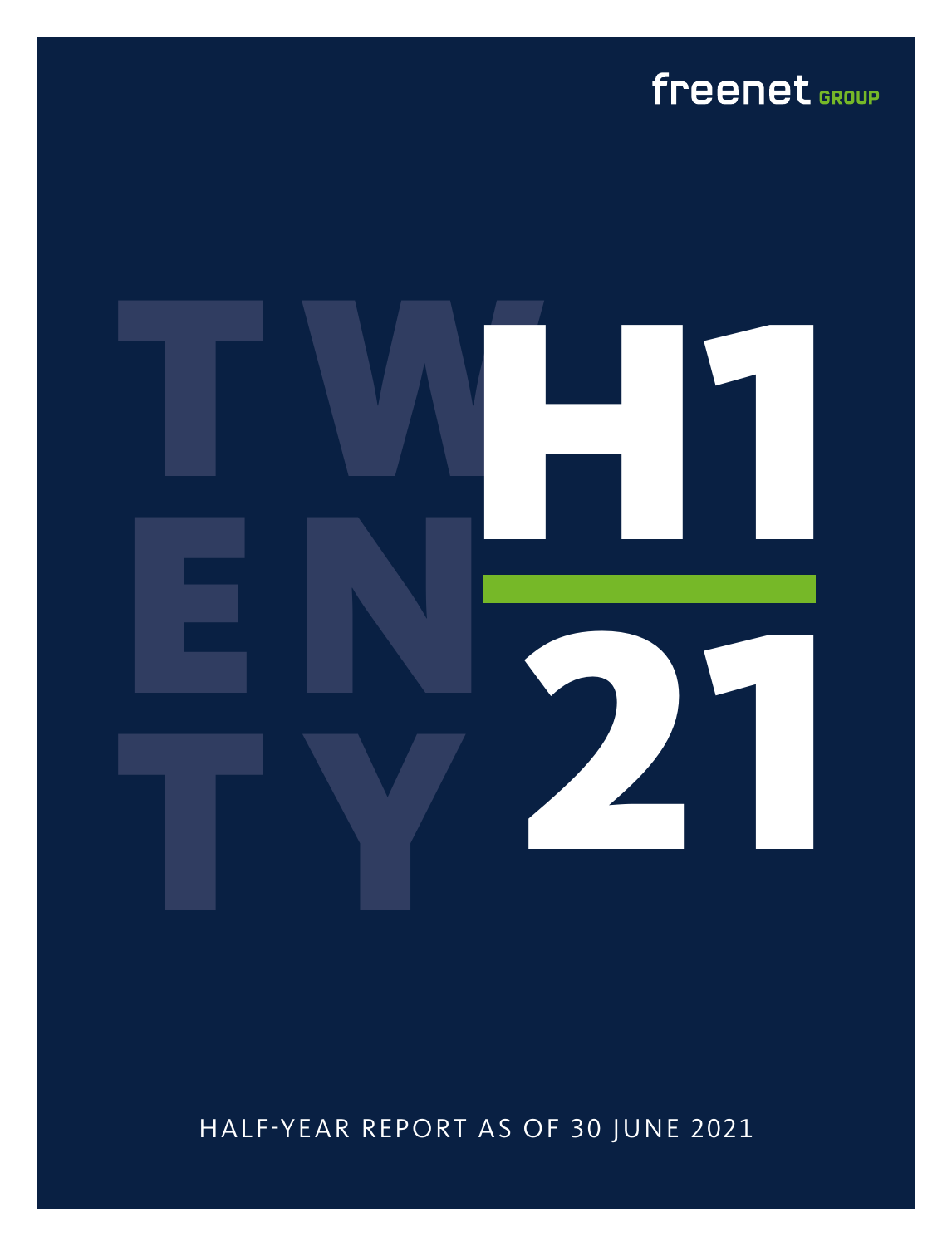# **CONTENTS**

| <b>OVERVIEW OF KEY FINANCIALS</b>                         | 01              |
|-----------------------------------------------------------|-----------------|
| <b>TO OUR SHAREHOLDERS</b>                                | 04              |
| <b>INTERIM GROUP MANAGEMENT</b><br><b>REPORT</b>          | 12 <sub>1</sub> |
| <b>CONDENSED INTERIM</b><br><b>CONSOLIDATED FINANCIAL</b> |                 |
| <b>STATEMENTS</b>                                         | 27              |
| <b>FURTHER INFORMATION</b>                                | 45              |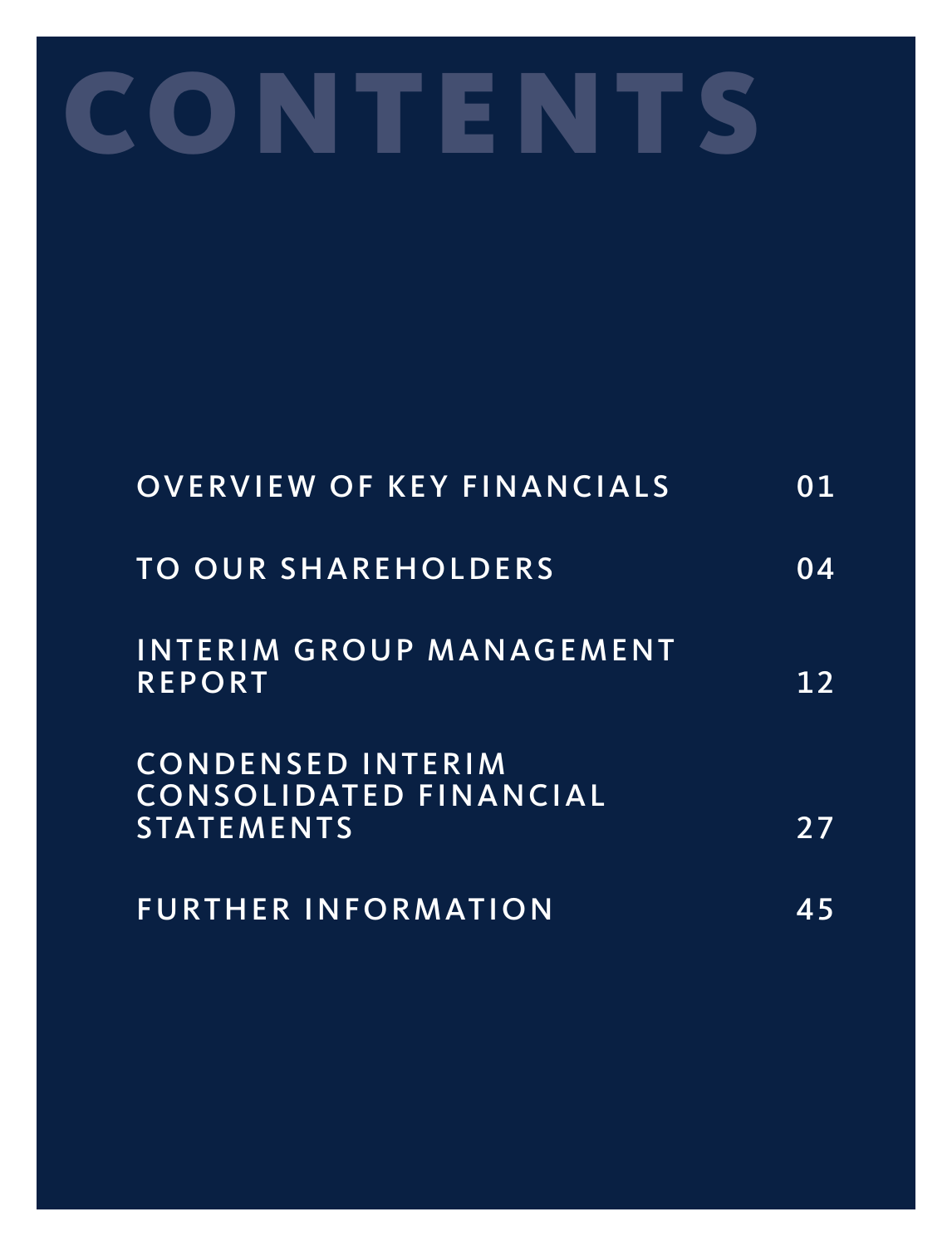#### <span id="page-2-0"></span>**OVERVIEW OF KEY FINANCIALS<sup>1</sup> GROUP**

#### **OPERATIONS**

|                                        | 1st half | 1st half              |                |         |                       |
|----------------------------------------|----------|-----------------------|----------------|---------|-----------------------|
|                                        | 2021     | 2020                  |                |         | Q2/2020               |
| In EUR millions/as indicated           |          | restated <sup>2</sup> | <b>Q2/2021</b> | Q1/2021 | restated <sup>2</sup> |
| Revenue                                | 1,239.0  | 1.271.0               | 619.9          | 619.2   | 622.1                 |
| Gross profit                           | 424.3    | 425.7                 | 210.3          | 214.0   | 212.5                 |
| <b>EBITDA</b>                          | 222.3    | 213.9                 | 113.5          | 108.8   | 109.7                 |
| EBIT                                   | 109.0    | 135.4                 | 40.0           | 69.0    | 70.5                  |
| <b>EBT</b>                             | 92.8     | 112.1                 | 32.6           | 60.1    | 59.8                  |
| Consolidated profit                    | 82.5     | 109.3                 | 32.8           | 49.8    | 58.1                  |
| Thereof from discontinued operations   |          | 11.0                  |                |         | 5.5                   |
| Earnings per share in EUR <sup>3</sup> | 0.74     | 0.88                  | 0.34           | 0.40    | 0.47                  |
| Thereof from discontinued operations   |          | 0.09                  |                |         | 0.05                  |

#### **BALANCE SHEET**

| In EUR millions/as indicated | 30.6.2021 | 30.6.2020 | 30.6.2021 | 31.3.2021 | 30.6.2020 |
|------------------------------|-----------|-----------|-----------|-----------|-----------|
| Total equity and liabilities | 3.942.7   | 4.721.2   | 3.942.7   | 4.242.8   | 4.721.2   |
| Equity                       | 1.628.3   | 1.350.7   | 1.628.3   | 1.833.1   | 1.350.7   |
| Equity ratio in %            | 41.3      | 28.6      | 41.3      | 43.2      | 28.6      |

#### **FINANCES AND INVESTMENTS**

|                                                            | 1st half | 1st half |         |         |         |
|------------------------------------------------------------|----------|----------|---------|---------|---------|
| In EUR millions                                            | 2021     | 2020     | O2/2021 | 01/2021 | Q2/2020 |
| Free cash flow (without Sunrise contribution) <sup>4</sup> | 112.2    | 100.3    | 52.7    | 59.5    | 47.4    |
| Depreciation, amortisation and impairment                  | 113.3    | 78.5     | 73.5    | 39.8    | 39.2    |
| Net investments (CAPEX)                                    | 19.4     | 17.3     | 10.8    | 8.6     | 9.5     |
| Net debt                                                   | 841.9    | 1.891.5  | 841.9   | 691.9   | 1,891.5 |
| Leverage                                                   | 1.9      | 4.4      | 1.9     | 1.6     | 4.4     |

#### **SHARE**

| As indicated                          | 30.6.2021 | 30.6.2020 | 30.6.2021 | 31.3.2021 | 30.6.2020 |
|---------------------------------------|-----------|-----------|-----------|-----------|-----------|
| Closing price Xetra in EUR            | 19.92     | 14.32     | 19.92     | 20.41     | 14.32     |
| Number of issued shares in '000s      | 128,061   | 128.061   | 128,061   | 128.061   | 128.061   |
| Market capitalisation in EUR millions | 2.551.0   | 1.833.8   | 2.551.0   | 2.613.7   | 1.833.8   |

#### **EMPLOYEES**

|           | 30.6.2021 | 30.6.2020 | 30.6.2021 | 31.3.2021 | 30.6.2020 |
|-----------|-----------|-----------|-----------|-----------|-----------|
| Employees | 3,812     | 4,014     | 3,812     | 3,909     | 4.014     |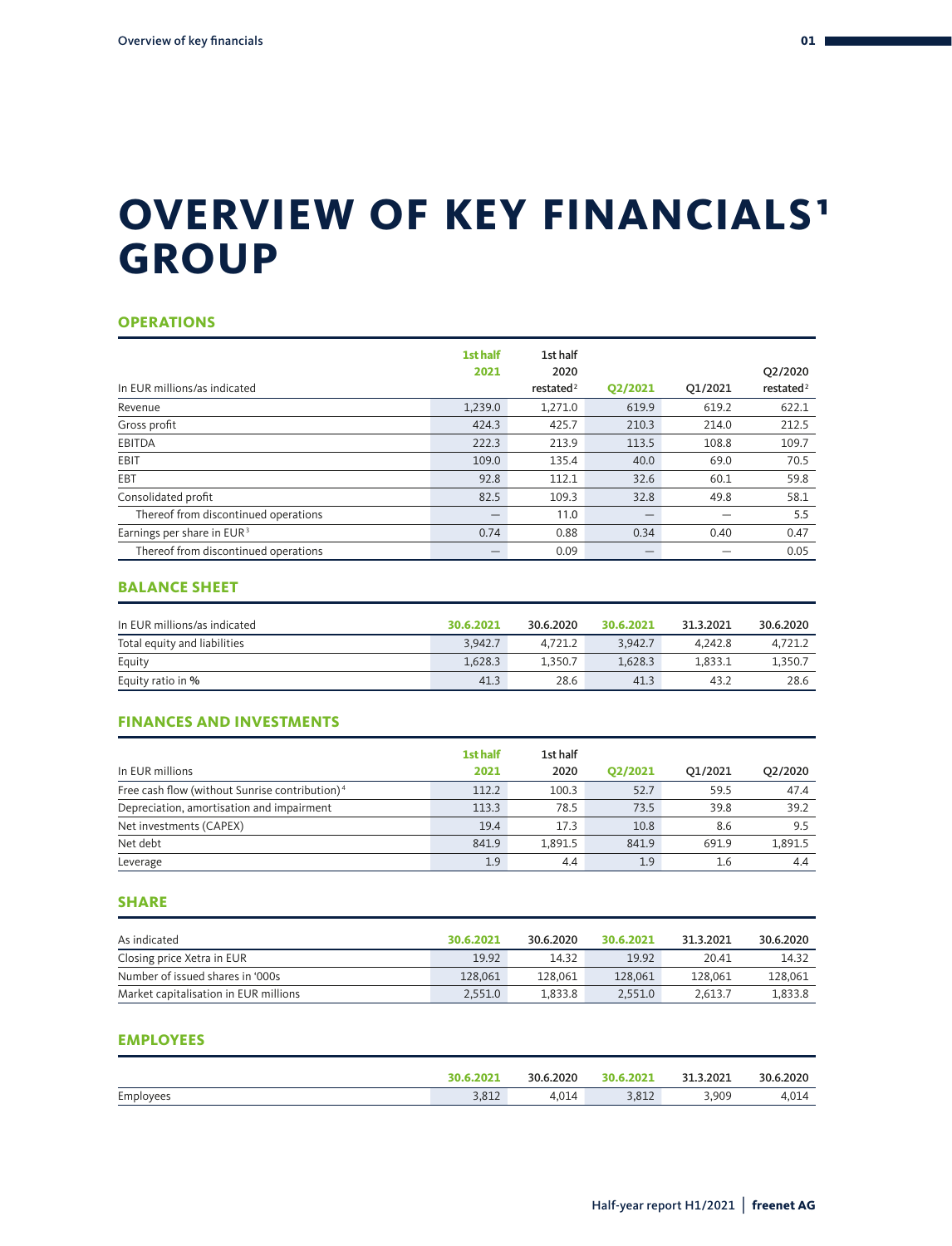### **MOBILE COMMUNICATIONS SEGMENT**

#### **CUSTOMER FIGURES <sup>5</sup>**

|                               | 1st half | 1st half |         |         |         |
|-------------------------------|----------|----------|---------|---------|---------|
| In millions                   | 2021     | 2020     | O2/2021 | O1/2021 | Q2/2020 |
| Postpaid                      | 7.113    | 6.939    | 7.113   | 7.099   | 6.939   |
| Net change                    | 0.035    | 0.037    | 0.014   | 0.021   | 0.014   |
| freenet FUNK and freenet Flex | 0.078    | 0.042    | 0.078   | 0.068   | 0.042   |
| Net change                    | 0.021    | 0.008    | 0.010   | 0.011   | 0.007   |

#### **OPERATIONS**

| In EUR millions | 1st half<br>2021 | 1st half<br>2020 | 02/2021 | O1/2021 | O <sub>2</sub> /2020 |
|-----------------|------------------|------------------|---------|---------|----------------------|
| Revenue         | 1.099.9          | 1.136.8          | 551.1   | 548.7   | 554.2                |
| Gross profit    | 325.7            | 326.1            | 161.8   | 163.9   | 160.8                |
| EBITDA          | 183.3            | 182.6            | 91.5    | 91.7    | 91.0                 |

#### **ARPU**

| In EUR   | 1st half<br>2021 | 1st half<br>2020 | <b>Q2/2021</b> | O1/2021 | Q2/2020 |
|----------|------------------|------------------|----------------|---------|---------|
| Postpaid | 17.9             | 18.3             | 18.0           | 17.8    | 18.1    |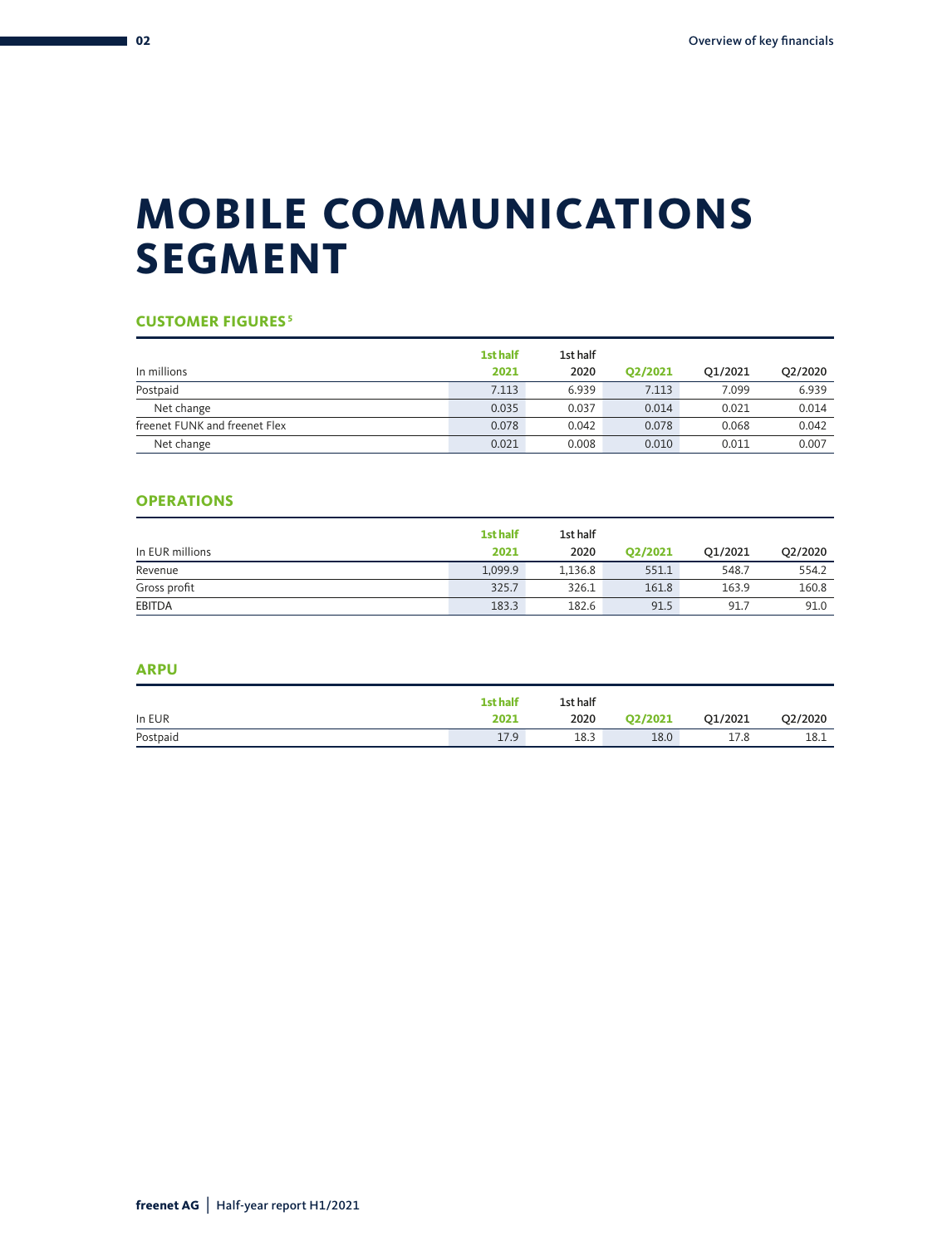### **TV AND MEDIA SEGMENT**

#### **CUSTOMER FIGURES5**

|                              | 1st half | 1st half |         |         |         |
|------------------------------|----------|----------|---------|---------|---------|
| In '000s                     | 2021     | 2020     | 02/2021 | O1/2021 | Q2/2020 |
| freenet TV subscribers (RGU) | 845.0    | 1,005.0  | 845.0   | 868.3   | 1,005.0 |
| Net change                   | $-56.8$  | $-16.1$  | $-23.2$ | $-33.6$ | $-11.9$ |
| waipu.tv subscribers         | 644.6    | 504.1    | 644.6   | 611.7   | 504.1   |
| Net change                   | 72.1     | 95.8     | 32.9    | 39.2    | 51.7    |

#### **OPERATIONS**

| In EUR millions | 1st half<br>2021 | 1st half<br>2020 | 02/2021 | O1/2021 | Q2/2020 |
|-----------------|------------------|------------------|---------|---------|---------|
| Revenue         | 138.8            | 125.9            | 69.3    | 69.5    | 65.2    |
| Gross profit    | 89.8             | 81.1             | 44.0    | 45.8    | 43.1    |
| <b>EBITDA</b>   | 47.0             | 36.5             | 25.0    | 22.0    | 20.9    |

' Unless indicated otherwise, key financials are defined in the "Corporate management" section of the 2020 Annual Report.<br>'Retrospective restatement of comparatives for the first half of 2020 and second quarter of 2020 due in accordance with IFRS 5.

<sup>3</sup> Basic and diluted.<br>4 H1/20 free cash flow adjusted for dividend from Sunrise (Q2/20: 46.0 million euros) and corresponding interest payments<br>on the syndicated bank loan (H1/20: approx. 5.6 million euros).

<sup>5</sup> At the end of the period.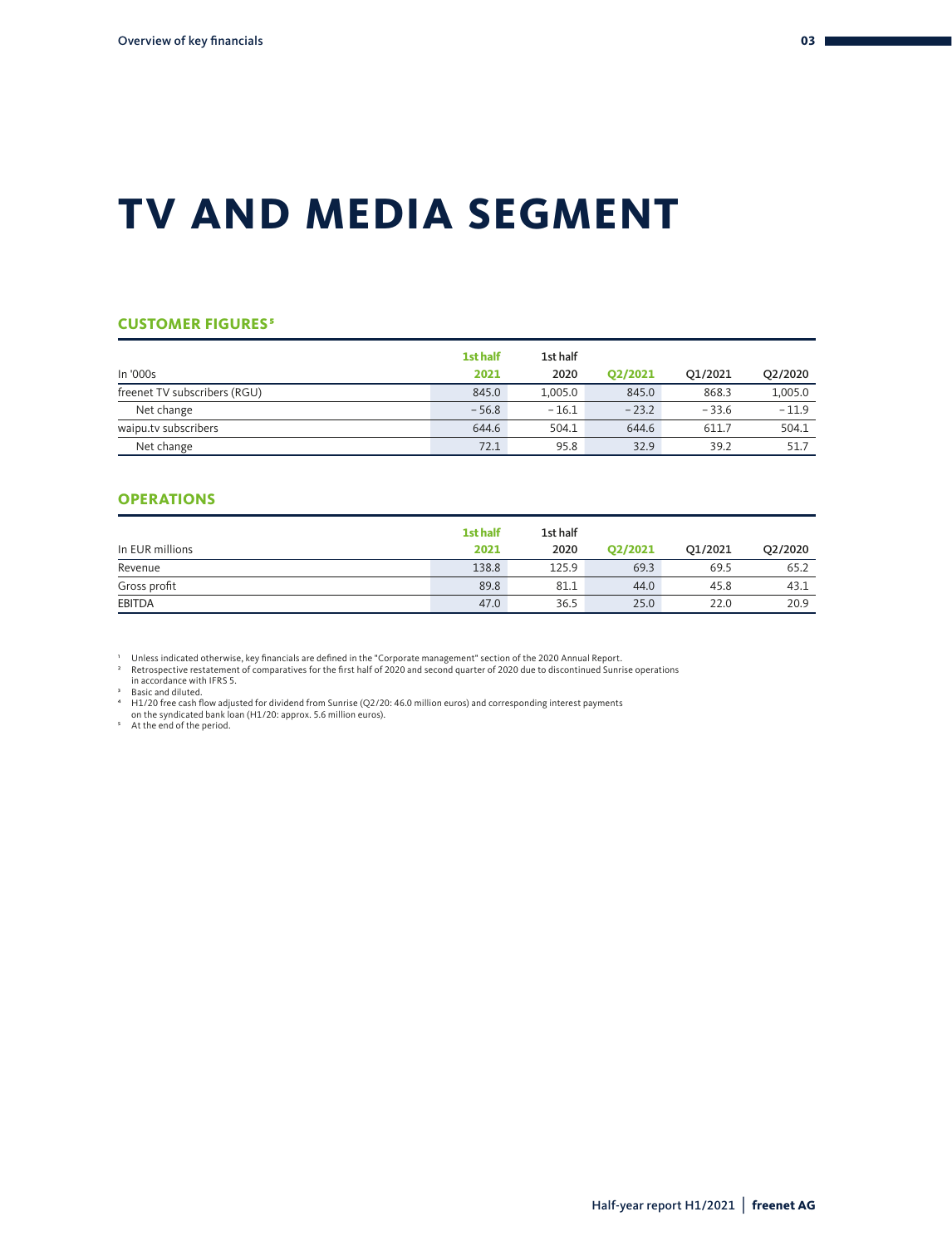# ANRIE-OLDER

#### TO OUR SHAREHOLDERS

- 06 | Report of the Executive Board
- 08 | The freenet share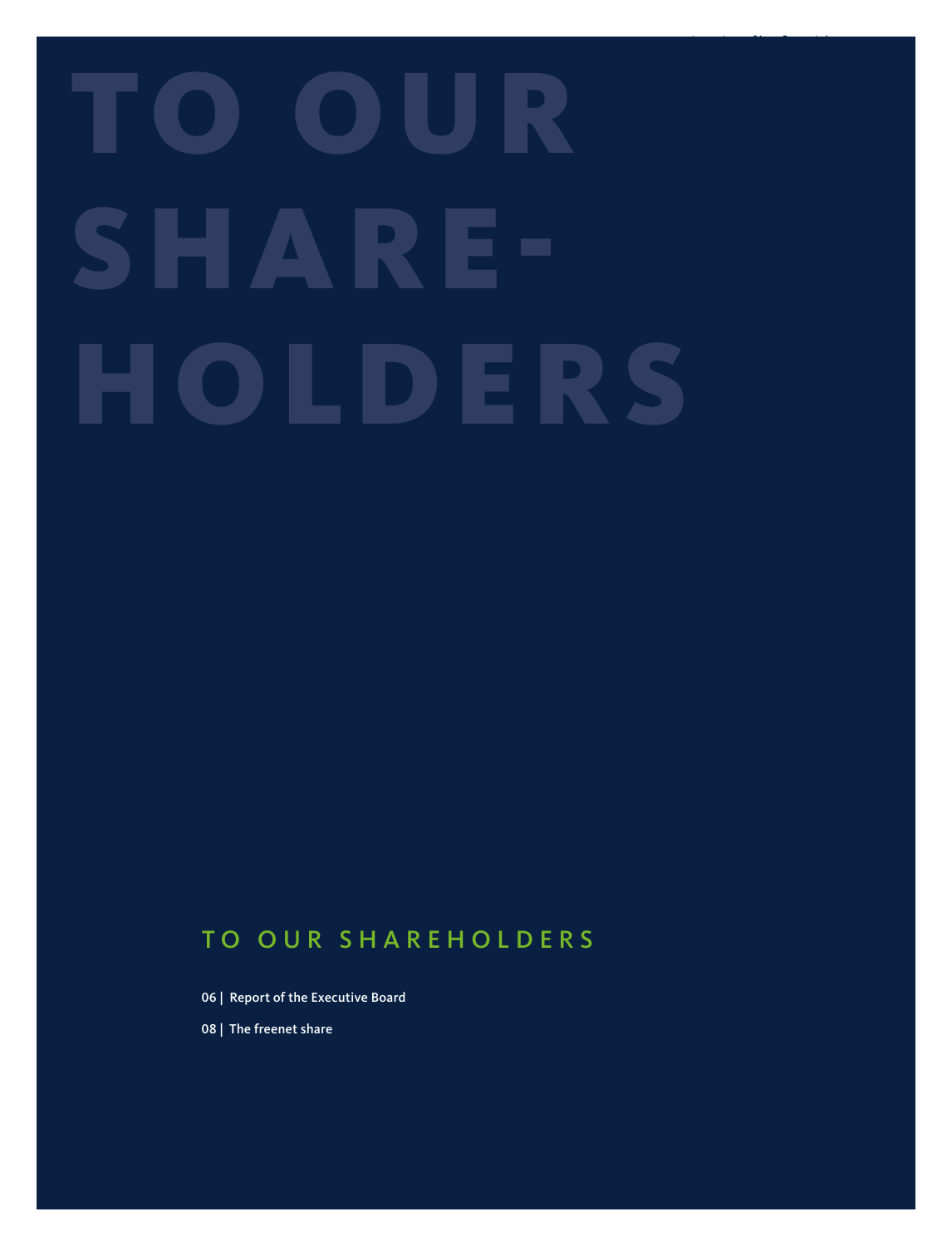*Ingo Arnold (CFO)* 





*Stephan Esch (CTO)*

*Christoph Vilanek (CEO)*





### **THE EXECUTIVE BOARD OF FREENET AG**



*Rickmann v. Platen (CCO)*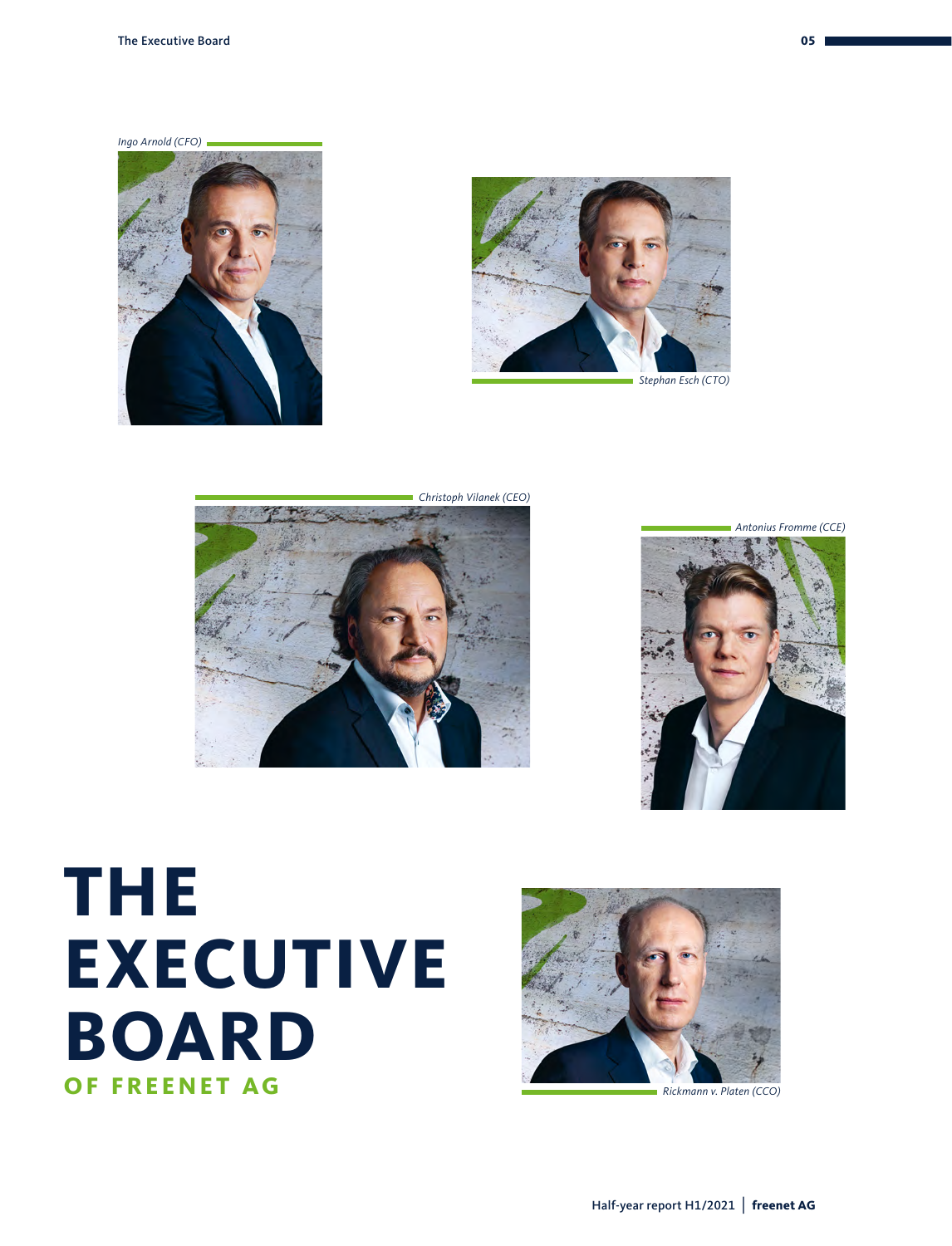### **REPORT OF THE EXECUTIVE BOARD**

#### **Dear shareholders, business partners, customers and friends of the freenet Group,**

In our most recent Annual Report, we highlighted how our solid, resilient business model has enabled us to record consistently positive results despite COVID-19 restrictions. Other key success factors that once again proved their worth and continue to do so during the ongoing crisis include:

- the largely subscription-based revenue and margins in our business areas of Mobile Communications, Digital Lifestyle and TV and Media;
- our indispensable services and devices relating to the Internet, TV and radio consumption and mobile digital interaction;
- our comprehensive, flexible and intelligently interconnected sales structures, and, last but not least,
- our flat hierarchies with digitalised processes, and communication and decision-making channels.

Our interim results after the first half of the current year look very similar to those of 31 December 2020. As in the previous year, we remain resolutely on course, even though COVID-19 will likely remain a key issue for society in the longer term:

- Revenue totalled 619.9 million euros in the second quarter of this year compared to 622.1 million euros in Q2/2020. Overall, the Group generated revenue of 1,239.0 million euros in the first six months of the year – a decline of 2.5 per cent compared to the prior-year period. This reduction was primarily due to a decline in low-margin hardware revenue in the Mobile Communications segment.
- At 113.5 million euros, EBITDA improved considerably in Q2/2021 (109.7 million euros in Q2/2020). EBITDA for the first half of the year came to 222.3 million euros – an increase of 8.4 million euros or 3.9 per cent compared to 2020.
- Free cash flow amounted to 52.7 million euros in the second quarter and 112.2 million euros in the first half of 2021. This represents a year-on-year increase of around 11.9 per cent (excluding the positive amount from the Sunrise dividend in 2020).
- Our subscriber base (including freenet FUNK & Flex) also continued on its positive trajectory, growing by 33,200 customers in the second quarter to 8.681 million at the end of June – an increase of 71,100 since the beginning of the year and 190,400 year-on-year.

As a result, the first half of the financial year has been completed more than successfully and the prospects for the second half of the year have prompted us as the Executive Board to increase the guidance for EBITDA and free cash flow. EBITDA is now expected to be in a range between 430 and 445 million euros (previously: 415 to 435 million euros). In line with this, free cash flow is forecast to be between 215 and 230 million euros (previously: 200 to 220 million euros). For all other financial and non-financial performance indicators, the forecast for the full year remains unchanged.

The much-hoped-for improvement in external conditions in the second half of the year will additionally help us to reliably generate our new target figures as well. The majority of freenet's own shops and stores, as well as other important points of sale such as MediaMarkt and Saturn, were closed throughout the first quarter and for several weeks in the second quarter. Although we were able to acquire half of our new customers in the Mobile Communications business via our non-retail-based channels, and three-quarters of retained customers were retained by our own efforts via what are known as our "captive channels" during this time, store closures – and the closure of GRAVIS stores in particular – somewhat restricted the positive performance overall, namely sales of smartphones, iPads, notebooks and related accessories. The ongoing vaccination program and progress towards herd immunity also make us optimistic about the second half of the year and give us cause to hope that we will be spared from further store closures.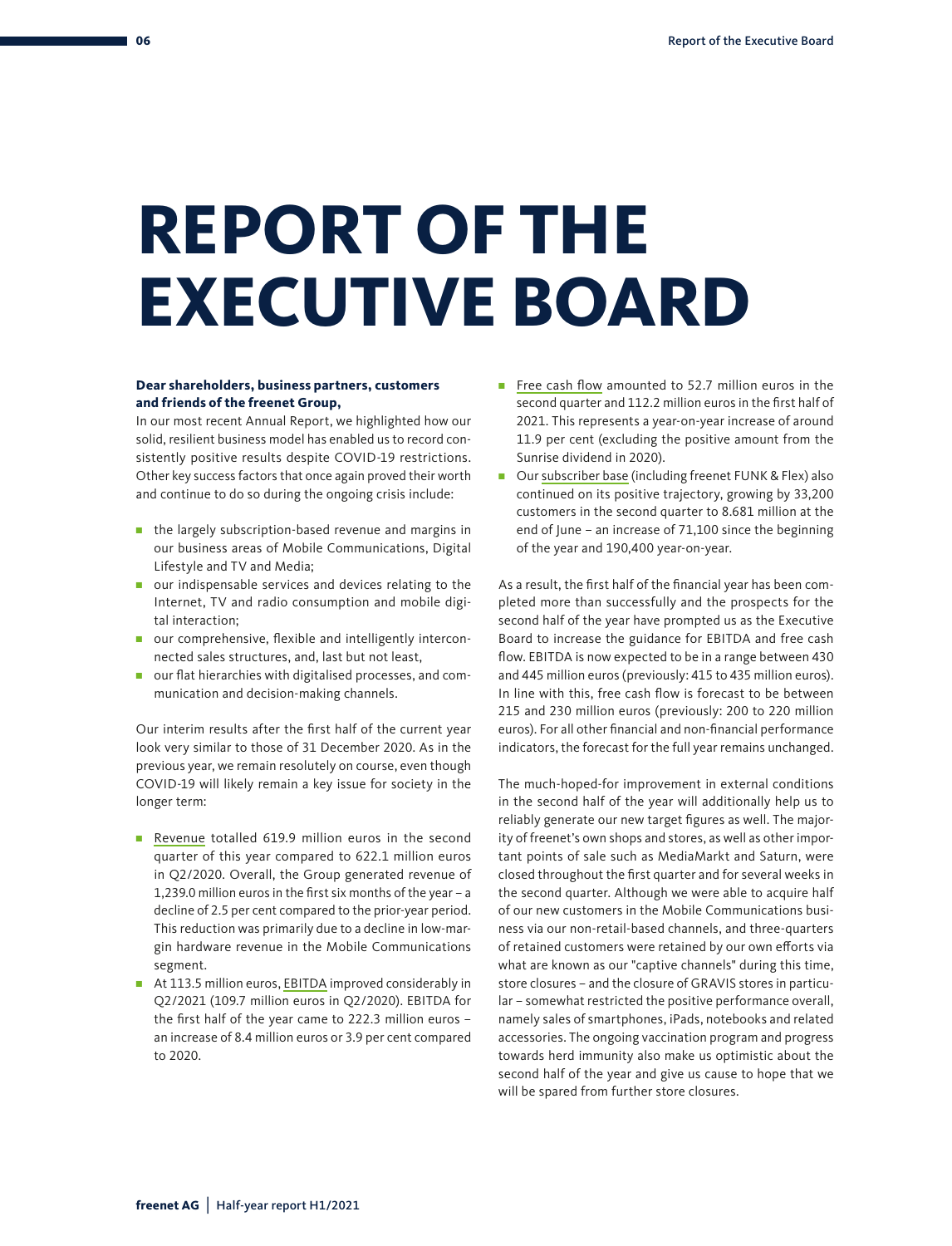Regardless of this, we are working to continually optimise the scope and quality of our products and services. We are making increased use of artificial intelligence, machine learning, chat bots, self-help and digital interaction in order to understand and serve our customers' needs as effectively as possible. Weekly business magazine WirtschaftsWoche recently reaffirmed our success among our customers and our pioneering position in the sector. In its survey of 100,000 consumers, the magazine identified Germany's best companies for customer service from a field of 650 firms – with freenet named in the telecommunication sector's top three as it earned a (shared) second place.

Given our consistent customer focus, we are both relaxed and self-confident about a recent legislative initiative, the Telecommunications Modernisation Act, which is designed to implement the European Electronic Communications Code (EECC) that came into force at the end of 2018. The aim of the Telecommunications Modernisation Act is to promote a variety of products and services, customer communications and consumer rights. Although we cannot predict how the market and our competitors will actually react to these changes in the industry's legislative framework, we know that freenet customers already have the best possible choice, with complete flexibility in designing the terms and duration of their contracts as well as various options for contacting us. After all, lasting customer satisfaction is essential for us and our business. We also go to great lengths to ensure that we can support our partner store operators and specialist retailers in their customer contact and service efforts as effectively as possible. Our hard work in this area is also earning well-deserved plaudits, with readers of the Telecom Handel trade journal voting mobilcomdebitel Germany's best mobile network operator at the end of June. It is highly gratifying to achieve this top ranking for a multichannel strategy that is particularly relevant for customers, validating our approach of making our distribution and customer contact options as flexible as possible – and not just during the coronavirus pandemic.

The TV and Media segment also delivered good news on several occasions. As the operator of waipu.tv, EXARING AG added additional attractive channels and broadcasters in the first half of the year. Media Broadcast at the start of the year signed a long-term service contract with public broadcaster NDR for their analogue radio, DAB-Plus and DVB-T2 transmission systems, followed by a similar agreement with

WDR in February. In April, an agreement was signed with Germany's largest broadcaster to transmit matches in the first and second Bundesliga divisions from 36 stadiums using fibre optic and satellite technology. In June, Media Broadcast successfully carried out the world's first live TV broadcast via a 5G campus network at the German national football team's Euro 2020 base in Herzogenaurach. The broadcast relied on the portable 5G Blue Box, which is specially designed for such applications and can be installed anywhere in the country within a very short space of time. During the second quarter, the freenet subsidiary also completed its expansion of the second nationwide DAB+ multiplex.

We therefore believe that we have laid the foundations for a successful second half of the year and a generally positive 2021 despite the coronavirus pandemic. While we cannot predict how external factors will actually develop, we know that we, the management and all employees of the freenet Group, are very much looking forward to working more "normally" again soon: exchanging views openly and constructively in person, interacting harmoniously at our various sites, or being able to advise and support our customers face-to-face in shops and electronics stores – for the benefit of our customers, our employees, our business partners and our shareholders.

Christoph Vilanek Ingo Arnold Stephan Esch

 $A.3 - C$ 

Antonius Fromme Rickmann v. Platen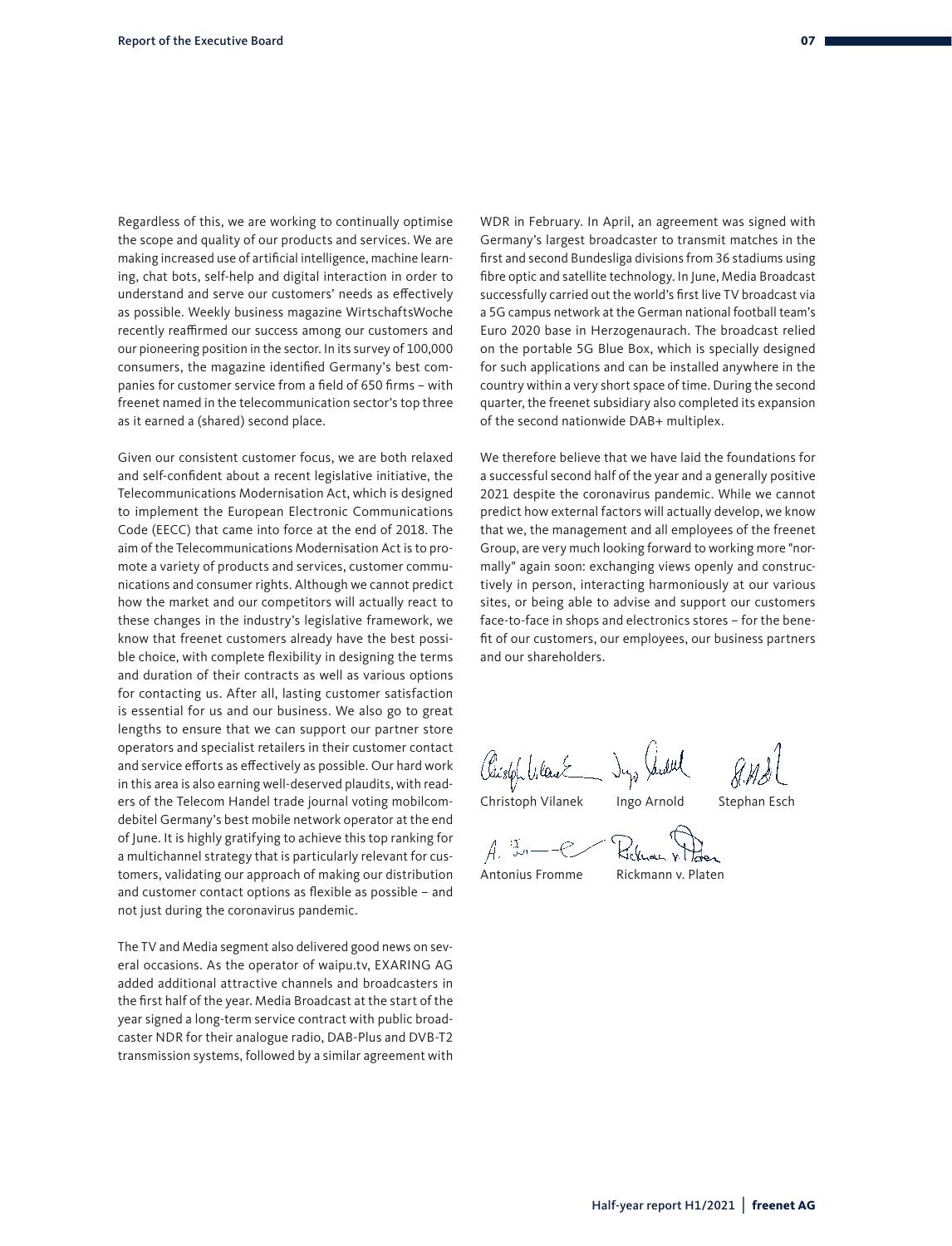### **THE FREENET SHARE**

- German equity indices defy coronavirus pandemic in the first half of 2021
- freenet shares record a gain of 25 per cent
- The company distributes a dividend of 1.65 euros per share

#### **GENERAL CAPITAL MARKET ENVIRONMENT**

The coronavirus pandemic and all of its associated restrictions continued to dominate the headlines in the first half of 2021. Reactions to the third wave of infections at the start of the year were the main talking points on the markets, while the vaccination program's sluggish start and increasing supply bottlenecks in the technology sector in particular provided further sources of irritation. Inflation fears and speculation about lasting supply chain disruption also simmered, and there were increasing signs that central bank monetary policy would shift towards a turnaround in interest rates.

By contrast, the quarterly results of numerous companies were surprisingly positive, prompting many of them to maintain their financial outlook for the full year. Equity indices

performed well in light of these results to end the first half of the year in more forgiving territory. Both the MDAX and the TecDAX, where freenet AG is listed, ended the first half of 2021 up 11 per cent. As the trend barometer for European telecommunications stocks, the SXKP Index recorded an even more encouraging gain of 15 per cent in the first and second quarters, as did the leading German DAX index, which rose by 13 per cent. In this environment, German mobile communications stocks once again proved crisis-proof and resilient, with share price rises of up to 26 per cent compared to their 2020 closing prices.



#### Figure 1: Performance of the freenet share vs. indices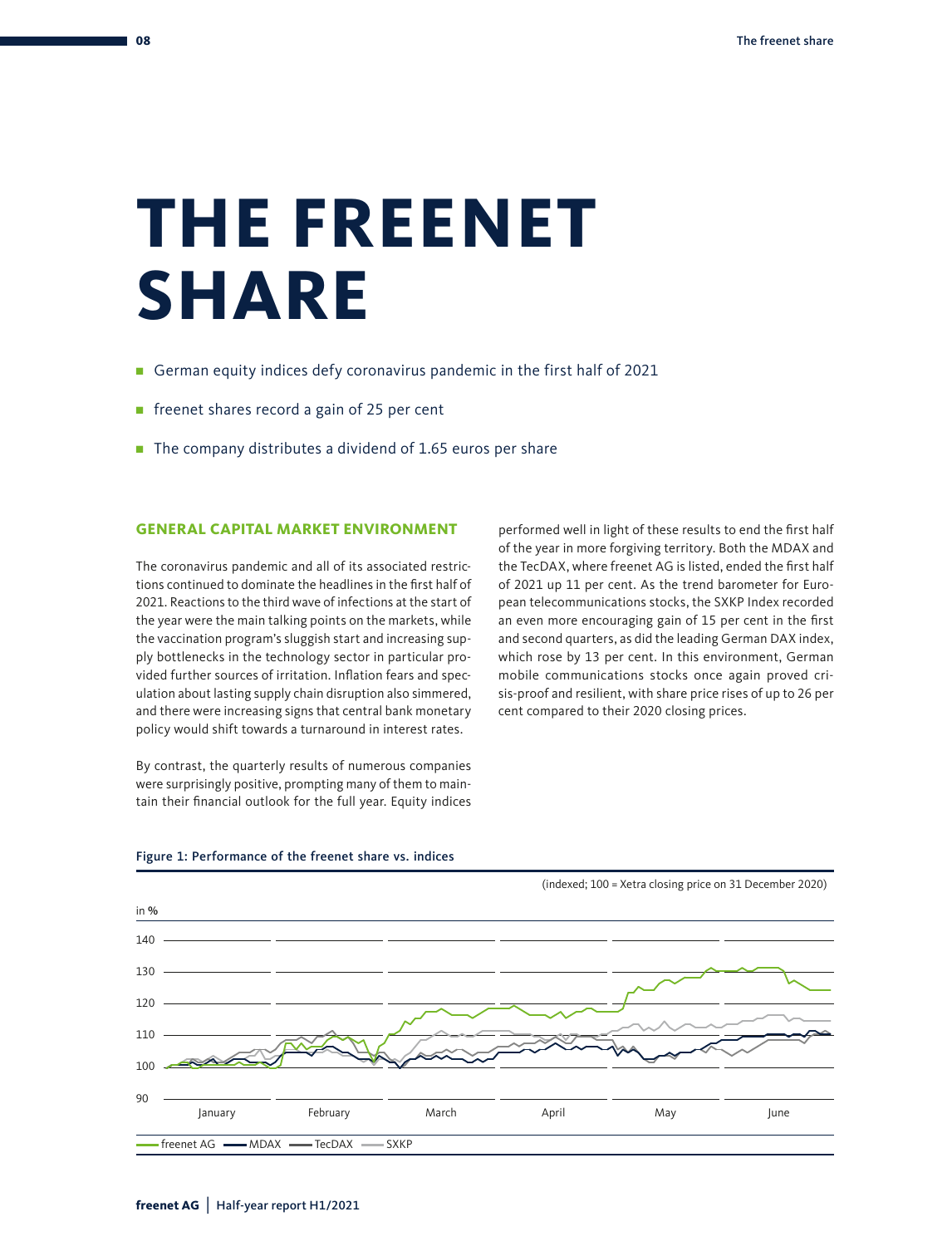#### **FREENET SHARE PERFORMANCE**

The freenet share performed well, rising by 25 per cent in the first six months of the year to close at 19.92 euros on 30 June 2021. After making a modest start to the new year, the stock recovered from its previous annual low at 15.85 euros at the start of February and continued to gain momentum as the year went on. Shortly before the Annual General Meeting and the distribution of the dividend, the shares reached a half-year high of 21.05 euros on 15 June 2021. This encouraging performance during the period under review was due to a number of factors:

- the Group's positive first-quarter results and the associated confirmation of its positive financial outlook for the 2021 financial year,
- the announcement and approval by the Annual General Meeting to distribute a dividend of 1.50 euros per share for the 2020 financial year as well as a special dividend of 15 euros per share, and
- the (second) 2021 share buyback program launched in February 2021 with a total volume of up to 135 million euros that is scheduled to run until 31 December 2021.

The freenet share's performance reflects the strategic decisions made by management and the Group's corresponding operating performance, particularly during the coronavirus pandemic, thus demonstrating the resilience of our business model perceived by the capital market.



#### Figure 2: Performance of the freenet share vs. peers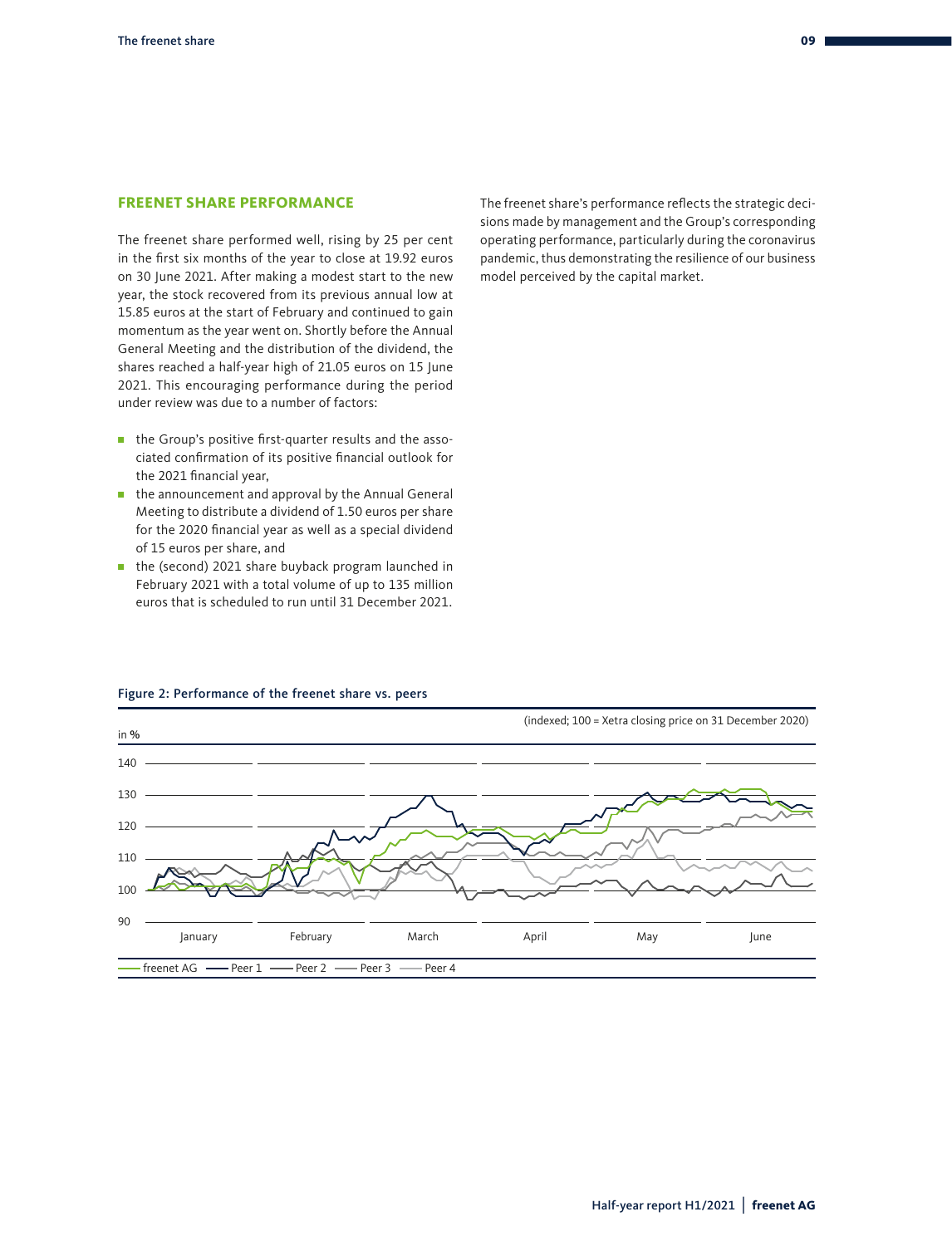#### **ANALYSTS' RECOMMENDATIONS**

At present, a total of 17 independent banks and investment funds regularly publish commentaries, valuations and recommendations for the freenet share. Three analyst firms ceased coverage of the share during the current financial year, while two new analysts published their initial assessment of the company. The number of buy recommendations increased to eight compared to 31 December 2020, with six hold recommendations and three sell recommendations. The target prices per share range from 13.00 euros to 25.50 euros, with an average target price of 21.40 euros as of 30 June 2021.

#### Figure 3: Current recommendations for the freenet share (target prices in euro)



The latest analyst assessments and recommendations have been published at https://www.freenet-group.de/investor/ share/.

#### **CHANGES IN THE FREENET GROUP SHAREHOLDER STRUCTURE**

The following chart shows the voting rights last reported by shareholders in accordance with Sections 33 and 34 of the German Securities Trading Act (WpHG), based on freenet AG's current share capital.

#### Figure 4: Shareholder structure of freenet AG on 30 June 2021



1 Incl. attributions according to the German Securities Trading Act (Wertpapierhandelsgesetz – WpHG).

2 The free float (according to Deutsche Börse AG) amounts to 88.18 per cent.

At 4.74 per cent, US asset manager BlackRock Inc. from Wilmington, Delaware, was the largest shareholder in freenet AG as of 30 June 2021. On 14 June 2021, another American investor – Dimensional Holdings Inc. from Austin, Texas – announced that it had exceeded the 3-per-cent threshold. The proportion of treasury shares held by freenet AG was 4.07 per cent as of 30 June 2021. The company announced that it had exceeded the reporting threshold of 3 per cent on 8 March 2021. A total of 88.18 per cent of shares were held by institutional or retail investors whose equity interest in each case was less than three per cent of freenet AG's share capital (free float according to Deutsche Börse AG's definition). During the period under review, Flossbach von Storch AG announced that it had fallen below the 10, 5 and 3-per cent reporting thresholds, while the Flossbach von Storch SICAV fell below the 5 and 3-per-cent reporting thresholds.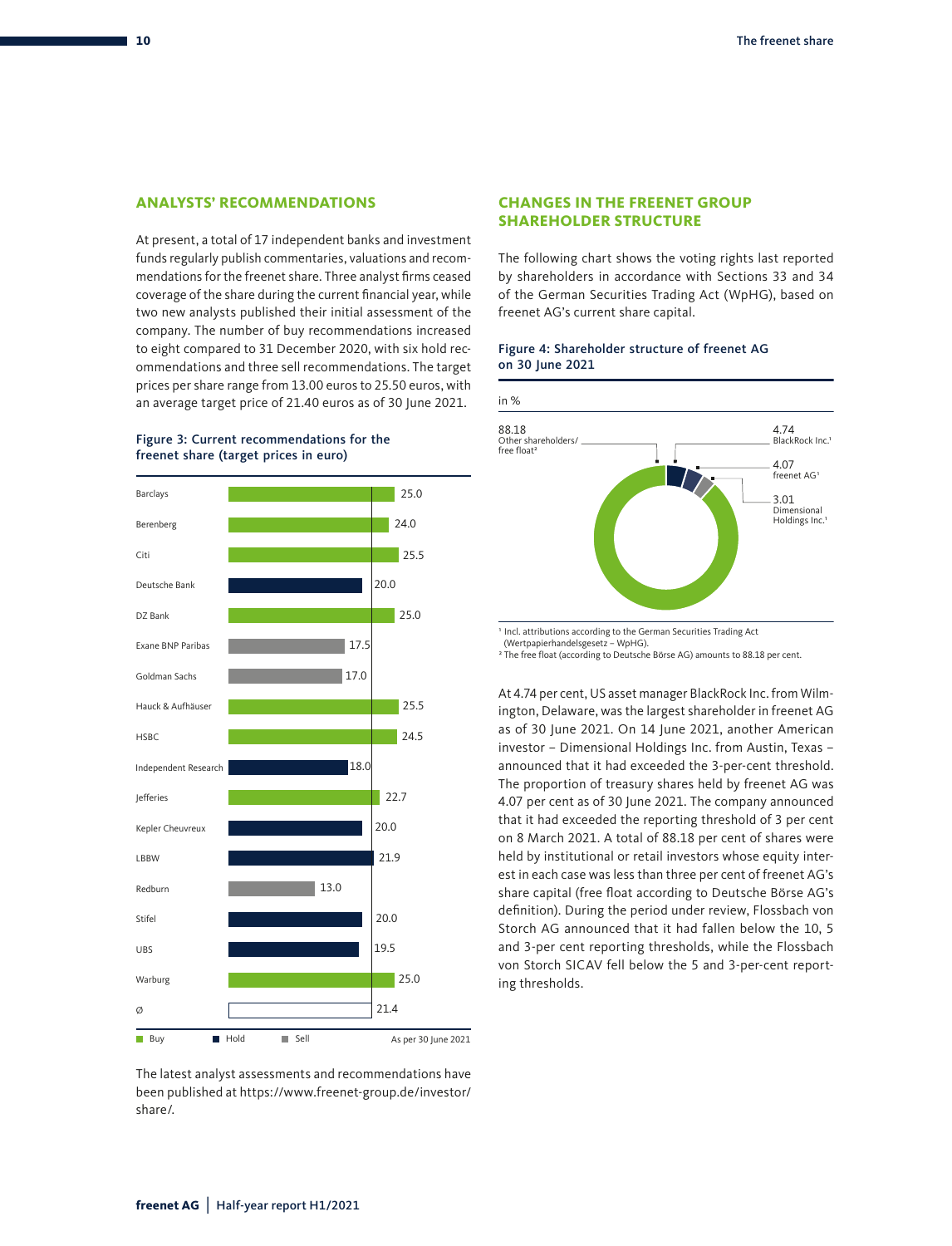All voting rights notifications pursuant to Section 21 WpHG have been published at www. https://www.freenet-group. de/investor/share.

One member of the Executive Board carried out managers' transactions in accordance with Art. 19 of the Market Abuse Regulation (MAR): Chief Financial Officer Ingo Arnold acquired a total of 2,500 shares worth around 45,000 euros on 25 February 2021.

#### **2021 ANNUAL GENERAL MEETING**

For the second year running, the Annual General Meeting of freenet AG for the 2020 financial year was held virtually on 18 June 2021 in accordance with Article 2 of the COVID-19 Relief Act. The Annual General Meeting was broadcast for freenet AG shareholders live over the Internet. Questions could be asked via the online service for shareholders and were answered by the Supervisory Board and Executive Board on the day of the Annual General Meeting.

Other interested parties could also follow the opening of the Annual General Meeting by the Meeting Chair and the speeches by the CEO and CFO as a live broadcast, while a recording of these was also made available for a limited time on the company website as an on-demand webcast afterwards.

Overall, 35.18 per cent of the registered share capital was represented at the virtual Annual General Meeting. The resolutions regarding ratification of the actions of the members of the company's Executive Board and Supervisory Board for financial year 2020 were adopted by a majority of shareholders. The vote to approve the Executive Board remuneration system did not achieve the majority required, with 65.58 per cent of the total share capital represented voting against the plan agreed by the Supervisory Board. An adjusted proposal is to be presented to the shareholders of freenet AG for approval by no later than the next Annual General Meeting in 2022. The shareholders approved all other agenda items by a large majority.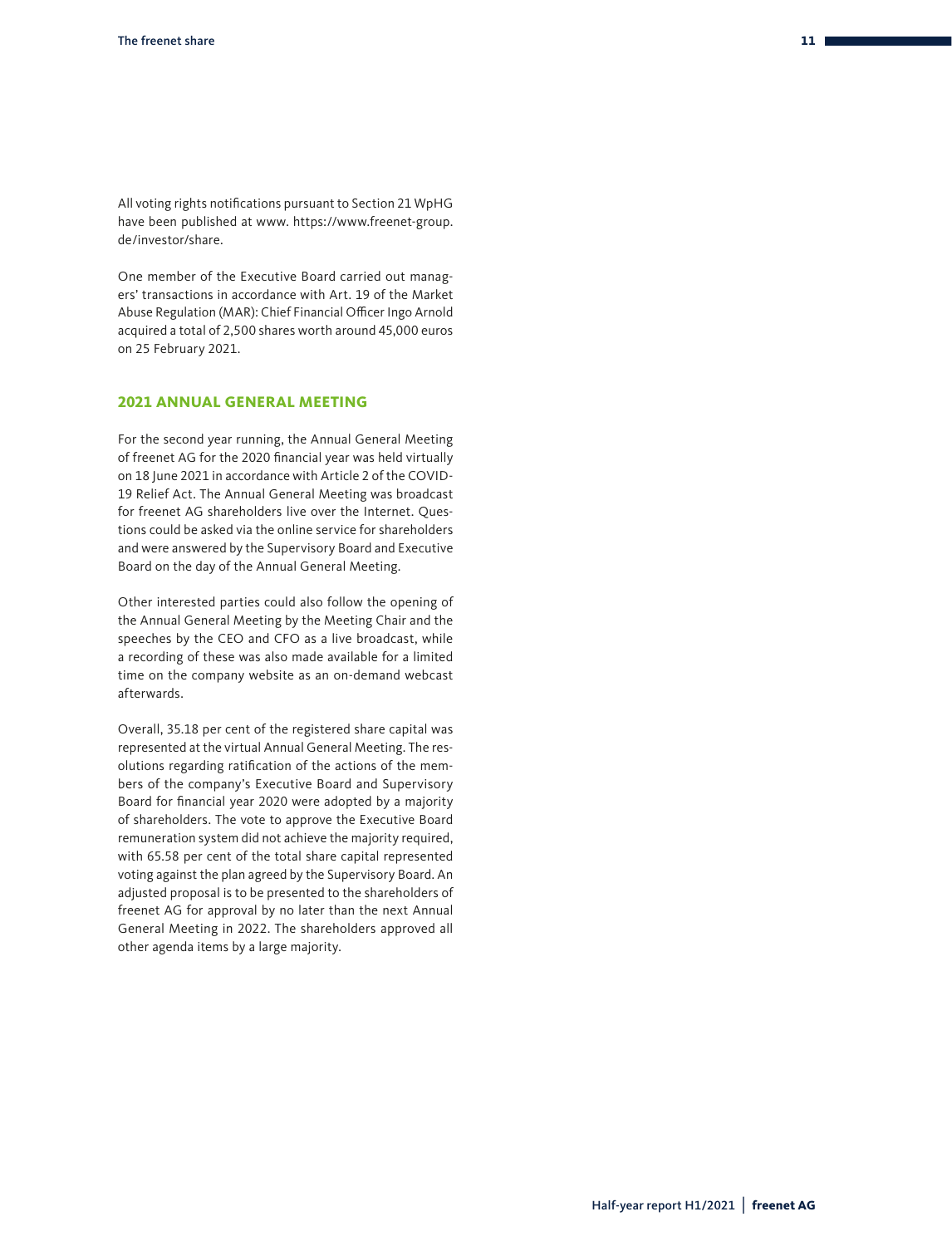# INTERIM G RO U P MANAGE-MENT PORT

#### INTERIM GROUP M A N A G E M E N T R E P O R T

- [13 | Principles of corporate management](#page-14-0)
- 14 | Financial management
- [16 | Course of business and significant events](#page-17-0)
- [19 | Performanceof operating segments in detail](#page-20-0)
- [21 | Net assets, financial position and results of operations](#page-22-0)
- [24 | Report on opportunities and risks](#page-25-0)
- [25 | Report on expected developments](#page-26-0)
- [26 | Report on post-balance sheet date events](#page-27-0)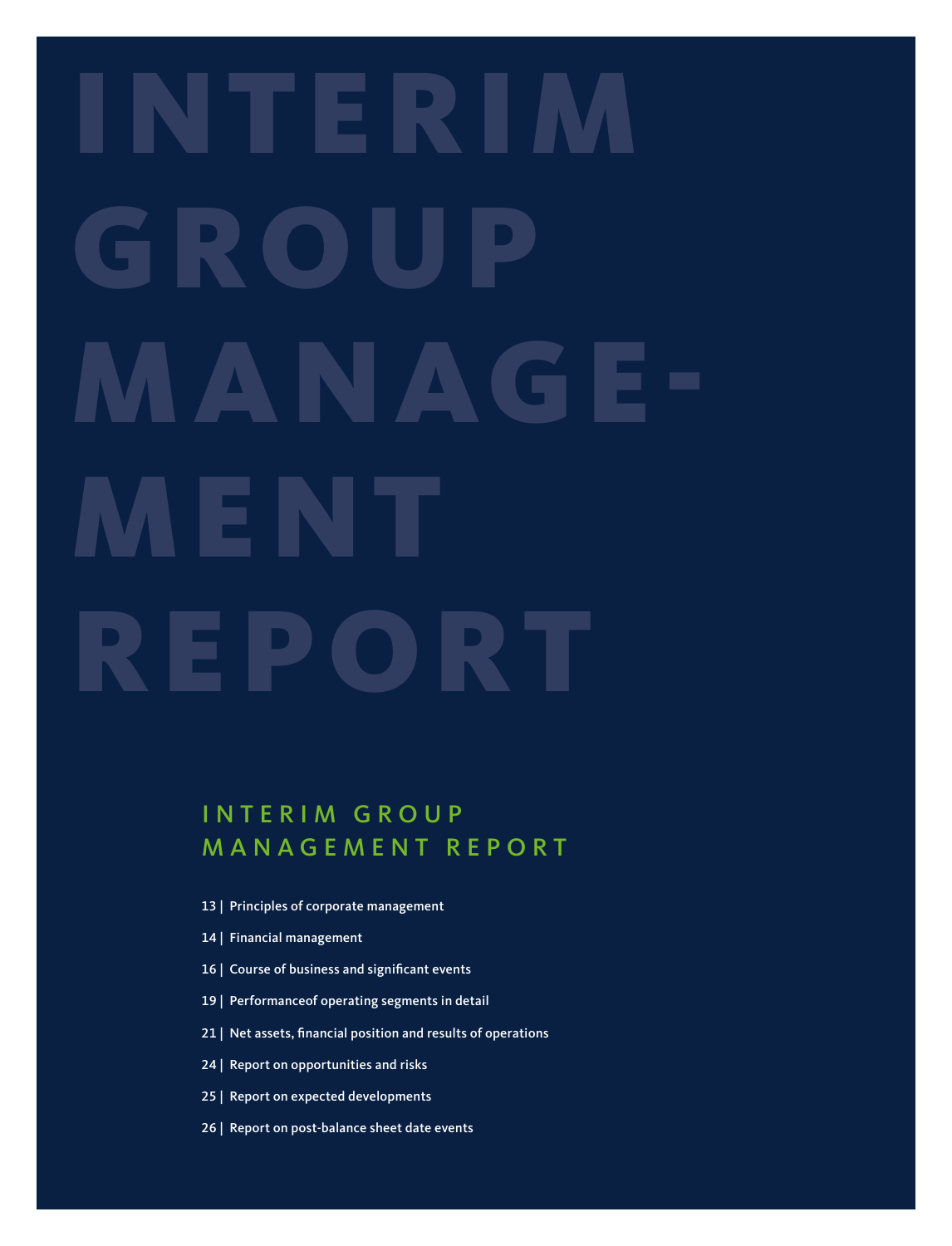### <span id="page-14-0"></span>**PRINCIPLES OF CORPORATE MANAGEMENT**

The freenet Group uses a standardised and reliable management system to implement its strategic goals and measure its operating performance across the entire Group. Performance is measured using financial and non-financial performance indicators that provide a foundation for value-oriented corporate governance. The established financial management system also ensures financial stability. The practicality of the management system is regularly reviewed by management and adjusted where necessary.

The performance indicators used for corporate management purposes also regularly represent alternative performance measures (APMs). The main features of the management system are outlined below. Please refer to the "Corporate management" section of the 2020 Annual Report (see page 45 onwards) for a detailed presentation of the key figures used and the method for calculating them.

#### **FINANCIAL AND NON-FINANCIAL KEY PERFORMANCE INDICATORS**

In order to measure and present the company's success and performance in a comprehensible way, the following performance indicators are used:

|                                                                            | H1/2021 | H1/2020 | H1/2019 |
|----------------------------------------------------------------------------|---------|---------|---------|
| Financial performance indicators (in EUR millions or as indicated)         |         |         |         |
| Revenue                                                                    | 1,239.0 | 1,271.0 | 1,389.0 |
| <b>EBITDA</b>                                                              | 222.3   | 213.9   | 215.5   |
| Free cash flow                                                             | 112.2   | 140.7   | 126.7   |
| Postpaid ARPU (in EUR)                                                     | 17.9    | 18.3    | 18.8    |
| Non-financial performance indicators (in millions)                         |         |         |         |
| Postpaid customers                                                         | 7.113   | 6.939   | 6.834   |
| freenet TV subscribers (RGU)                                               | 0.845   | 1.005   | 1.037   |
| waipu.tv subscribers                                                       | 0.645   | 0.504   | 0.332   |
| $=$ Subscribers<br>(Total of customers stated without freenet FUNK & Flex) | 8.603   | 8.449   | 8.203   |

#### Table 1: Financial and non-financial key performance indicators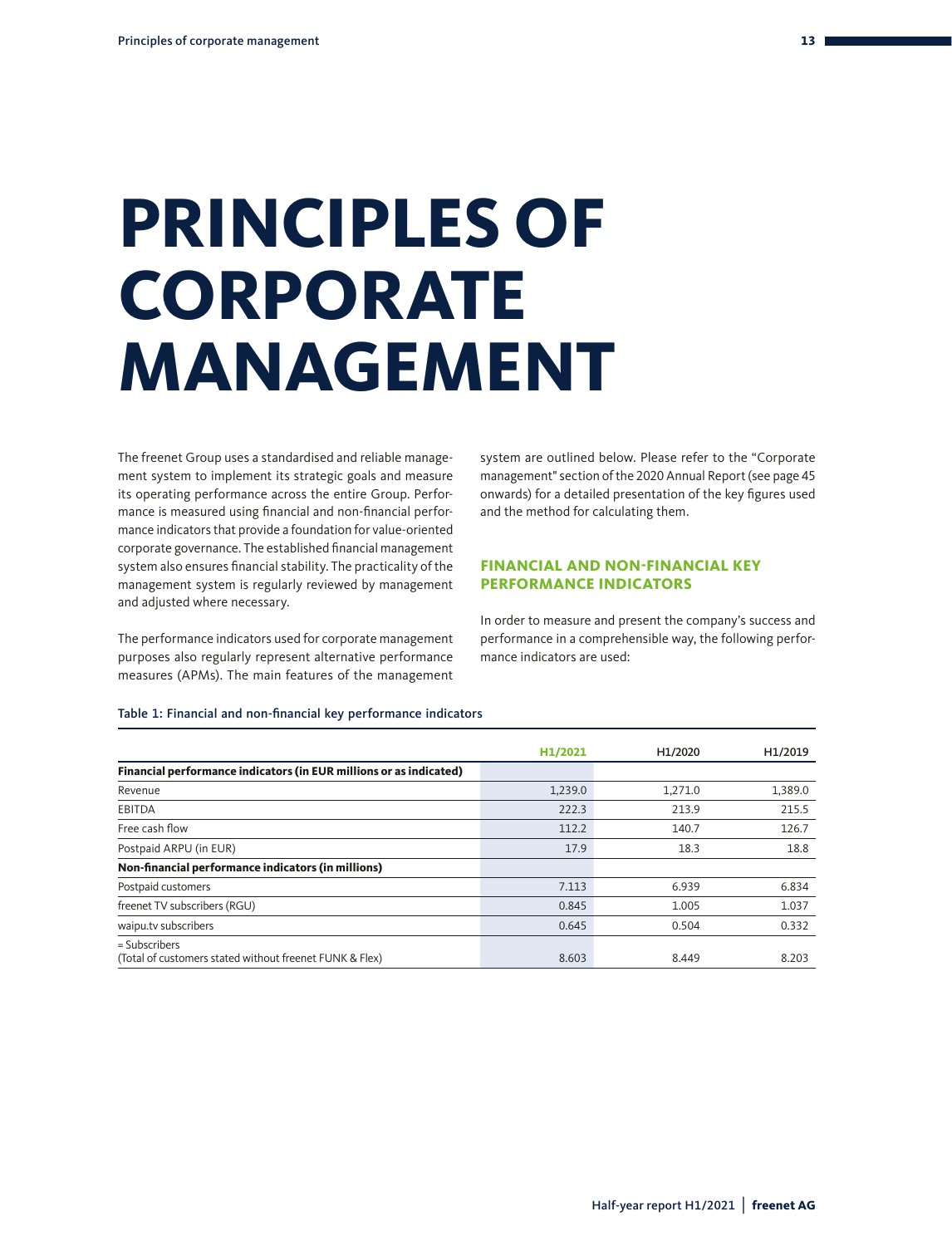<span id="page-15-0"></span>The financial performance indicator free cash flow is not used for management purposes at segment level whereas postpaid ARPU is used for management purposes in the Mobile Communications segment only. The financial performance indicators EBITDA, free cash flow, postpaid ARPU, and

mation purposes, are also APMs.

adjusted EBITDA, which occasionally is calculated for infor-

With a business model consistently focused on customers and their needs, the performance of the freenet Group – including its financial performance indicators – is closely linked to the development of its subscriber figures. This is why the acquisition of customers and their sustained loyalty are essential for the company's success. The strategically relevant customer group in each case varies depending on the operating segment. The postpaid customer base serves as a performance indicator for the Mobile Communication segment, and the revenue-generating TV customer base, comprising freenet TV subscribers (RGU) and waipu.tv subscribers, serves as a performance indicator for the TV and Media segment.

The postpaid customer base, which comprises strategically important mobile communications customers, ensures the medium-term profitability and liquidity strength of the freenet Group based on fixed-term contracts and is thus integral for managing the company's performance. Since entering the field of TV business, freenet AG has been addressing a further segment that strengthens and expands the company's strategic positioning as a digital lifestyle provider. In this context, the development of waipu.tv subscribers in particular serves as a measure for the success in establishing the new segment and thus for market penetration.

A comparison between the forecast development of the performance indicators and the actual figures can be found in the section "Report on expected developments" on page 25.

### **FINANCIAL MANAGEMENT**

#### **RISK MANAGEMENT SYSTEM**

The key performance indicator (KPI) system for strategic and operational management is supplemented by an established financial management system. The primary aims of the financial management approach taken by freenet AG are to ensure access to the (debt) capital market, provide sufficient liquidity for the operating business and define a reliable and sustainable dividend policy. The tasks required to achieve these aims are handled centrally by the Treasury department, supported by Financial Control and Accounting.

#### **CASH, LIQUIDITY AND CAPITAL STRUCTURE MANAGEMENT**

The following are essential to ensuring both access to the (external) capital market and liquidity:

- 1. capital structure management and
- 2. cash and liquidity management.

Two alternative performance measures – equity ratio and leverage – are key figures for structuring capital across the Group. Mandatory limits have been defined for both of these APMs.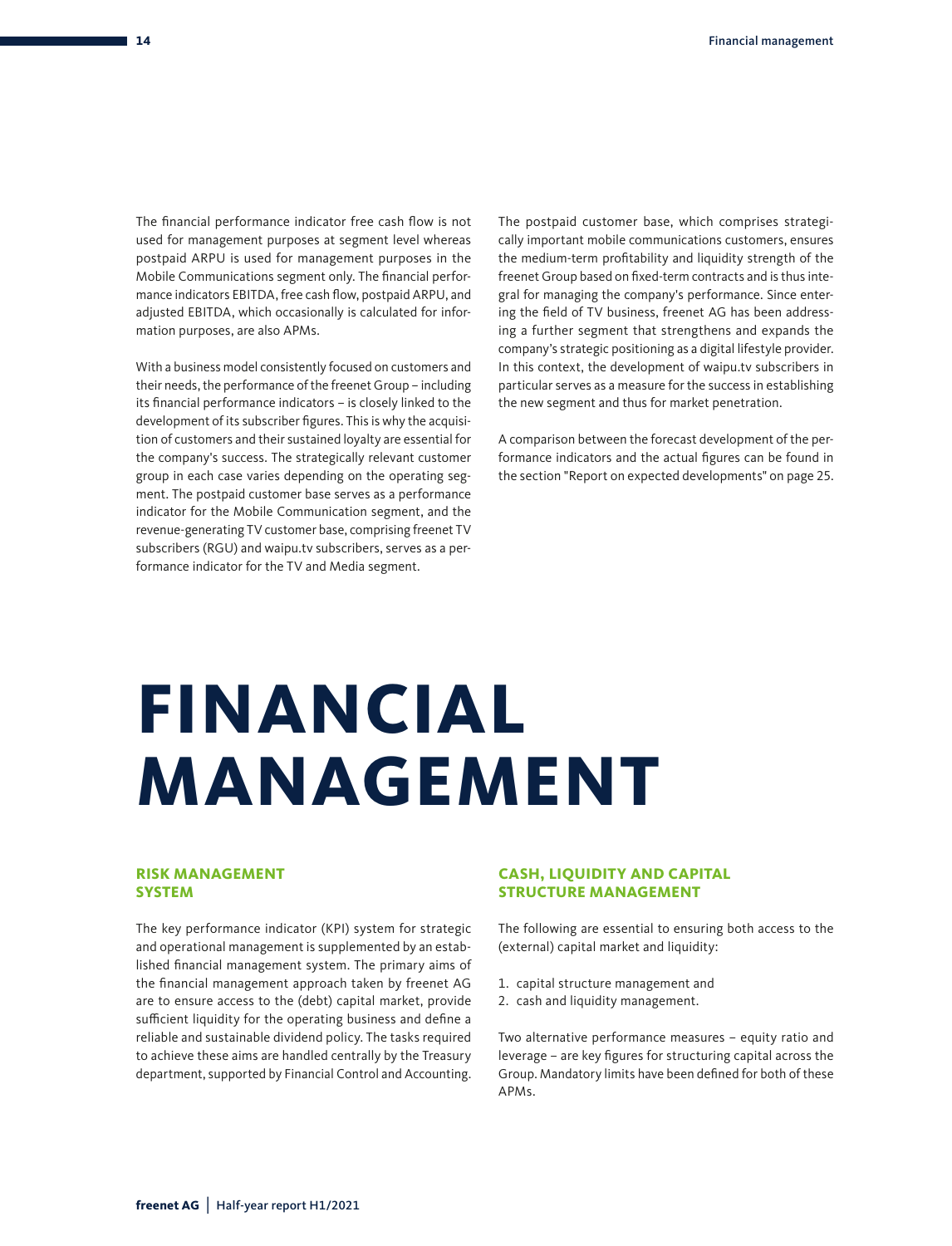In addition, adjusted leverage is also reported for information purposes. This provides a less conservative perspective on the freenet Group's debt by including the market values of equity investments in net debt (adjusted net debt).

Table 2: Capital structure management KPIs

In terms of the equity ratio, which shows the ratio of equity to total equity and liabilities (as reported in the balance sheet in each case), a lower limit of 25.0 per cent and for leverage a maximum of 3.0 times EBITDA was set.

|                     |        | Achieved as at |            |            |            |
|---------------------|--------|----------------|------------|------------|------------|
| As indicated        | Limits | 30.06.2021     | 30.06.2021 | 31.12.2020 | 30.06.2020 |
| Equity ratio (in %) | > 25.0 |                | 41.3       | 40.4       | 28.6       |
| Leverage            | <3.0   |                | 1.9        |            | 4.4        |

1

At 41.3 per cent, the equity ratio on the reporting date was significantly above the threshold of 25.0 per cent and increased slightly by 0.9 percentage points compared to the end of 2020. In addition to the collection of current profits from continuing operations, this rise resulted from a reduction in total equity and liabilities (debt reduction). On the other hand, equity was reduced by the dividend payment for the 2020 financial year of 203.7 million euros approved by the shareholders at the Annual General Meeting on 18 June 2021 and made in the reporting quarter, as well as the continued acquisition of own shares in the first half of 2021 (see section "2021 share buyback program") in the amount of 42.7 million euros. The equity ratio increased by 12.7 percentage points compared to 30 June 2020, primarily as a result of the sale of Sunrise shares to Liberty Global for almost 1.1 billion euros in November 2020.

Leverage at the end of June 2021 was 1.9, well below the maximum limit. The slight increase compared to year-end 2020 is mainly due to the dividend paid in mid-June 2021 for the 2020 financial year and the resulting brief reduction in the liquidity base.

As of 30 June 2021, the Executive Board confirms its financial guidance as well as all stated targets.

#### Table 3: (Adjusted) net debt and (adjusted) net debt ratio

| In EUR millions                                                                     | 30.06.2021 | 31.12.2020 | 30.06.2020 |
|-------------------------------------------------------------------------------------|------------|------------|------------|
| Long-term<br>borrowings                                                             | 636.3      | 734.8      | 1,000.8    |
| Short-term<br>borrowings                                                            | 54.4       | 206.0      | 641.7      |
| Net lease liabilities                                                               | 440.0      | 466.7      | 468.1      |
| Liquid assets                                                                       | $-288.9$   | $-666.9$   | $-219.1$   |
| Net debt                                                                            | 841.9      | 740.6      | 1,891.5    |
| Leverage                                                                            | 1.9        | 1.7        | 4.4        |
| Market value of<br>equity investments<br>(30.06.2020 incl.<br>Sunrise) <sup>1</sup> | $-134.3$   | $-184.9$   | $-973.5$   |
| Adjusted<br>net debt                                                                | 707.6      | 555.8      | 918.0      |
| Adjusted<br>debt ratio                                                              | 1.6        | 1.3        | 2.2        |

 The market value of CECONOMY is calculated by multiplying the closing price of CECONOMY's ordinary shares on the Frankfurt stock exchange by the number of shares held by the freenet Group (32,633,555) as of the relevant reference date.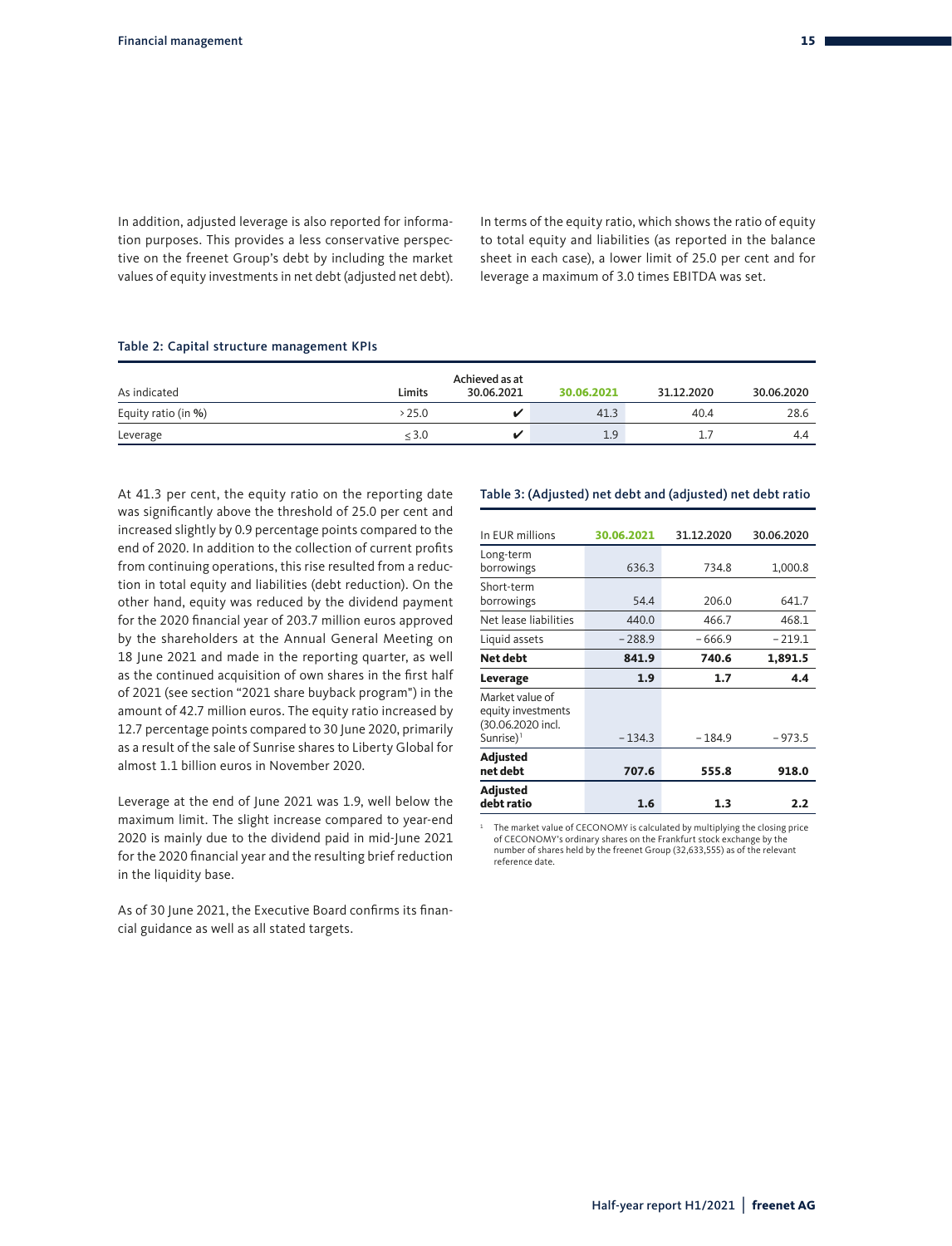#### <span id="page-17-0"></span>**DIVIDEND POLICY**

The dividend policy is another key component of the Group's financial management activities. In principle, the Executive Board pursues a policy of consistent distributions aligned with the freenet Group's operational performance. Free cash flow serves as the starting point and basis for determining dividends. As a reliable and transparent point of reference for shareholders to derive the expected distribution, this liquidity indicator is integral to forecasting and managing the company's performance. In the interest of continuing to make regular distributions, management has defined 80 per cent of free cash flow as a long-term, stable distribution rate. In addition to a cash dividend, freenet shareholders might participate in the company's success in the form of share buybacks (as was last done in the fourth quarter of 2020 and is currently ongoing).

#### **2021 SHARE BUYBACK PROGRAM**

At the Annual General Meeting on 27 May 2020, shareholders authorised the Executive Board to repurchase the Group's own shares. This authorisation covers the acquisition of up to 10 per cent of share capital at the time of the resolution and requires the approval of the Supervisory Board in order to be exercised. A total of 2.31 per cent of share capital (approx. 2.96 million shares) were previously repurchased in 2020 as part of the first share buyback program.

An additional share buyback program representing up to 7.61 per cent of share capital (9.75 million shares) was agreed on 25 February 2021 and is scheduled to run until 31 December 2021. Acquisitions are limited to a maximum of 135.0 million euros. Approximately 2.20 million shares worth around 42.7 million euros had been repurchased by 30 June 2021. As a result, the proportion of directly and indirectly held treasury shares currently totals 4.07 per cent.

### **COURSE OF BUSINESS AND SIGNIFICANT EVENTS**

#### **REVENUE PILLARS OF THE FREENET GROUP**

As a digital lifestyle provider and the largest networkindependent mobile communications provider in Germany, the freenet Group operates in three business areas:

- The core business Mobile Communications focuses particularly on high-quality postpaid contracts, served primarily by its main brand mobilcom-debitel. The company also uses its own specially-developed IT platform as the basis for digital and increasingly flexible tariffs such as freenet FUNK and freenet Flex.
- To supplement its core business, freenet serves the growth segment Digital Lifestyle, which mainly includes mobile devices as well as all services, applications and equipment associated with mobile devices or that can be controlled or used via an intelligent device.
- The third key element of the product and service portfolio is modern, high-definition digital television in two technological variants: freenet TV for terrestrial television and waipu.tv for IPTV entertainment.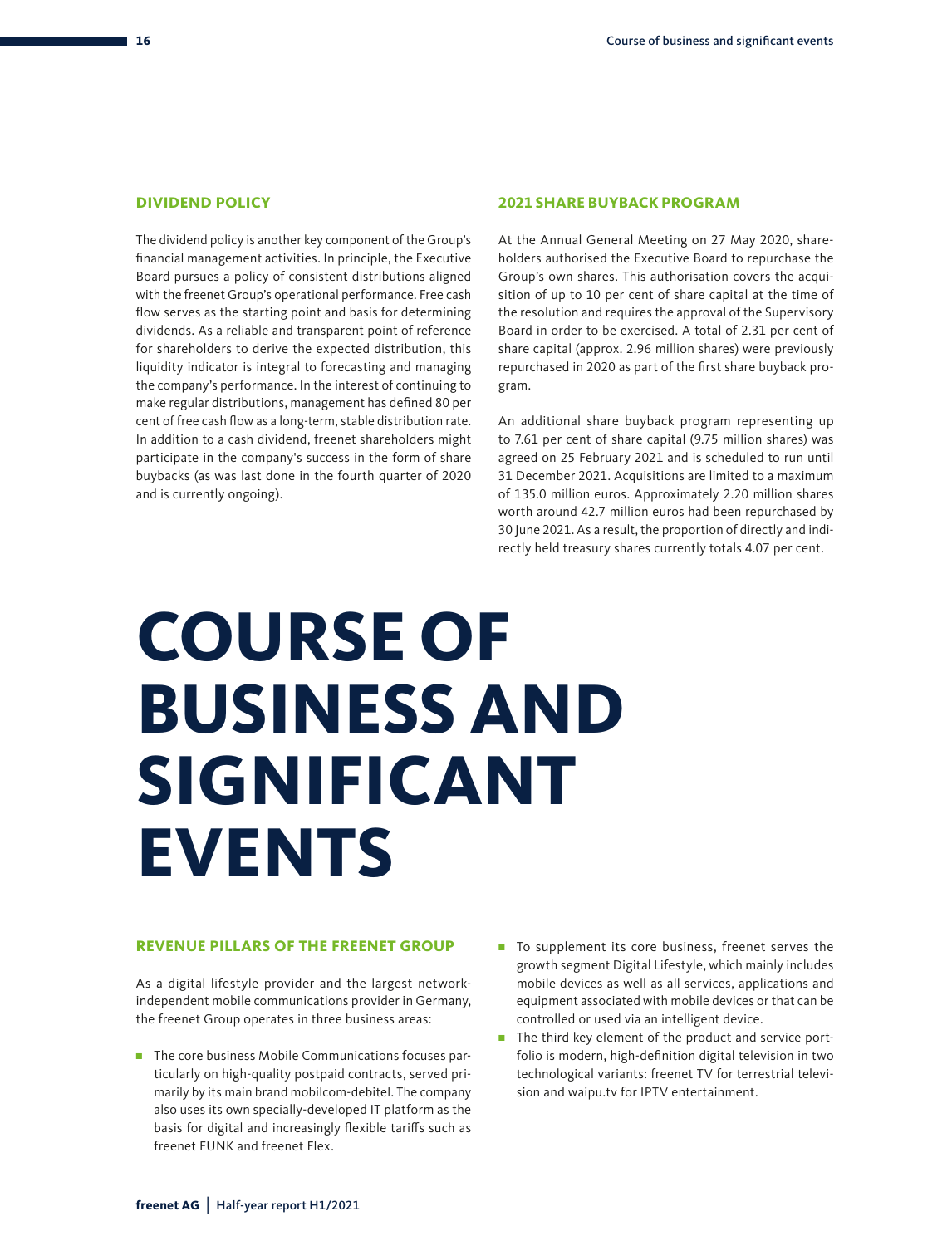■ In a first half of 2021 still dominated by coronavirus restrictions, the freenet Group's largely subscription-based business model once again proved viable, predictable and relatively crisis-resistant, as demonstrated by the generally positive performance of its three business areas in the first six months of the current financial year.

#### **CONTINUING GROWTH IN THE MOBILE COMMUNICATIONS SEGMENT**

In recent years, the freenet Group has developed two innovative tariff models – freenet FUNK and freenet Flex – that give customers the greatest possible flexibility, thus setting new standards in the market. While the first half of 2021 was once again dominated by upgrades to existing tariffs, there were also numerous special offers and promotional campaigns.

The Flex tariff was the first to get an upgrade at the start of the year with voice over LTE, which offers quicker call setup, improved call quality and lower battery consumption. Over the next few months, there were then several attractive promotional offers aimed at a wide range of user requirements – and all at highly competitive rates. This once again demonstrated the value and efficiency of freenet's omnichannel sales model, with its multitude of closely interconnected distribution channels. During the COVID-19 pandemic, the Group's online channels largely compensated for the closure of the majority of its bricks-and-mortar shops and stores for several months.

The range of new tariffs on offer was expanded as follows:

- Since mid-January, freenet has also been offering its Flex tariff on the Vodafone network with up to 15 GB of data, a short free period and no connection fee.
- Starting in February and April, the same target group was able to enjoy this product on the Telefónica Deutschland network with an unlimited data volume for around 30 euros and an option to cancel monthly.
- mobilcom-debitel also had a wide range of tariffs on offer, including a 26 GB flat rate on the Telekom network for around 20 euros or a flat-rate telephone plan with 6 GB of data for the equivalent of 4.32 euros per month.
- In June, the company's no-frills subsidiary klarmobil increased the browsing speeds of two Allnet Flat tariffs, doubling speeds to 50 Mbit/s for the 10 GB plan and quadrupling it for the 20 GB tariff.

In April, mobilcom-debitel also became one of the first service providers to offer 5G RED tariffs on the Vodafone network. Prices ranged from just under 40 euros a month for 4 GB of data to 90 euros a month for unlimited data, all with unlimited calls and texts and a contract term of 24 months.

This array of initiatives and upgrades once again helped the Group to seamlessly continue what has been almost uninterrupted growth for years in particularly valuable postpaid customers in 2021.

#### **DIGITAL LIFESTYLE PORTFOLIO MAKING STEADY REVENUE CONTRIBUTION**

Due to quarantine regulations, many of the freenet Group's outlets remained closed for large parts of the first half of the year. Although this resulted in lower bricks-and-mortar sales of devices and smartphone accessories, the Group's digital lifestyle products and services once again proved to be a highly stable complement to the core business. Firstly, contract customers in the Mobile Communications business regularly contribute to revenues by taking out subscriptions to mobile phone insurance, antivirus software and other digital services. Sales of electronic products and digital devices via freenet's online sales channels also partially compensate for the bricks-and-mortar business.

Sales in this area were primarily focused on smartphones from major manufacturers, including the bestselling iPhone 12 and Galaxy S21, the Google Pixel 4 at the best price, and a Xiaomi smartphone with a free fitness watch. However, the Group also offered gaming consoles such as the PlayStation 5 and Nintendo Switch or headphones such as Apple's AirPods Pro as part of targeted campaigns and attractive bundles. The range of products and services on offer was rounded off by free or attractively priced trial periods of music streaming service Deezer Premium, the freenet Video streaming service or the Kaspersky Total Security premium virus protection package.

This means that this business area makes a meaningful contribution to the freenet Group's revenue, as it has done in previous quarters and years.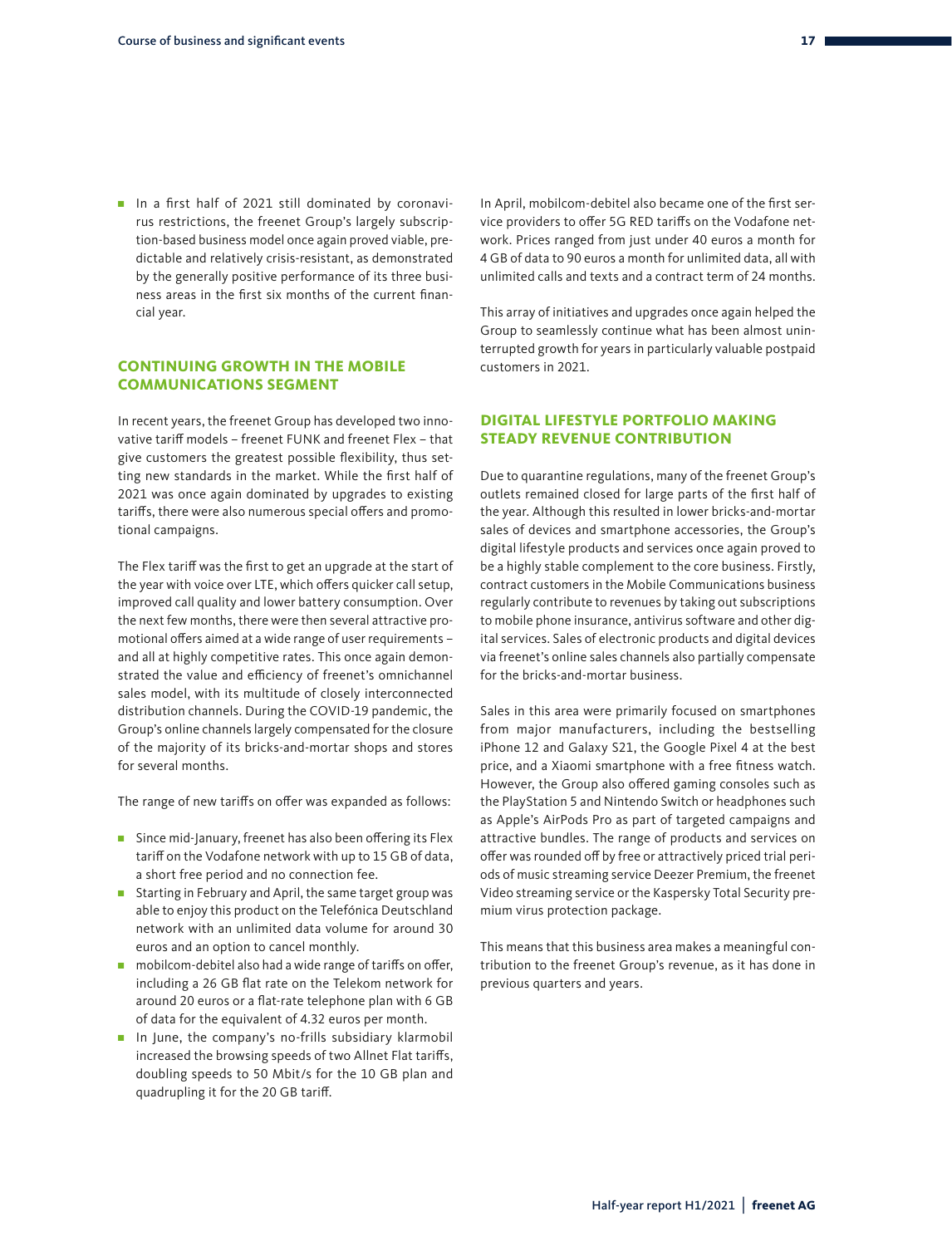#### **TV AND MEDIA SEGMENT REMAINS KEY GROWTH DRIVER**

Over the past few months and quarters, linear terrestrial television service freenet TV and the IPTV product waipu.tv have reaffirmed their vital role as the third crisis-proof revenue pillar and the perfect complement to the Mobile Communications business. The scope of both products was expanded during the first half of the year to incorporate new technology, services, partnerships and programming.

In the first quarter, EXARING AG (waipu.tv) added three channels from well-known comedy stars and influencers as well as KinoweltTV, the first German channel for arthouse films. At the end of the quarter, waipu.tv joined forces with Germany's largest sports portal, "kicker", to launch "kicker TV", which focuses on domestic and international football as well as assorted highlights from other sports. Another new sports channel, "More than Sports TV", was added to the channel portfolio in June. As a result, the Group's IPTV product continues to record steady growth.

Media Broadcast, the provider of freenet TV, also announced new and continuing partnerships. In January, the Colognebased subsidiary and NDR entered into a long-term contract to service NDR's analogue radio, DAB+ and DVB-T2 transmission systems at more than 65 locations. This was followed by a similar agreement with WDR in February. Finally, in April the company entered into an agreement with Germany's largest broadcaster to transmit matches in the first and second Bundesliga divisions from 36 stadiums using fibre optic and satellite technology.

During the second quarter, the freenet subsidiary also completed its expansion of the second nationwide DAB+ multiplex after the Schwerin transmitter went live in mid-May. This means that, at present, around 67 million listeners – 83 per cent of the German population – can receive channels from Antenne Deutschland's nationwide DAB+ platform.

By contrast, Media Broadcast's high-definition freenet TV service has had a stable and comparatively uneventful six months. After the 20-per-cent price increase last year, the anticipated decline in users continued in the first half of 2021, whereas profitability improved.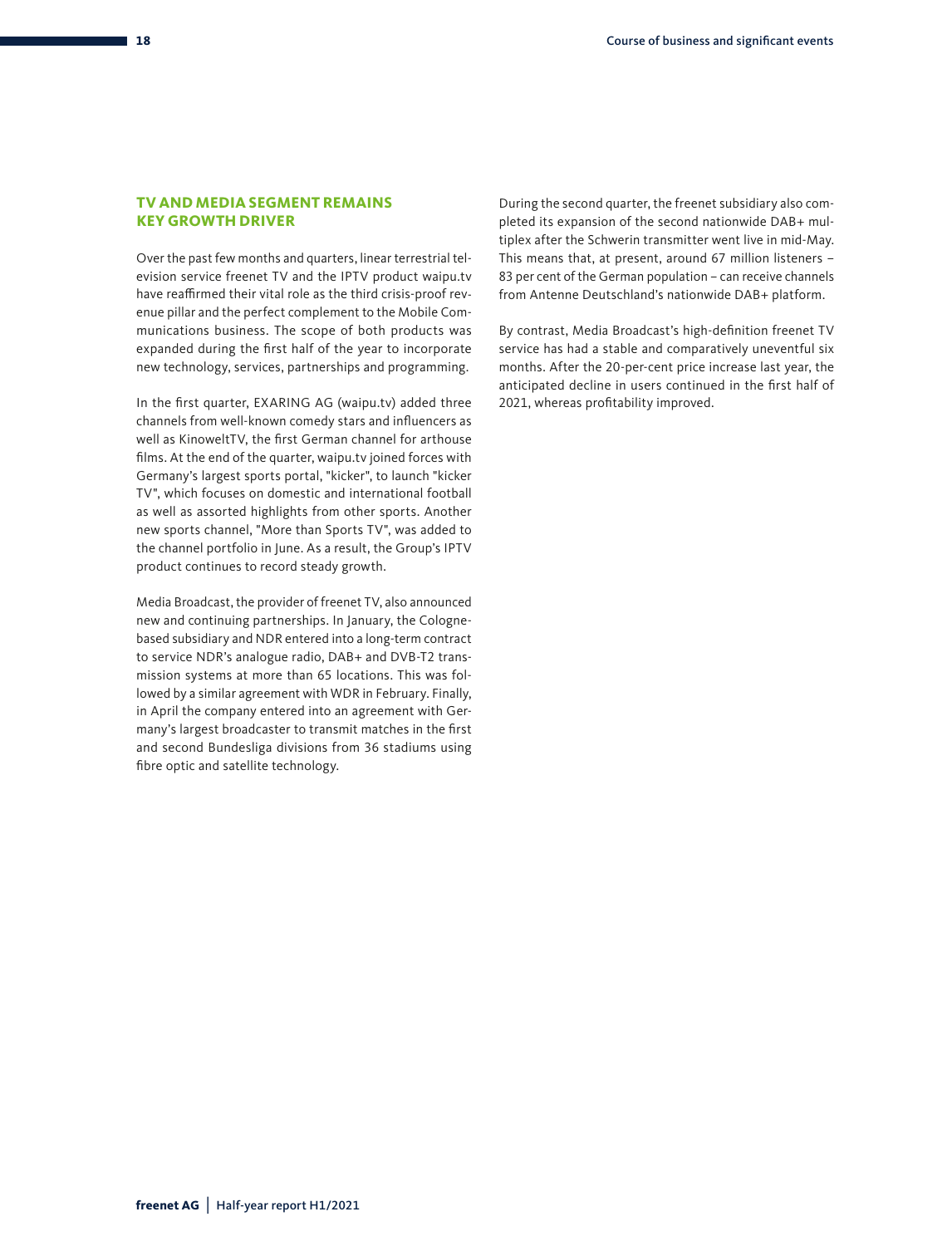### <span id="page-20-0"></span>**PERFORMANCE OF OPERATING SEGMENTS IN DETAIL**

#### **MOBILE COMMUNICATIONS**

#### **POSTPAID CUSTOMERS AND APP-BASED TARIFFS**

Despite all the lockdown restrictions imposed, the strategically important postpaid customer base continued to grow steadily during the first six months of the current financial year. This is primarily due to our flexible and intelligently interconnected sales structures and our consistent focus on both acquiring and retaining customers. In the first half of 2021, the number of postpaid customers rose by 34,600 to 7.113 million as of the end of June, of which 13,900 customers were attributable to the second quarter and 20,700 to the first quarter.

The customer base for the app-based freenet FUNK and freenet Flex tariffs also continued to expand. In the first half of the current year, 21,100 new customers opted for one of these new digital tariffs, including 9,700 in the second quarter and 11,500 in the first three months of the year.

As a result, the number of comparatively highly-profitable mobile communications customers was around 7.191 million as of the end of the first half – an increase of 55,800 since the start of the year and 210,000 compared to the same period in 2020.

#### **POSTPAID ARPU AND MOBILE REVENUE FROM SERVICES**

As of 30 June 2021, postpaid ARPU fell by around 30 cents from 18.3 euros in the first half of 2020 to 17.9 euros. This was due to the almost total loss of roaming revenue and lower data top-ups as a result of COVID-19 restrictions. Postpaid ARPU showed signs of stabilisation on a quarter-by-quarter basis. After a decline of 20 cents to 17.8 euros in the first quarter of 2021, a slight increase to 18.0 euros was recorded during the second quarter, primarily due to the gradual relaxation of restrictions.

Thanks to this stabilisation in postpaid ARPU and moderate growth in postpaid customer numbers, revenue from services in the Mobile Communications segment rose slightly year-on-year from 758.6 million euros to 763.1 million euros in the first half of 2021, of which 384.2 million euros was attributable to the second quarter – an increase of 2.1 per cent compared to the second quarter of 2020.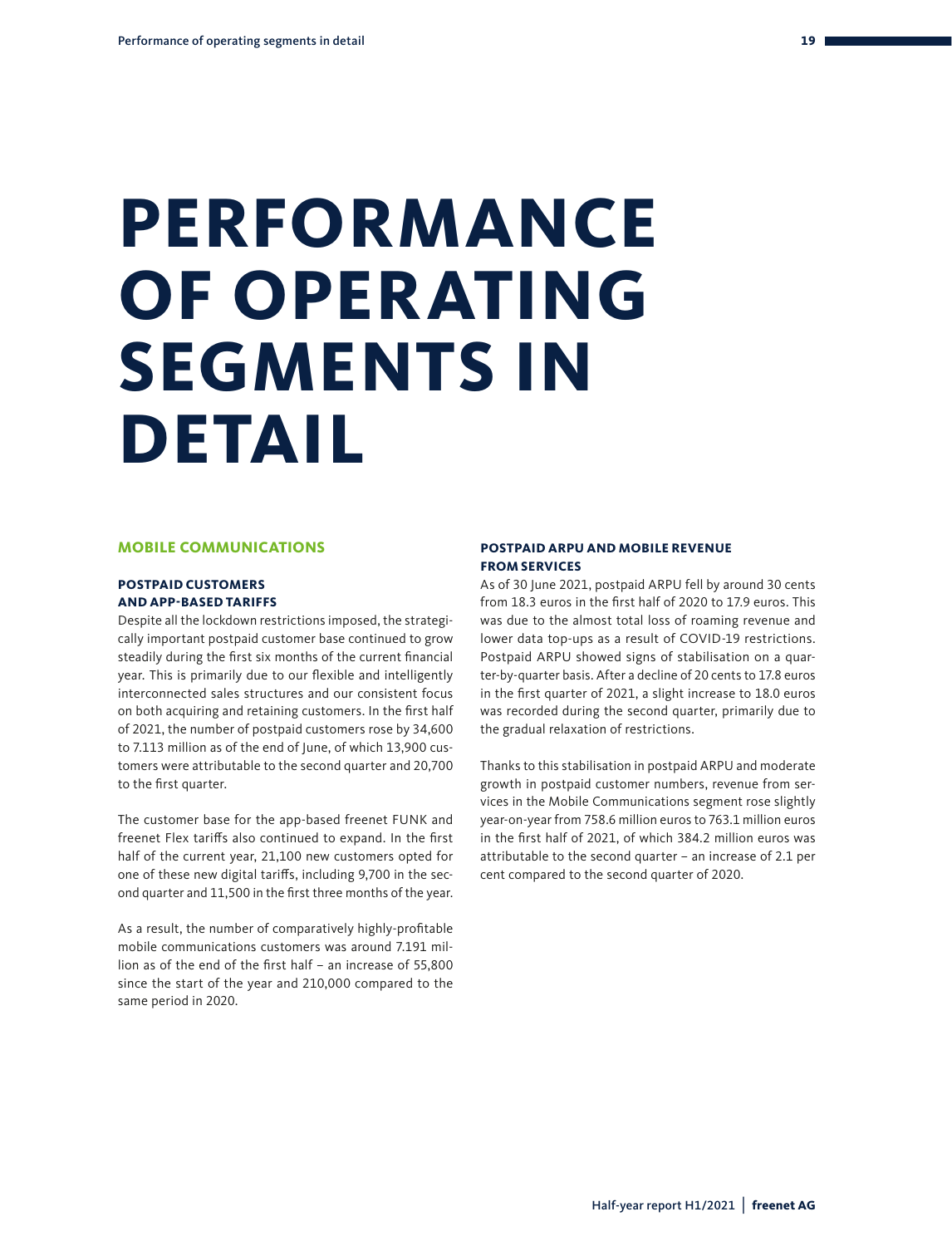#### **DIGITAL LIFESTYLE REVENUE**

The Group's digital lifestyle products and services once again proved to be a profitable complement to the core business in the first half of 2021 despite the closure of bricksand-mortar retail for many weeks. Digital lifestyle revenue was 95.8 million euros in the first six months of the current year, 11.7 per cent up on the previous year's figure (85.8 million euros). Of this total, 48.9 million euros was attributable to the second quarter of 2021, a rise of 14.4 per cent compared to the second quarter of 2020 (42.8 million euros). Overall, the digital lifestyle business benefited from the fact that subscriptions now make up a significant proportion of its revenue.

Table 4: Mobile Communications operating performance

The television product freenet TV also performed well during the period under review. Although the number of revenue-generating users (RGU) fell in the quarters following the price increase in May 2020, this trend flattened in the first half of 2021 as expected. After a decline of 33,600 subscribers in the first quarter, 23,200 subscribers opted not to continue paying for freenet TV in the second quarter. Overall, the freenet TV business model remains highly profitable; in fact, last year's price increase means it is now more profitable than before.

#### Table 5: TV customer base

#### as indicated **1st half 2021 1st half 2020 Q2/ 2021 Q1/ 2021**  $O<sub>2</sub>$ 2020 Postpaid customers <sup>1</sup> (in millions) 7.113 6.939 7.113 7.099 6.939 Postpaid ARPU (in EUR) 17.9 18.3 18.0 17.8 18.1 freenet FUNK and freenet Flex<sup>1</sup> (in millions) 0.078 0.042 0.078 0.068 0.042 Revenue from services, postpaid (in EUR millions) 763.1 758.6 384.2 378.9 376.2 Revenue from services, no-frills/ prepaid (in EUR millions) 53.2 60.1 26.7 26.5 28.8 Digital lifestyle revenue (in EUR millions) 95.8 85.8 48.9 46.9 42.8

1 At the end of the period

#### **TV AND MEDIA**

#### **TV CUSTOMER BASE**

The freenet Group's television business is also proving relatively crisis-resistant in 2021. The IPTV product waipu.tv continues to grow. Several new channels and partnerships also enhanced the product's appeal during the current year, which in turn is having a positive impact on the development of the subscriber base. The number of subscribers has increased by 72,100 to 644,600 since the start of 2021; of this total, 32,900 is attributable to the second quarter. This once again confirms the solid growth of 30,000 to 40,000 subscribers per quarter anticipated by management.

| In '000s                          | 30.6.<br>2021 | 31.3.<br>2021                           | 31.12.<br>2020 | 30.9.<br>2020 | 30.6.<br>2020 |
|-----------------------------------|---------------|-----------------------------------------|----------------|---------------|---------------|
| freenet TV sub-<br>scribers (RGU) | 845.0         | 868.3                                   | 901.9          | 942.0         | 1.005.0       |
| waipu.tv<br>subscribers           | 644.6         | 611.7                                   | 572.5          | 509.5         | 504.1         |
| Total                             |               | 1.489.6 1.480.0 1.474.3 1.451.5 1.509.2 |                |               |               |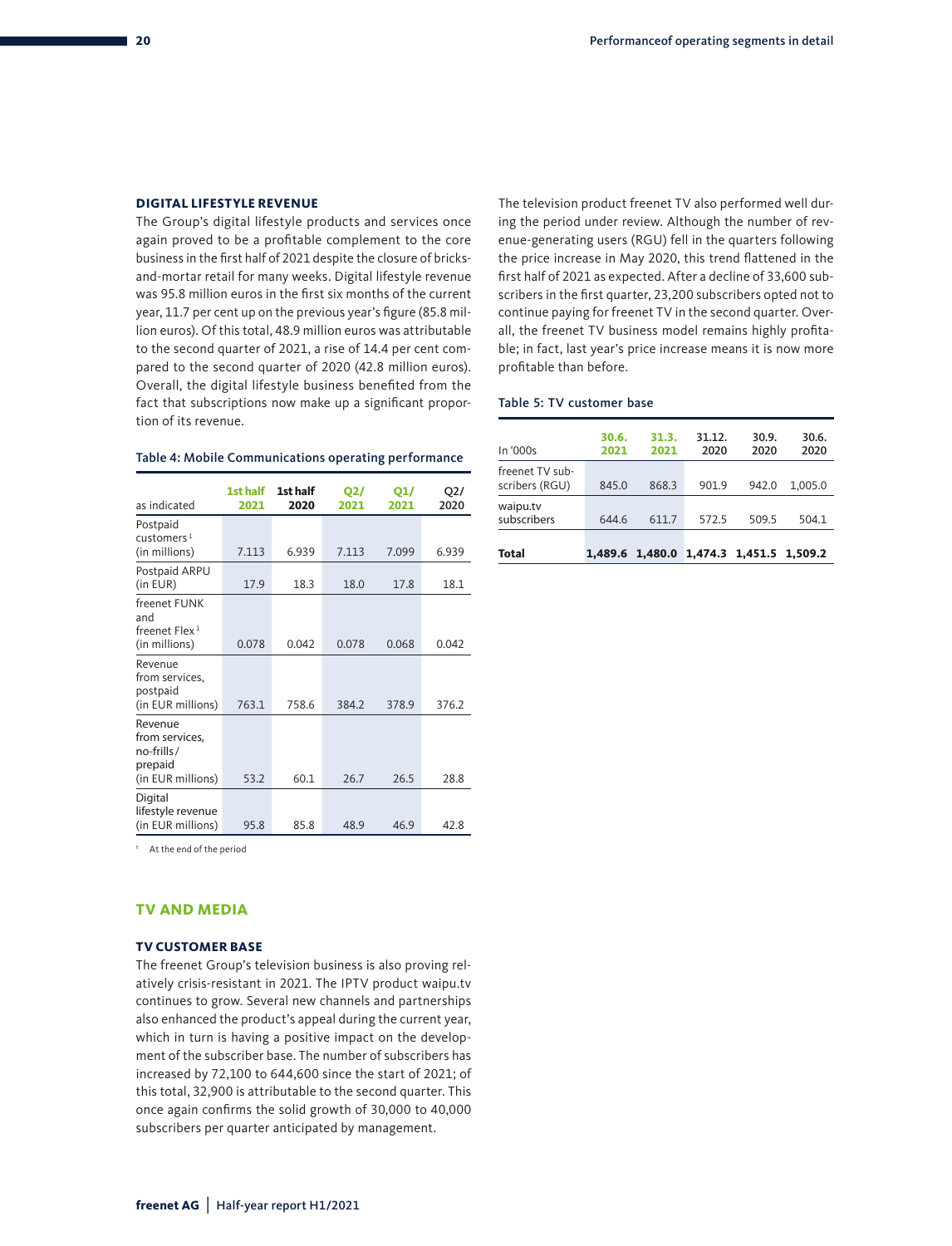### <span id="page-22-0"></span>**NET ASSETS, FINANCIAL POSITION AND RESULTS OF OPERATIONS**

#### **REVENUE AND RESULTS OF OPERATIONS**

Table 6: Revenue and earnings performance indicators for the Group

| In EUR '000s               | <b>Q2/2021</b> | Q2/2020    | Change    |
|----------------------------|----------------|------------|-----------|
| Revenue                    | 619,858        | 622,135    | $-2,277$  |
| Gross profit               | 210,253        | 212,538    | $-2,285$  |
| Overhead                   | $-96,770$      | $-102,840$ | 6,070     |
| <b>EBITDA</b>              | 113,483        | 109,698    | 3,785     |
| EBIT                       | 39,982         | 70.487     | $-30,505$ |
| Financial result           | $-7.341$       | $-10,657$  | 3,316     |
| <b>EBT</b>                 | 32.641         | 59,830     | $-27,189$ |
| <b>Consolidated profit</b> | 32,765         | 58,094     | $-25,329$ |

At 619.9 million euros, consolidated revenue for the second quarter of 2021 remained at a similar level to the prior-year quarter (622.1 million euros). While the number of postpaid customers relevant to the management of the Mobile Communications segment rose moderately (30 June 2021: 7.113 million customers; 30 June 2020: 6.939 million customers), postpaid ARPU remained stable (Q2/2021: 18.0 euros; Q2/2020: 18.1 euros). Overall, mobile revenue totalled 551.1 million euros in the second quarter of 2021 (Q2/2020: 554.2 million euros), thus remaining on a par with the prior-year figure. On the other hand, revenue in the TV and Media segment increased by 4.1 million euros year-onyear to 69.3 million euros, primarily due to growth in the waipu.tv customer base. Consolidated revenue for the first

six months of 2021 was 1,239.0 million euros (H1/2020: 1,271.0 million euros). This decline compared to the first half of 2020 was due to a fall in low-margin hardware revenues as a result of COVID-19-related store closures for most of the first half of the year.

During the period under review, gross profit remained stable (Q2/2021: 210.3 million euros; Q2/2020: 212.5 million euros) with an almost unchanged margin of 33.9 per cent (previous year: 34.2 per cent). Gross profit for the first half of 2021 was 424.3 million euros (H1/2020: 425.7 million euros), while the gross profit margin improved by 0.7 percentage points to 34.2 per cent (H1/2020: 33.5 per cent) due to the aforementioned decline in revenue from the low-margin hardware business.

Overhead costs as the difference between gross profit and EBITDA decreased by 6.1 million euros compared with the second quarter of 2020 to 96.8 million euros, primarily as a result of lower marketing expenses and loss allowances on receivables.

Due to the effects explained above, EBITDA amounted to 113.5 million euros (Q2/2020: 109.7 million euros). The Mobile Communications segment contributed 91.5 million euros to EBITDA (Q2/2020: 91.0 million euros), the TV & Media segment 25.0 million euros (Q2/2020: 20.9 million euros) and the Other/Holding segment –3.0 million euros (Q2/2020: –2.3 million euros). In the first half of 2021, the Group's EBITDA totalled 222.3 million euros, representing a year-on-year increase of 8.4 million euros (+3.9 per cent).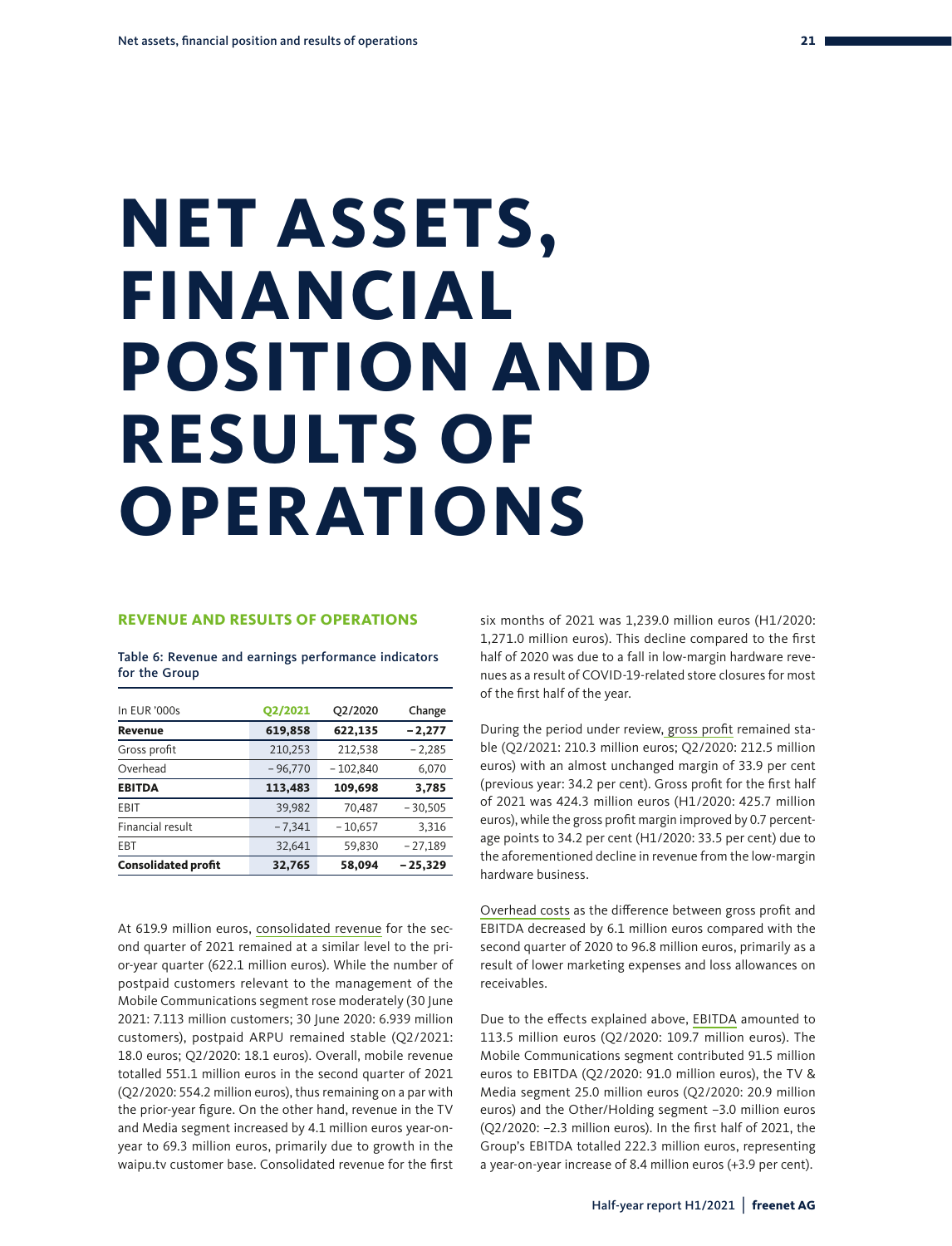Depreciation, amortisation and impairment losses increased by 34.3 million euros to 73.5 million euros due to the 29.6 million euro impairment of a right-of-use asset for a fibre-optic network at EXARING. This means that the right-of-use asset – which was capitalised for 68.9 million euros as part of the purchase price allocation carried out when EXARING was fully consolidated in 2015 and was subsequently subject to depreciation – has been impaired to a carrying amount of 0 euros. Using a dedicated fibre-optic network to operate the waipu.tv television platform gave EXARING a competitive advantage in terms of transmission quality and lower refluit defining on terms of elements and the latest market developments will enable EXARING to rent the fibreoptic capacity it needs externally at lower operating costs and without any loss in quality for customers in the future. As a result, EXARING has decided to discontinue operating cost and labour-intensive surplus network capacity on a day-to-day basis.

The financial result improved by 3.3 million euros to –7.3 million euros compared to the second quarter of 2020. The decrease in interest expenses included in the financial result (Q2/2021: 7.1 million euros; Q2/2020: 11.8 million euros) is mainly due to lower bank interest associated with the repayment of borrowings (see also "Net assets and financial position").

Due to the effects explained above, earnings before tax (EBT) amounted to 32.6 million euros, a decrease of 27.2 million euros year-on-year. Consolidated profit before tax for the first half of 2021 came to 92.8 million euros (H1/2020: 112.1 million euros).

Income from income tax of 0.1 million euros (Q2/2020: income tax expenses of 7.2 million euros) was shown in the quarter under review. Current tax expenses of 8.5 million euros (Q2/2020: 6.8 million euros) and deferred tax income of 8.6 million euros (Q2/2020: deferred tax expenses of 0.5 million euros) were recognised. The recognition of deferred tax income mainly arose in connection with the impairment loss on the network of EXARING.

Due to the increase in depreciation, amortisation and impairment losses, the consolidated profit reported in the second quarter of 2021 totalled only 32.8 million euros – after 58.1 million euros in the same period in 2020. Consolidated profit for the first half of 2021 was 82.5 million euros (H1/2020: 109.3 million euros). Without the impairment loss recognised on EXARING's right-of-use assets described above, consolidated profit would have risen to 112.1 million euros in the first half of the year. The prior-year period includes consolidated profit from discontinued operations of 11.0 million euros (H1/2021: 0.0 million euros). This item included all expenses and income attributable to the discontinued operations "Sunrise".

#### **NET ASSETS AND FINANCIAL POSITION**

#### Figure 4: Condensed balance sheet of the freenet Group (in EUR millions)

30.6.2021 31.3.2021 Assets 3,148.6 **Total assets 3,942.7 Total assets 4,242.8** 794.2 3,241.5 1,001.2 Non-current assets **Current assets** 



Total assets/total equity and liabilities amounted to 3,942.7 million euros as at 30 June 2021, a decrease of 300.0 million euros, or 7.1 per cent, compared with 31 March 2021 (4,242.8 million euros).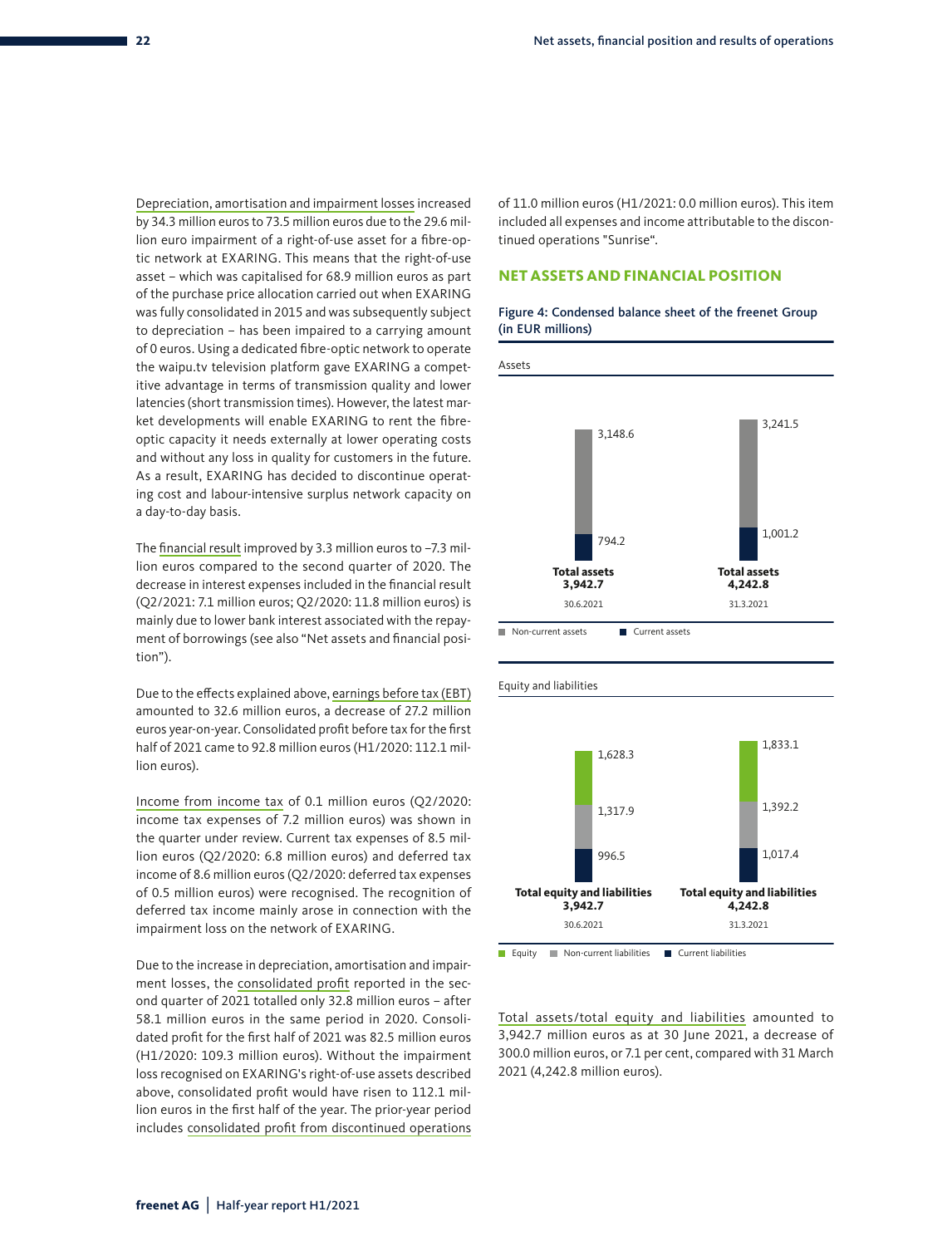On the assets side, non-current assets fell by 93.0 million euros to 3,148.6 million euros. The change is due on the one hand to a decrease in intangible assets of 33.0 million euros to 452.8 million euros, which is mainly related to the impairment loss of 29.6 million euros recognised on a right-of-use asset for the fibre-optic network of EXARING (see also "Revenue and results of operations"). On the other hand, there was a decrease in other financial assets of 26.5 million euros to 224.5 million euros mainly as a result of the lower market value of the CECONOMY investment measured at fair value (30 June 2021: 134.3 million euros, 31 March 2021: 161.3 million euros). This change is also due to a 19.6 million euro decline in contract acquisition costs to 248.1 million euros as a result of lower sales of mobile phone contracts via indirect sales channels triggered by the COVID-19-related closure of retail outlets.

In current assets, the decrease in liquid assets by 211.6 million euros to 288.9 million euros is noteworthy. This change mainly resulted from the dividend payment of 203.7 million euros made in the second quarter of 2021, the unscheduled repayment of several tranches of promissory note loans in the amount of 49.0 million euros, payments of 12.0 million euros made in connection with the share buyback program and the free cash flow of 52.7 million euros generated in the reporting period. The 31.5 million euro increase in trade accounts receivable to 190.0 million euros is mainly the result of the customary seasonal effect of deferring annual bonuses receivable from network operators.

The liabilities side was dominated by equity amounting to 1,628.3 million euros (31 March 2021: 1,833.1 million euros) and borrowings in the amount of 690.8 million euros (31 March 2021: 739.9 million euros). The equity ratio fell from 43.2 per cent at the end of March 2021 to 41.3 per cent at the end of June 2021, primarily due to the dividend paid out in the second quarter of 2021. The decrease in borrowings by 49.1 million euros to 690.8 million euros is attributable to the early repayment of three promissory note loan tranches in the amount of 49.0 million euros.

Trade accounts payable decreased by 33.5 million euros to 308.8 million euros. This was mainly attributable to balance sheet date-related effects in connection with liabilities to network operators and hardware suppliers.

#### **CASH FLOWS**

#### Table 7: Liquidity indicators for the Group

| <b>Q2/2021</b> | Q2/2020 | Change   |
|----------------|---------|----------|
| 85.9           | 120.1   | $-34.2$  |
| $-10.3$        | $-9.6$  | $-0.8$   |
| $-287.1$       | $-74.9$ | $-212.2$ |
| $-211.6$       | 35.6    | $-247.2$ |
| 52.7           | 90.8    | $-38.1$  |
| 52.7           | 47.4    | 5.3      |
|                |         |          |

Cash flows from operating activities decreased by 34.2 million euros to 85.9 million euros year-on-year (Q2/2020: 120.1 million euros), primarily due to the last dividend payment received from Sunrise in the previous year (Q2/2020: 46.0 million euros) before the Group sold all of its shares in Sunrise to Liberty Global plc in November 2020. The additional increase in net working capital of 2.3 million euros and the rise in tax payments of 1.8 million euros (Q2/2021: 9.0 million euros; Q2/2020: 7.2 million euros) also had an adverse impact on cash flows from operating activities compared to the second quarter of 2020. Conversely, in addition to a 3.8 million euro increase in EBITDA, the 12.7 million euros higher reduction in contract acquisition costs (consisting primarily of sales commissions paid) (Q2/2021: 19.6 million euros; Q2/2020: 6.9 million euros) had a positive effect on cash flows from operating activities.

Cash flows from investing activities amounted to –10.3 million euros in the second quarter of 2021 compared to –9.6 million euros in the prior-year quarter. The cash outflows for investments in intangible fixed assets and in property, plant and equipment, netted out against the cash inflows from the disposal of such assets, increased by 1.3 million euros year-on-year to 10.8 million euros. The cash investments were financed entirely out of the company's retained earnings.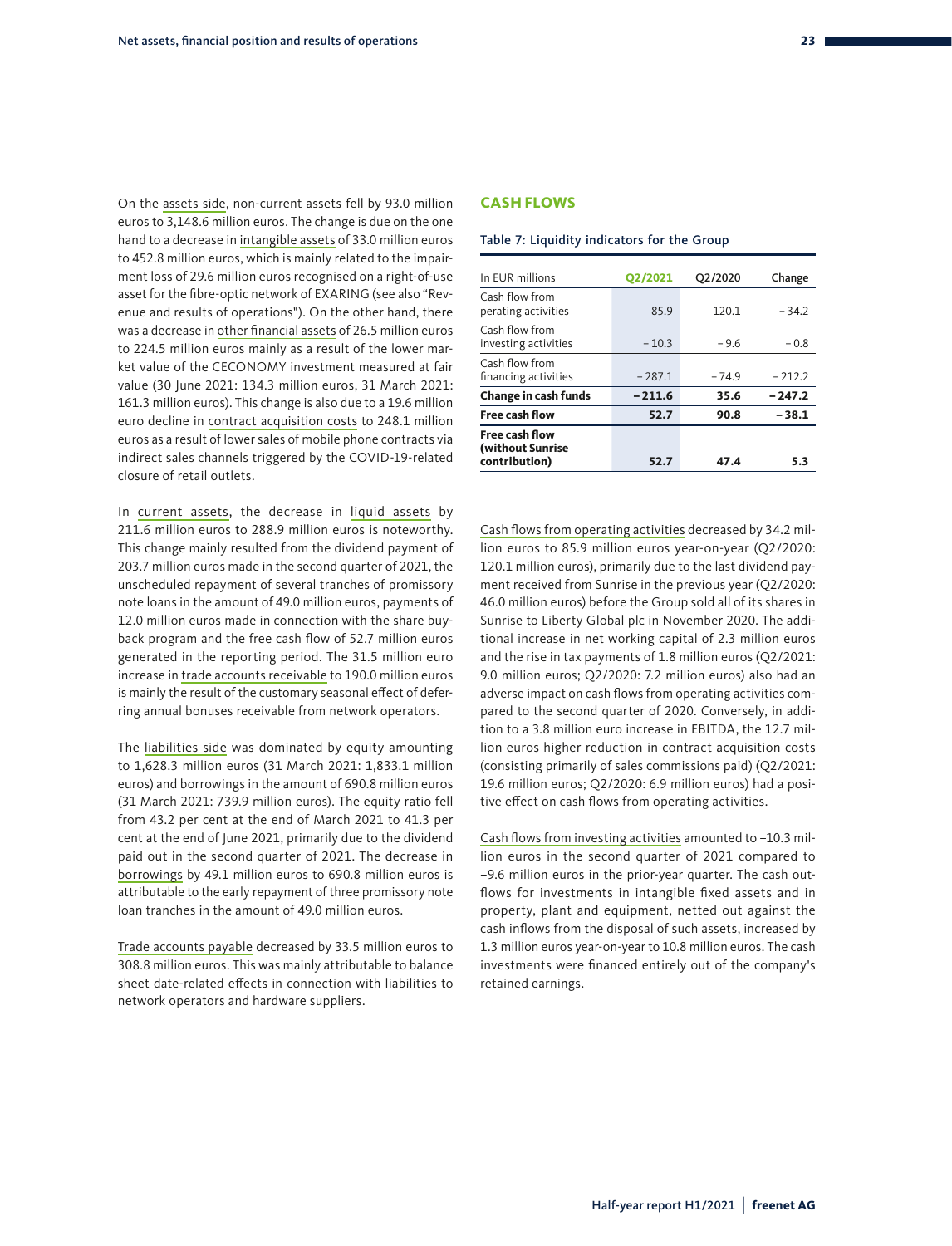<span id="page-25-0"></span>Cash flows from financing activities changed from –74.9 million euros in the prior-year quarter to –287.1 million euros in the period under review. This change is mainly attributable to the dividend payment of 203.7 million euros made in the second quarter of 2021 and the outflow of funds of 12.0 million euros in connection with the 2021 share buyback program.

Free cash flow of 52.7 million euros was generated in the second quarter of 2021 as a result of the developments explained above, representing a decrease of 38.1 million euros compared with the same quarter of the previous year

(90.8 million euros). Free cash flow for the first six months of 2021 came to 112.2 million euros (H1/2020: 140.7 million euros). Compared to free cash flow adjusted for the dividend from Sunrise (Q2/2020: 46.0 million euros) and corresponding interest payments on the syndicated bank loan (H1/2020: 5.6 million euros), free cash flow would have increased by 11.9 million euros in the reporting year (H1/2020: 100.3 million euros).

### **REPORT ON OPPORTUNITIES AND RISKS**

Since the beginning of the financial year, there have been no significant changes in relation to the risks associated with future business development. The opportunities and risks to which the freenet Group is exposed as part of its ongoing business activities were described in detail in the 2020 Annual Report (page 62 et seq.) and continue to apply in principle.

Lengthy production downtimes, supply chain disruption and unexpectedly high global demand for semiconductor products are causing supply bottlenecks for our device manufacturers. If insufficient numbers of devices are available for sales of mobile communications services, this could have a medium impact on revenue, EBITDA and free cash flow. Increased inventories, adapted supply management and short-term procurement measures mean that the risk to freenet AG is currently classified as low.

For more information on developments in the mobile communications and the TV/video market, please refer to the comments in the "Course of business" section.

As of 30 June 2021, there were still no risks in the "high" or "material" categories. In addition, no risks have been identified which, either individually or in combination with other risks, could endanger the continued existence of the freenet Group as a going concern. The potential effects on the current financial year continue to be qualified as minor. All assessments made continue to be dependent upon the duration and extent of the coronavirus crisis. It is still not possible to reliably and completely assess this.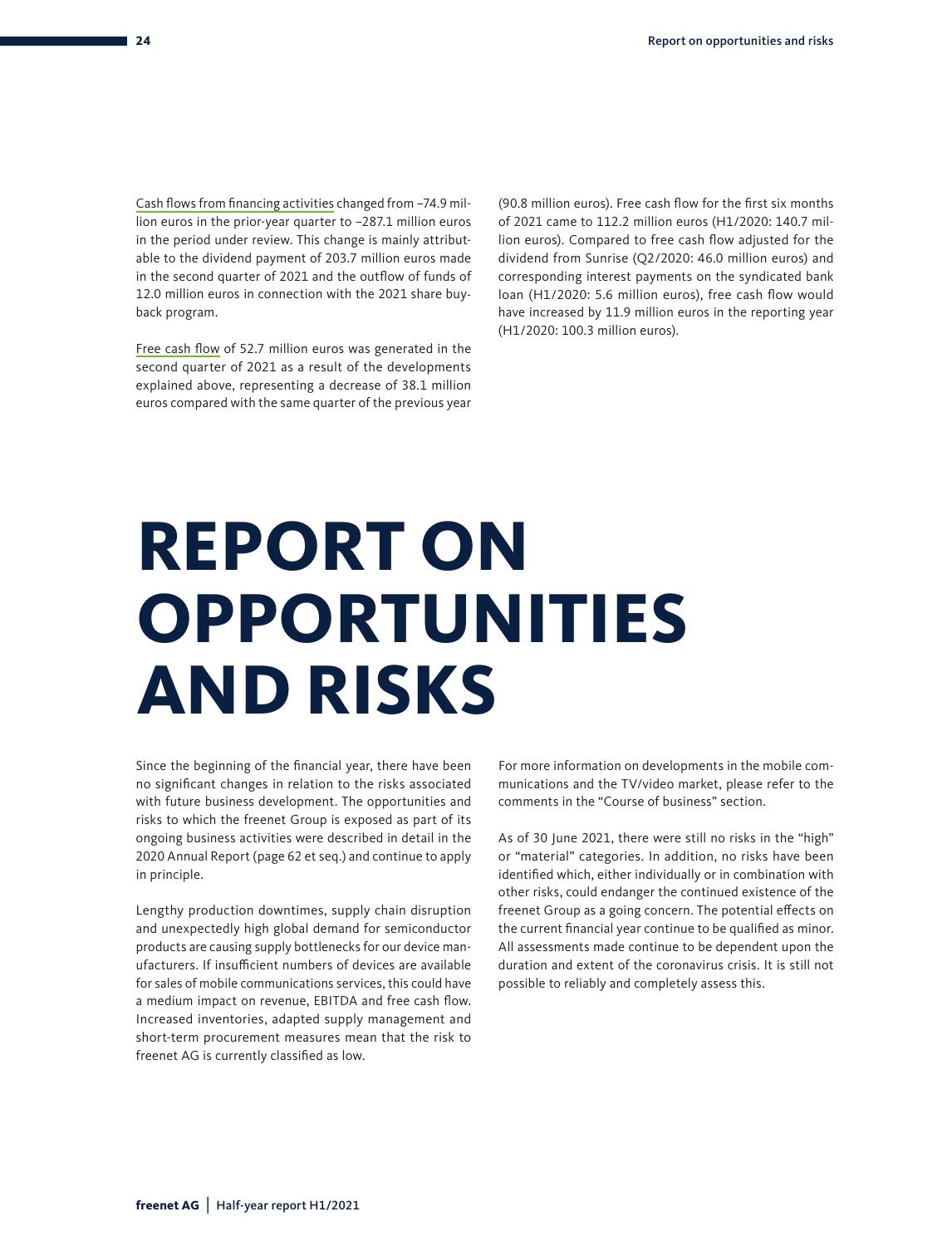### <span id="page-26-0"></span>**REPORT ON EXPECTED DEVELOPMENTS**

Based on the very good business performance in the TV & Media segment, the high stability of the mobile business, and the still positive outlook, the Executive Board increased the guidance for the financial performance indicators EBITDA and free cash flow for the full year 2021. EBITDA is now expected to be in a range between EUR 430 and 445 million (previously: EUR 415 to 435 million). In line with this, free cash flow is forecast to be between 215 and 230 million euros (previously: 200 to 220 million euros). Compared with the midpoint of the previous guidance, this corresponds to an increase of EUR 12.5 million in each case (EBITDA: approx. +3.0 per cent; free cash flow: approx. +6.0 per cent).

For all other financial and non-financial performance indicators, the forecast for the full year remains unchanged.

The updated corporate guidance considers the findings on overall economic development in Germany and the Corona pandemic in the second half of the year. If there are significant deviations from the current assessment, the guided financial and non-financial performance indicators may not be achieved.

#### Table 8: Comparison of forecast and actual performance

|                                                                           | 2020<br>reference<br>value | <b>Forecast</b><br>2021<br>(25.02.2021) | Confirma-<br>tion<br>of forecast<br>Q1/2021<br>and H1/2021 | <b>Forecast</b><br>increase<br>H1/2021 | H1/2021<br>(ACTUAL) | Change<br>compared<br>to forecast |
|---------------------------------------------------------------------------|----------------------------|-----------------------------------------|------------------------------------------------------------|----------------------------------------|---------------------|-----------------------------------|
| <b>Financial performance indicators</b><br>(in EUR millions/as indicated) |                            |                                         |                                                            |                                        |                     |                                   |
| Revenue                                                                   | 2,576.2                    | stable                                  | stable                                                     | stable                                 | 1,239.0             | $\rightarrow$                     |
| <b>EBITDA</b>                                                             | 425.9                      | $415 - 435$                             | $415 - 435$                                                | $430 - 445$                            | 222.3               | 个                                 |
| Free cash flow<br>(without Sunrise contribution) $1$                      | 201.3                      | $200 - 220$                             | $200 - 220$                                                | $215 - 230$                            | 112.2               | ↑                                 |
| Postpaid ARPU (in EUR)                                                    | 18.2                       | stable                                  | stable                                                     | stable                                 | 17.9                | $\rightarrow$                     |
| Non-financial performance indicators<br>(in millions)                     |                            |                                         |                                                            |                                        |                     |                                   |
| Postpaid customers                                                        | 7.079                      | moderate<br>growth                      | moderate<br>growth                                         | moderate<br>growth                     | 7.113               | $\rightarrow$                     |
| freenet TV subscribers (RGU)                                              | 0.902                      | moderate<br>decrease                    | moderate<br>decrease                                       | moderate<br>decrease                   | 0.845               | $\rightarrow$                     |
| waipu.tv subscribers                                                      | 0.572                      | solid<br>growth                         | solid<br>growth                                            | solid<br>growth                        | 0.645               | $\rightarrow$                     |

1 2020 free cash flow adjusted for dividend from Sunrise (2020: 46.0 million euros) and corresponding interest payments on the syndicated bank loan (2020: approx. 10 million euros).

above previous guidance

unchanged from previous guidance

 $\bullet$  below previous guidance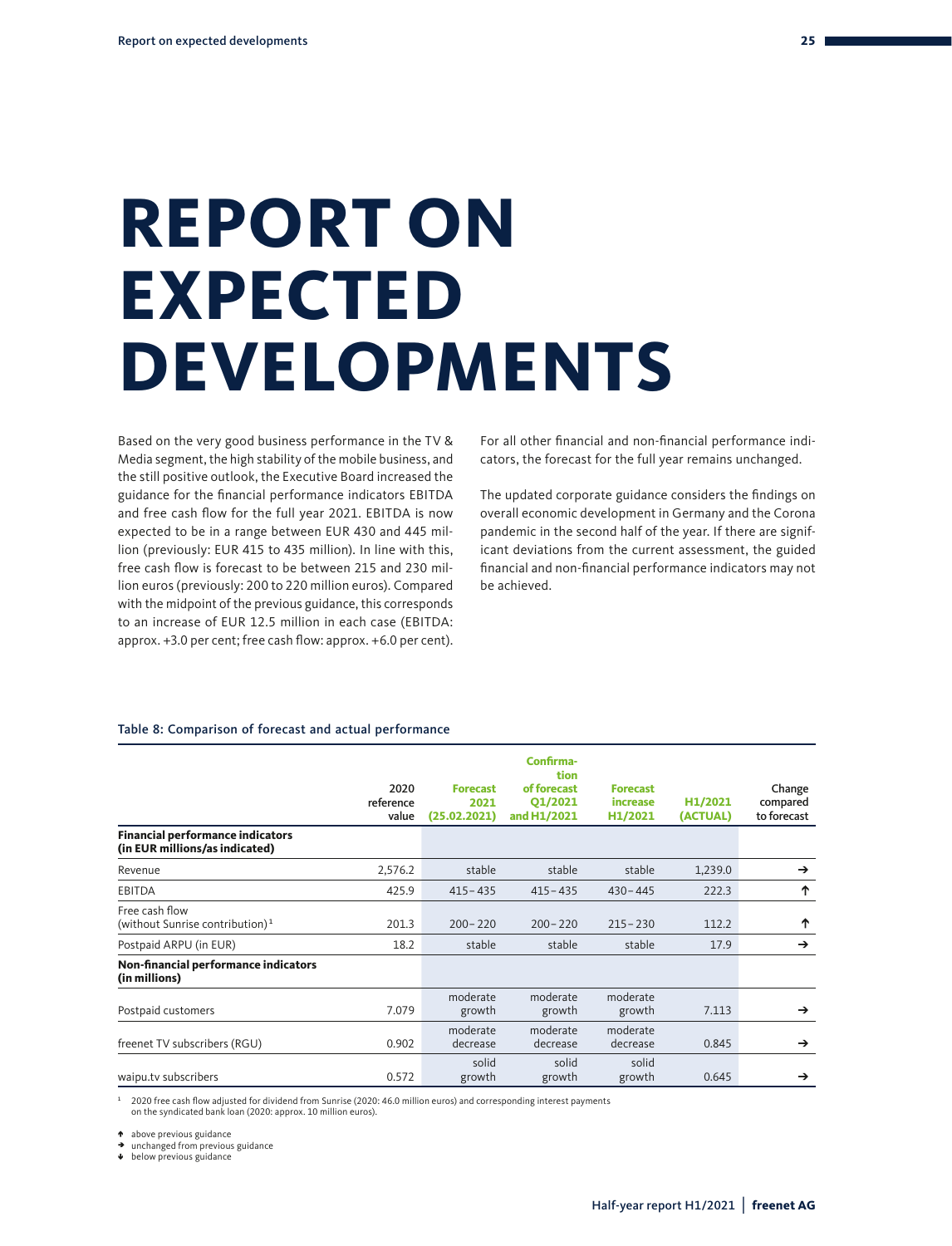### <span id="page-27-0"></span>**REPORT ON POST-BALANCE SHEET DATE EVENTS**

Effective 2 July 2021, all shares in the joint venture Jestoro GmbH, Hamburg, were sold.

Büdelsdorf, 12 August 2021

freenet AG

The Executive Board

Chistoph Vilanek Jup Swell 8Mdl

 $R_{\alpha}$  $A.$  3- $-$ -C

Antonius Fromme Rickmann v. Platen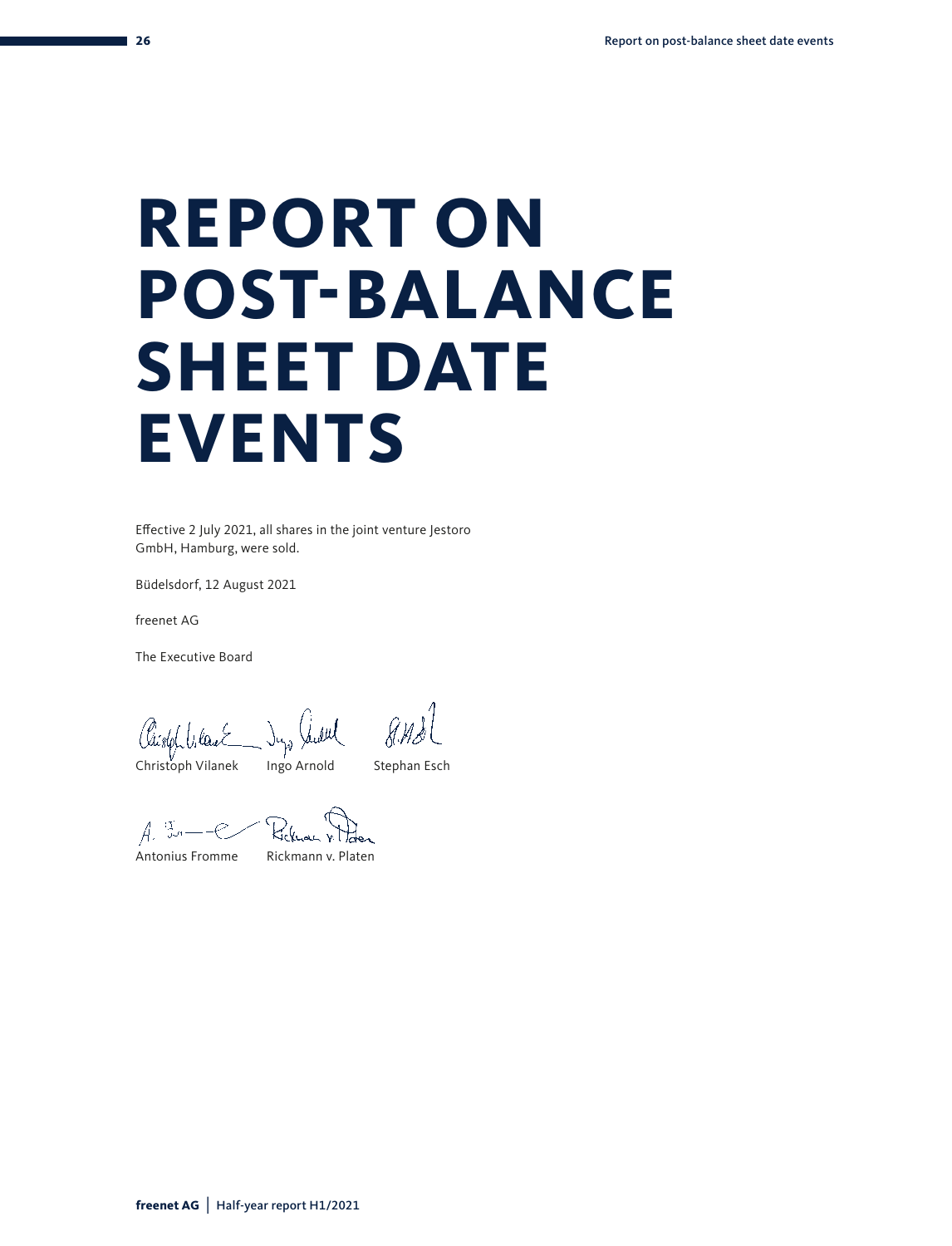## CONDENSED INTERIM CONSOLI-**DATE** FINANCIAL STATEMENTS

#### C O N D E N S E D I N T E R I M C O N S O L I D A T E D FIN A N C I A L S T A T E M E N T S

- [28 | Consolidated income statement](#page-29-0)
- [29 | Consolidated statement of comprehensive income](#page-30-0)
- [30 | Consolidated balance sheet](#page-31-0)
- [32 | Statement of changes in equity](#page-33-0)
- [34 | Consolidated statement of cash flows](#page-35-0)
- [36 | Selected explanatory notes pursuant to IAS 34](#page-37-0)
- 42 | Segment report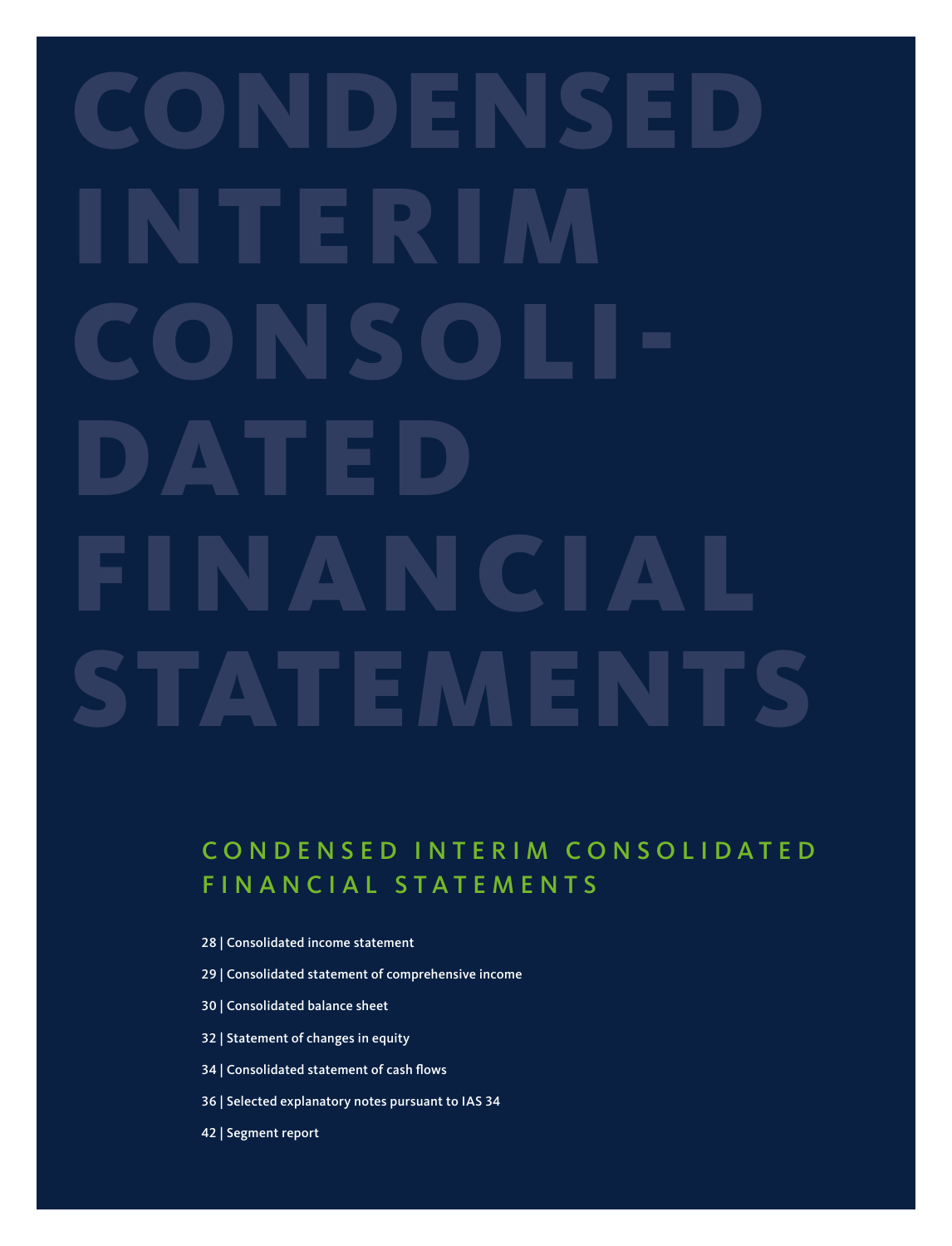### <span id="page-29-0"></span>**[CONSOLIDATED](#page-0-0)  INCOME STATEMENT**

#### **1 JANUARY TO 30 JUNE 2021**

| In EUR '000s / as indicated                                                  | H1/2021<br>1.1.2021-<br>30.6.2021 | H1/2020<br>1.1.2020-<br>30.6.2020<br>restated <sup>1</sup> | <b>Q2/2021</b><br>$1.4.2021 -$<br>30.6.2021 | Q2/2020<br>1.4.2020-<br>30.6.2020<br>restated $1$ |
|------------------------------------------------------------------------------|-----------------------------------|------------------------------------------------------------|---------------------------------------------|---------------------------------------------------|
| Revenue                                                                      | 1,239,009                         | 1,270,980                                                  | 619,858                                     | 622,135                                           |
| Other operating income                                                       | 20,195                            | 24,040                                                     | 10,602                                      | 10,599                                            |
| Other own work capitalised                                                   | 10,737                            | 9,054                                                      | 5,392                                       | 4,748                                             |
| Cost of materials                                                            | $-814,712$                        | $-845,241$                                                 | $-409,605$                                  | $-409,597$                                        |
| Personnel expenses                                                           | $-105,843$                        | $-112,382$                                                 | $-55,374$                                   | $-54,015$                                         |
| Other operating expenses                                                     | $-127,073$                        | $-132,509$                                                 | $-57,390$                                   | $-64,172$                                         |
| Thereof loss allowances on financial assets and contract assets              | $-16,095$                         | $-20,523$                                                  | $-7,435$                                    | $-10,620$                                         |
| Thereof without loss allowances on financial assets and contract assets      | $-110,978$                        | $-111,986$                                                 | $-49,955$                                   | $-53,552$                                         |
| EBITDA <sup>2</sup>                                                          | 222,313                           | 213,942                                                    | 113,483                                     | 109,698                                           |
| Depreciation, amortisation and impairment                                    | $-113,300$                        | $-78,543$                                                  | $-73,501$                                   | $-39,211$                                         |
| EBIT <sup>3</sup>                                                            | 109,013                           | 135,399                                                    | 39,982                                      | 70,487                                            |
| Profit or loss of equity-accounted investments                               | $-898$                            | 29                                                         | $-381$                                      | 38                                                |
| Thereof from share of profit or loss                                         | $-898$                            | 29                                                         | $-381$                                      | 38                                                |
| Interest and similar income                                                  | 1,099                             | 1,256                                                      | 524                                         | 639                                               |
| Interest and similar expenses                                                | $-15,568$                         | $-24.545$                                                  | $-7,116$                                    | $-11,756$                                         |
| Other financial result                                                       | $-874$                            | $-60$                                                      | $-368$                                      | 422                                               |
| <b>Financial result</b>                                                      | $-16,241$                         | $-23,320$                                                  | $-7,341$                                    | $-10,657$                                         |
| <b>EBT</b>                                                                   | 92,772                            | 112,079                                                    | 32,641                                      | 59,830                                            |
| Income taxes                                                                 | $-10,253$                         | $-13,789$                                                  | 124                                         | $-7,244$                                          |
| Consolidated profit/loss from continuing operations                          | 82,519                            | 98,290                                                     | 32,765                                      | 52,586                                            |
| Consolidated profit/loss from discontinued operations                        | $\Omega$                          | 11,016                                                     | $\Omega$                                    | 5,508                                             |
| <b>Consolidated profit</b>                                                   | 82,519                            | 109,306                                                    | 32,765                                      | 58,094                                            |
| Consolidated profit attributable to shareholders of freenet AG               | 91,806                            | 112,412                                                    | 41,651                                      | 59,413                                            |
| Consolidated profit attributable to non-controlling interests                | $-9,287$                          | $-3,106$                                                   | $-8,886$                                    | $-1,319$                                          |
| Earnings per share (EPS) in EUR (basic/diluted)                              | 0.74                              | 0.88                                                       | 0.34                                        | 0.47                                              |
| EPS from continuing operations in EUR (basic/diluted)                        | 0.74                              | 0.79                                                       | 0.34                                        | 0.42                                              |
| EPS from discontinued operations in EUR (basic/diluted)                      | 0.00                              | 0.09                                                       | 0.00                                        | 0.05                                              |
| Weighted average number of shares outstanding<br>in thousand (basic/diluted) | 124,026                           | 128,011                                                    | 123,444                                     | 128,011                                           |

<sup>1</sup> Retrospective restatement of comparatives for the first half of 2020 and second quarter of 2020

due to discontinued Sunrise operations in accordance with IFRS 5. 2 EBITDA = earnings before interest, taxes, depreciation, amortisation and impairment.

3 EBIT = earnings before financial result and taxes.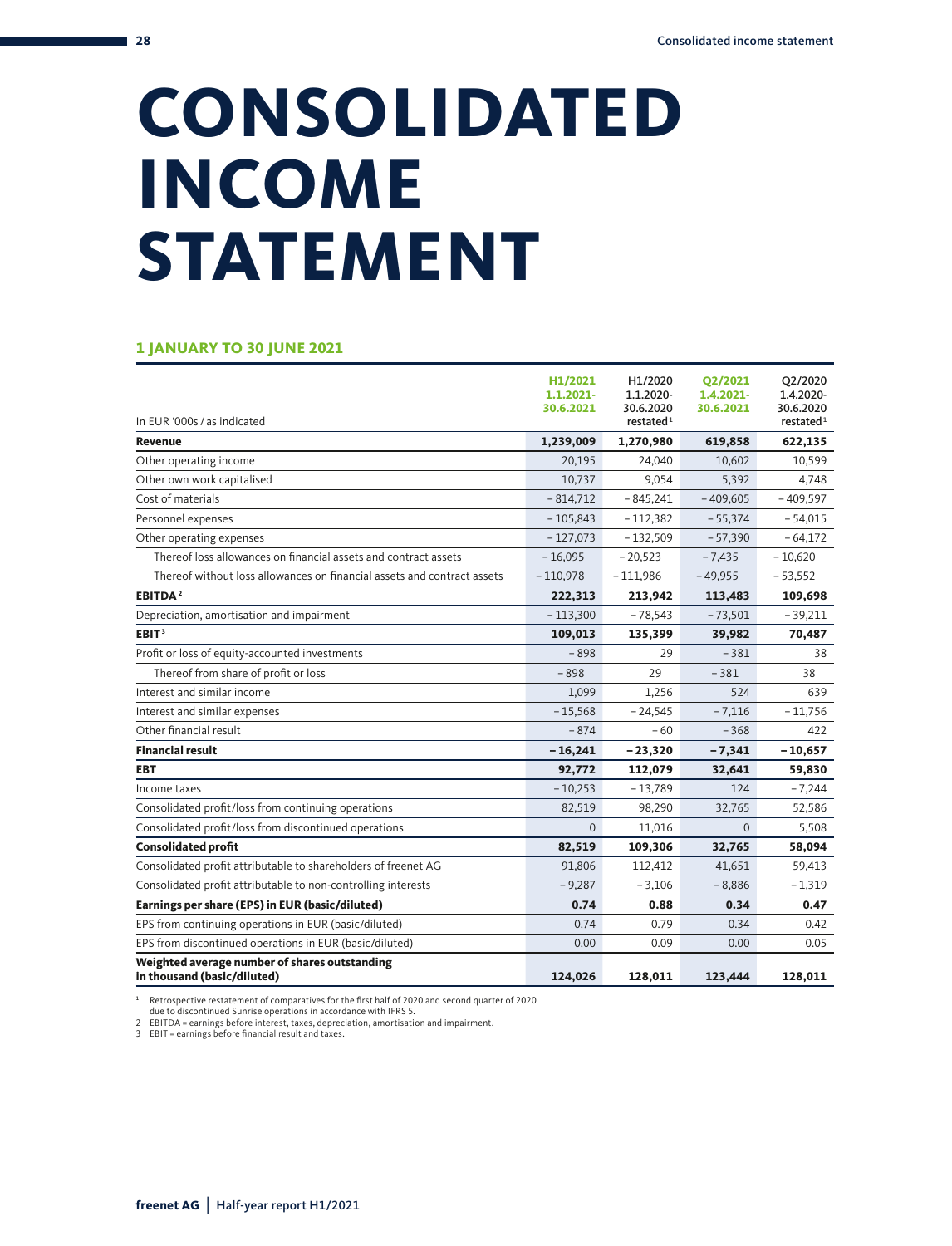### <span id="page-30-0"></span>**[CONSOLIDATED](#page-0-0)  STATEMENT OF COMPREHENSIVE INCOME**

#### **1 JANUARY TO 30 JUNE 2021**

| In EUR '000s                                                                                                          | H1/2021<br>$1.1.2021 -$<br>30.6.2021 | H1/2020<br>$1.1.2020 -$<br>30.6.2020 | <b>Q2/2021</b><br>$1.4.2021 -$<br>30.6.2021 | O2/2020<br>$1.4.2020 -$<br>30.6.2020 |
|-----------------------------------------------------------------------------------------------------------------------|--------------------------------------|--------------------------------------|---------------------------------------------|--------------------------------------|
| <b>Consolidated profit</b>                                                                                            | 82,519                               | 109,306                              | 32,765                                      | 58,094                               |
| Currency translation differences                                                                                      | 51                                   | $-182$                               | 4                                           | $-37$                                |
| Currency translation differences from subsequent<br>accounting for equity-accounted investments                       | $\Omega$                             | 1.862                                | $\Omega$                                    | $-734$                               |
| Income tax recognised in other comprehensive income                                                                   | $\Omega$                             | $-28$                                | $\Omega$                                    | 11                                   |
| Other comprehensive income/to be reclassified<br>to the income statement in future periods                            | 51                                   | 1,652                                | 4                                           | $-760$                               |
| Change in fair value of investments in equity instruments                                                             | $-37.867$                            | $-77,604$                            | $-22.434$                                   | 36,358                               |
| Recognition of actuarial gains and losses arising from the<br>accounting for pension plans according to IAS 19 (2011) | 7,490                                | 2,702                                | 384                                         | $-5,027$                             |
| Other shares of the profit or loss of equity-accounted investments                                                    | $\Omega$                             | $-2,180$                             | $\mathbf{0}$                                | $-2,180$                             |
| Income tax recognised in other comprehensive income                                                                   | $-1,701$                             | 391                                  | 224                                         | 1,005                                |
| Other comprehensive income/not to be reclassified<br>to the income statement in future periods                        | $-32,078$                            | $-76,691$                            | $-21,826$                                   | 30,156                               |
| <b>Cumulative other comprehensive income</b>                                                                          | $-32,027$                            | $-75,039$                            | $-21,822$                                   | 29,396                               |
| Consolidated total comprehensive income                                                                               | 50,492                               | 34,267                               | 10,943                                      | 87,490                               |
| Consolidated total comprehensive income attributable<br>to shareholders of freenet AG                                 | 59,779                               | 37,373                               | 19,829                                      | 88,809                               |
| Consolidated total comprehensive income attributable<br>to non-controlling interests                                  | $-9,287$                             | $-3,106$                             | $-8.886$                                    | $-1,319$                             |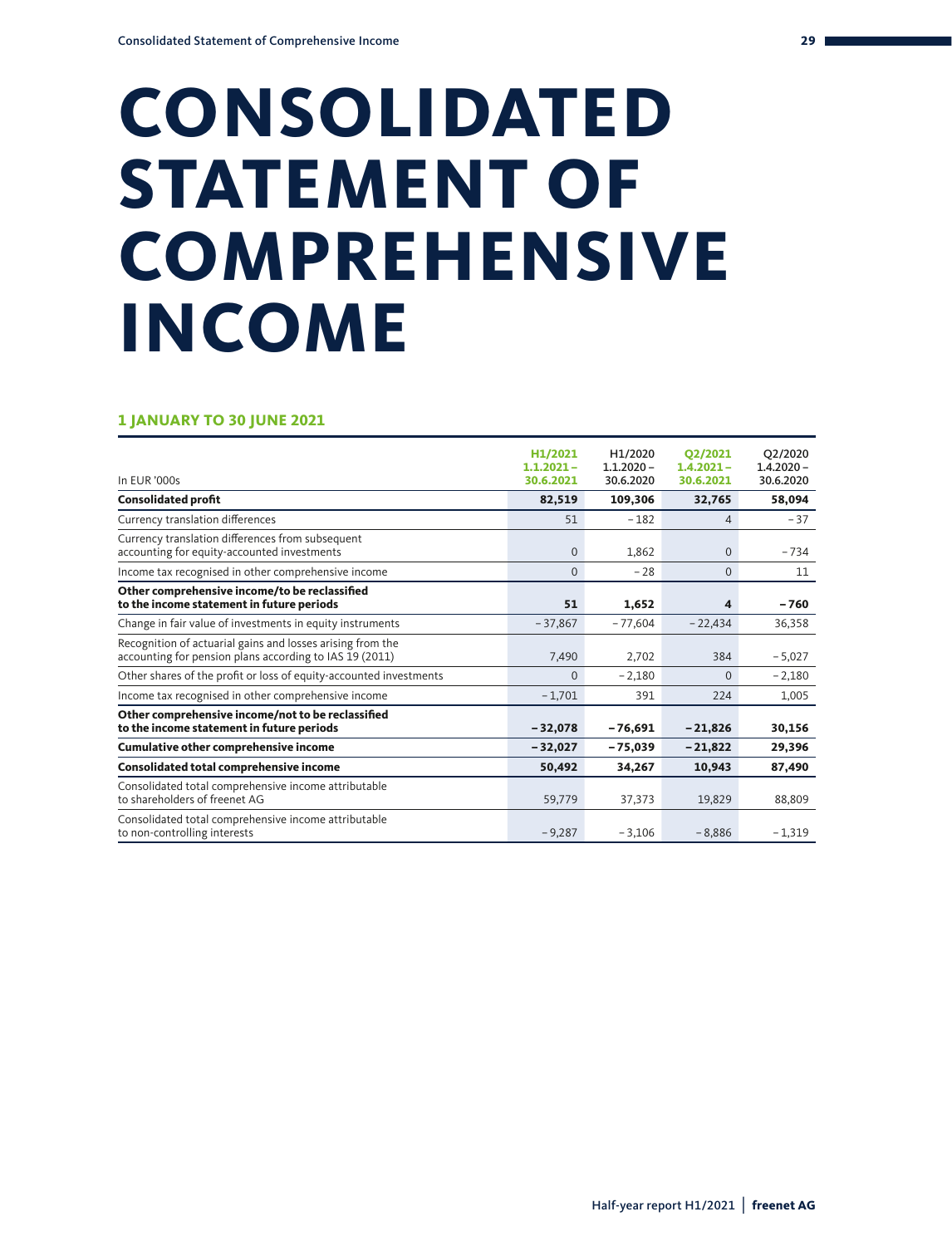### <span id="page-31-0"></span>**CONSOLIDATED BALANCE SHEET**

#### **30. JUNE 2021**

| <b>ASSETS</b><br>In EUR '000s      | 30.6.2021 | 31.3.2021 | 31.12.2020 |
|------------------------------------|-----------|-----------|------------|
| <b>Non-current assets</b>          |           |           |            |
| Intangible assets                  | 452,823   | 485,800   | 494,722    |
| Lease assets                       | 413,443   | 426,028   | 441,342    |
| Goodwill                           | 1,382,394 | 1,382,394 | 1,382,394  |
| Property, plant and equipment      | 134,157   | 137,321   | 140,475    |
| Equity-accounted investments       | 940       | 1,821     | 2,088      |
| Deferred income tax assets         | 133,559   | 124,687   | 129,440    |
| Trade accounts receivable          | 65,167    | 64,604    | 63,678     |
| Other receivables and other assets | 93,452    | 100,096   | 107,015    |
| Other financial assets             | 224,509   | 251,043   | 270,400    |
| Contract acquisition costs         | 248,114   | 267,735   | 289,335    |
|                                    | 3,148,558 | 3,241,529 | 3,320,889  |
| <b>Current assets</b>              |           |           |            |
| Inventories                        | 69,478    | 87,680    | 74,751     |
| Current income tax assets          | 2,081     | 2,056     | 2,103      |
| Trade accounts receivable          | 190,032   | 158,508   | 189,262    |
| Other receivables and other assets | 190,594   | 198,772   | 203,033    |
| Other financial assets             | 53,065    | 53,751    | 48,729     |
| Liquid assets                      | 288,902   | 500,460   | 666,867    |
|                                    | 794,152   | 1,001,227 | 1,184,745  |
|                                    | 3,942,710 | 4,242,756 | 4,505,634  |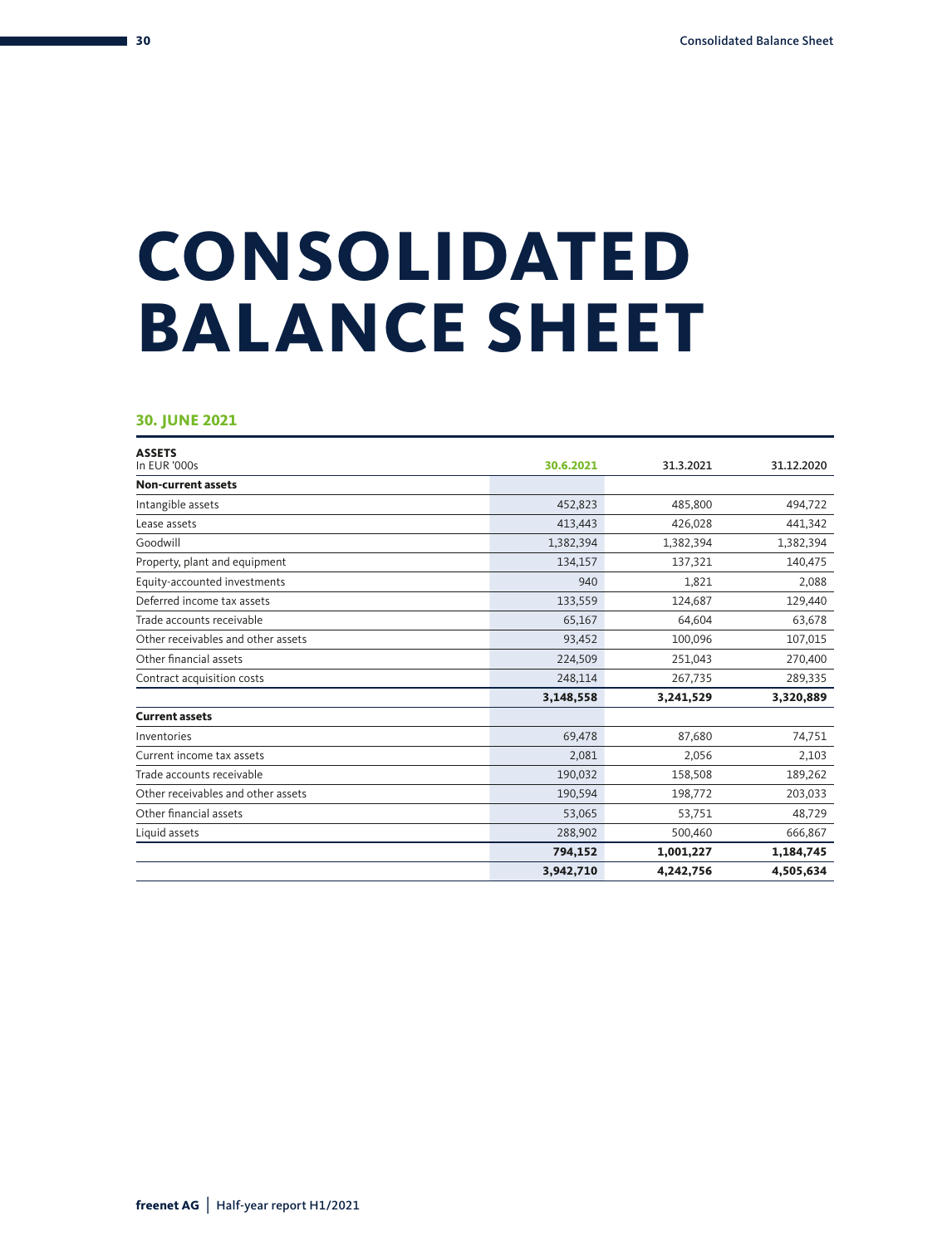| <b>EQUITY AND LIABILITIES</b><br>In EUR '000s     | 30.6.2021  | 31.3.2021 | 31.12.2020 |
|---------------------------------------------------|------------|-----------|------------|
| <b>Equity</b>                                     |            |           |            |
| Share capital                                     | 128,061    | 128,061   | 128,061    |
| Capital reserve                                   | 737,536    | 737,536   | 737,536    |
| Treasury shares                                   | $-90,961$  | $-78,945$ | $-51,420$  |
| Cumulative other comprehensive income             | $-107,545$ | $-85,723$ | $-75,518$  |
| Consolidated net retained profits                 | 969,933    | 1,132,016 | 1,081,861  |
| Equity attributable to shareholders of freenet AG | 1,637,024  | 1,832,945 | 1,820,520  |
| Non-controlling interests in equity               | $-8,728$   | 158       | 559        |
|                                                   | 1,628,296  | 1,833,103 | 1,821,079  |
| <b>Non-current liabilities</b>                    |            |           |            |
| Lease liabilities                                 | 418,734    | 434,700   | 451,452    |
| Other liabilities and deferrals                   | 93,162     | 99,358    | 108,790    |
| Other financial liabilities                       | 29,410     | 32,446    | 36,941     |
| <b>Borrowings</b>                                 | 636,327    | 686,086   | 734,826    |
| Pension provisions                                | 95,309     | 95,330    | 103,508    |
| Other provisions                                  | 45,004     | 44,286    | 43,718     |
|                                                   | 1,317,946  | 1,392,206 | 1,479,235  |
| <b>Current liabilities</b>                        |            |           |            |
| Lease liabilities                                 | 85,402     | 85,135    | 85,209     |
| Trade accounts payable                            | 308,816    | 342,362   | 379,323    |
| Other liabilities and deferrals                   | 426,429    | 406,593   | 404,847    |
| Other financial liabilities                       | 49,661     | 60,870    | 63,438     |
| Current income tax liabilities                    | 40,087     | 40,943    | 38,943     |
| <b>Borrowings</b>                                 | 54,430     | 53,797    | 206,001    |
| Other provisions                                  | 31,643     | 27,747    | 27,559     |
|                                                   | 996,468    | 1,017,447 | 1,205,320  |
|                                                   | 3,942,710  | 4,242,756 | 4,505,634  |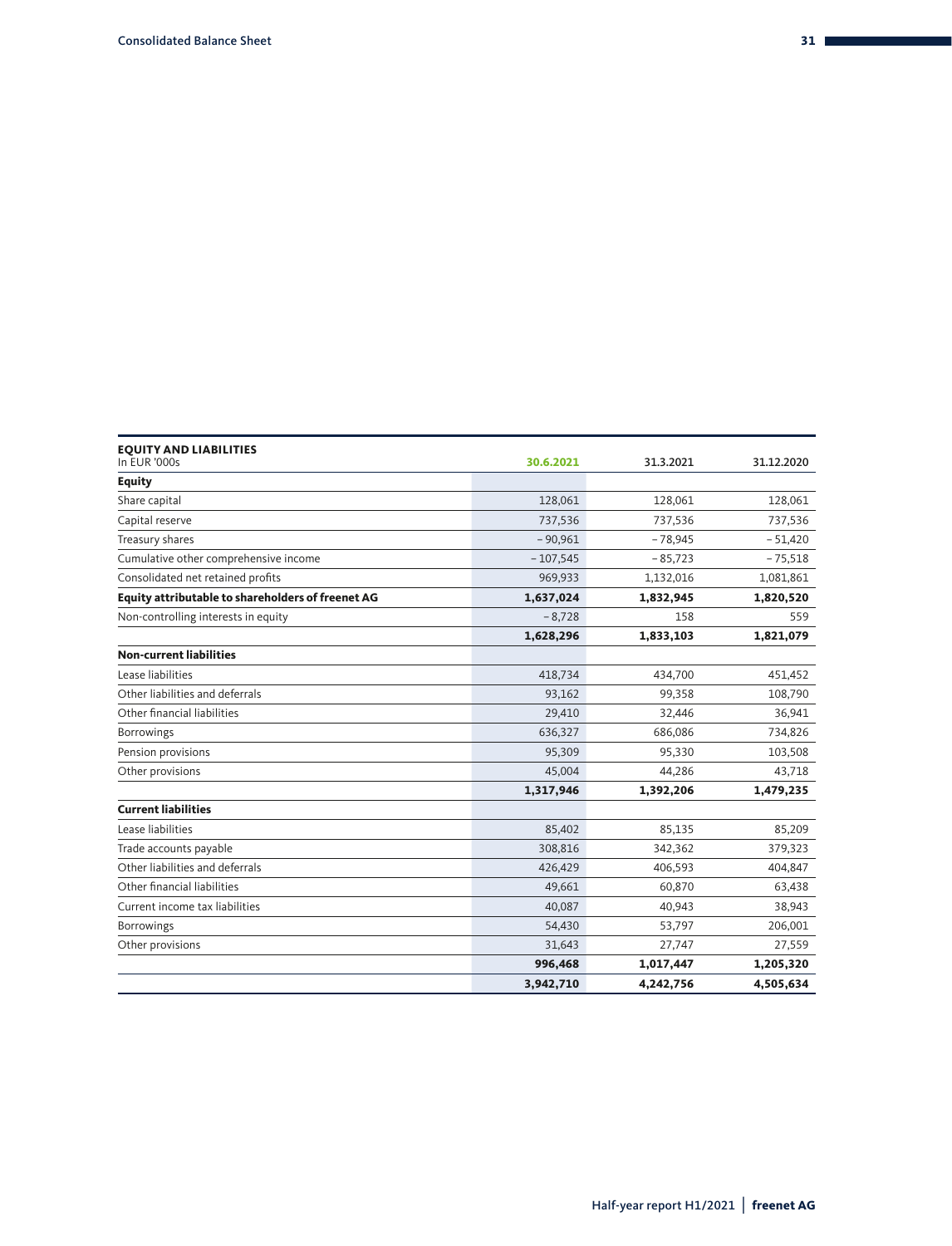### <span id="page-33-0"></span>**[STATEMENT](#page-0-0) OF CHANGES IN EQUITY**

#### **1 JANUARY TO 30 JUNE 2020**

|                                                                                                                   |                  |                    |             |                                                                                                                                                      | Cumulative other comprehensive income                                 |                                                        |                                                                                    |                                         |                                                                 |                                               |                 |
|-------------------------------------------------------------------------------------------------------------------|------------------|--------------------|-------------|------------------------------------------------------------------------------------------------------------------------------------------------------|-----------------------------------------------------------------------|--------------------------------------------------------|------------------------------------------------------------------------------------|-----------------------------------------|-----------------------------------------------------------------|-----------------------------------------------|-----------------|
| In EUR '000s                                                                                                      | Share<br>capital | Capital<br>reserve |             | Currency<br>translation<br>differences<br>from<br>subsequent<br>Currency accounting for<br>translation equity-account-<br>differences ed investments | Change in fair<br>value of<br>investments<br>in equity<br>instruments | Revaluation<br>reserve in<br>accordance<br>with IAS 19 | Other shares<br>of the profit<br>or loss of<br>equity-<br>accounted<br>investments | Consolidated<br>net retained<br>profits | Equity<br>attributable<br>to share-<br>holders of<br>freenet AG | Non-<br>controlling<br>interests<br>in equity | Equity          |
| As of 1.1.2020                                                                                                    | 128,061          | 737,536            | 966         | $-5,527$                                                                                                                                             | $-52,304$                                                             | $-29,127$                                              | 11,710                                                                             |                                         | 521,031 1,312,346                                               |                                               | 9,255 1,321,601 |
| Dividend payment                                                                                                  | $\mathbf 0$      | $\mathbf 0$        | $\mathbf 0$ | $\mathbf 0$                                                                                                                                          | $\mathbf 0$                                                           | $\mathbf 0$                                            | $\mathbf 0$                                                                        | $-5,120$                                | $-5,120$                                                        | 0                                             | $-5,120$        |
| Consolidated<br>profit                                                                                            | $\mathbf 0$      | 0                  | 0           | 0                                                                                                                                                    | 0                                                                     | 0                                                      | 0                                                                                  | 112,412                                 | 112,412                                                         | $-3,106$                                      | 109,306         |
| Change in fair<br>value of invest-<br>ments in equity<br>instruments <sup>1</sup>                                 | $\mathbf 0$      | 0                  | 0           | $\mathbf 0$                                                                                                                                          | $-76,428$                                                             | $\mathbf 0$                                            | 0                                                                                  | $\mathbf{0}$                            | $-76,428$                                                       | 0                                             | $-76,428$       |
| Other shares<br>of the profit or<br>loss of equity-<br>accounted<br>investments $1$                               | $\boldsymbol{0}$ | 0                  | 0           | $\mathbf 0$                                                                                                                                          | $\mathbf 0$                                                           | $\boldsymbol{0}$                                       | $-2,147$                                                                           | $\mathbf 0$                             | $-2,147$                                                        | $\mathsf{O}\xspace$                           | $-2,147$        |
| Recognition of<br>actuarial gains<br>and losses accord-<br>ing to IAS 19<br>$(2011)^1$                            | $\boldsymbol{0}$ | $\mathbf 0$        | 0           | $\mathbf 0$                                                                                                                                          | $\mathbf 0$                                                           | 1,884                                                  | 0                                                                                  | $\mathbf 0$                             | 1,884                                                           | 0                                             | 1,884           |
| Currency transla-<br>tion differences <sup>1</sup>                                                                | 0                | 0                  | $-182$      | 0                                                                                                                                                    | 0                                                                     | $\boldsymbol{0}$                                       | $\mathsf 0$                                                                        | $\mathbf 0$                             | $-182$                                                          | 0                                             | $-182$          |
| Currency transla-<br>tion differences<br>from subsequent<br>accounting for<br>equity-accounted<br>investments $1$ | $\mathbf 0$      | $\mathbf 0$        | 0           | 1,834                                                                                                                                                | $\mathbf 0$                                                           | 0                                                      | $\mathsf 0$                                                                        | $\mathbf 0$                             | 1,834                                                           | $\mathbf 0$                                   | 1,834           |
| Consolidated total<br>comprehensive<br>income                                                                     | $\mathbf{0}$     | $\mathbf 0$        | $-182$      | 1,834                                                                                                                                                | $-76,428$                                                             | 1,884                                                  | $-2,147$                                                                           | 112,412                                 | 37,373                                                          | $-3,106$                                      | 34,267          |
| As of 30.6.2020                                                                                                   | 128,061          | 737,536            | 784         |                                                                                                                                                      | $-3,693 - 128,732$                                                    | $-27,243$                                              | 9,563                                                                              |                                         | 628,323 1,344,599                                               |                                               | 6,149 1,350,748 |

1 Figures are shown offset against income tax recognised in other comprehensive income.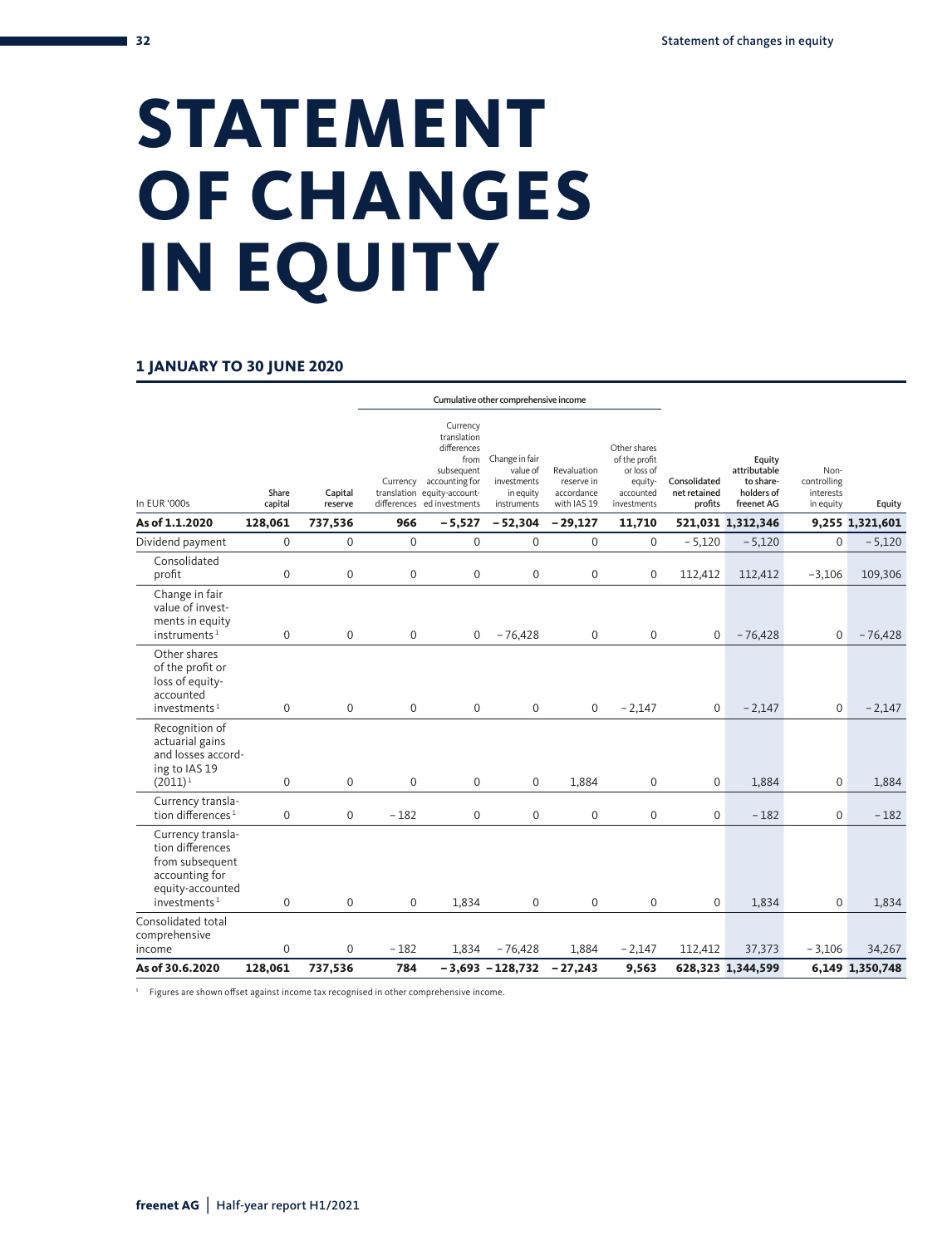#### **1 JANUARY TO 30 JUNE 2021**

|                                                                                               |                  |                    |                           |                                        | Cumulative other comprehensive income                                 |                                                        |                                         |                                                            |                                               |            |
|-----------------------------------------------------------------------------------------------|------------------|--------------------|---------------------------|----------------------------------------|-----------------------------------------------------------------------|--------------------------------------------------------|-----------------------------------------|------------------------------------------------------------|-----------------------------------------------|------------|
| In EUR '000s                                                                                  | Share<br>capital | Capital<br>reserve | <b>Treasury</b><br>shares | Currency<br>translation<br>differences | Change in fair<br>value of<br>investments<br>in equity<br>instruments | Revaluation<br>reserve in<br>accordance<br>with IAS 19 | Consolidated<br>net retained<br>profits | Equity<br>attributable to<br>shareholders<br>of freenet AG | Non-<br>controlling<br>interests<br>in equity | Equity     |
| As of 1.1.2021                                                                                | 128,061          | 737,536            | $-51,420$                 | 679                                    | $-42,873$                                                             | $-33,324$                                              | 1,081,861                               | 1,820,520                                                  | 559                                           | 1,821,079  |
| Dividend payment                                                                              | $\mathbf 0$      | 0                  | $\mathbf{0}$              | $\mathbf{0}$                           | 0                                                                     | 0                                                      | $-203,734$                              | $-203,734$                                                 | 0                                             | $-203,734$ |
| Acquisition of<br>treasury shares                                                             | 0                | 0                  | $-39,541$                 | 0                                      | 0                                                                     | 0                                                      | 0                                       | $-39,541$                                                  | 0                                             | $-39,541$  |
| Consolidated<br>profit                                                                        | 0                | 0                  | 0                         | 0                                      | $\mathbf 0$                                                           | 0                                                      | 91,806                                  | 91,806                                                     | $-9,287$                                      | 82,519     |
| Change in fair<br>value of invest-<br>ments in equity<br>instruments $1$                      | $\mathbf 0$      | $\mathbf 0$        | $\mathbf{0}$              | $\mathbf{0}$                           | $-37,291$                                                             | 0                                                      | 0                                       | $-37,291$                                                  | $\mathbf 0$                                   | $-37,291$  |
| Recognition of<br>actuarial gains<br>and losses<br>according to<br>IAS 19 (2011) <sup>1</sup> | $\mathbf 0$      | 0                  | $\mathbf 0$               | 0                                      | 0                                                                     | 5,213                                                  | 0                                       | 5,213                                                      | 0                                             | 5,213      |
| Currency transla-<br>tion differences <sup>1</sup>                                            | $\mathbf 0$      | 0                  | 0                         | 51                                     | 0                                                                     | 0                                                      | 0                                       | 51                                                         | 0                                             | 51         |
| Consolidated total<br>comprehensive<br>income                                                 | $\mathbf 0$      | $\mathbf 0$        | $\mathbf 0$               | 51                                     | $-37,291$                                                             | 5,213                                                  | 91,806                                  | 59,779                                                     | $-9,287$                                      | 50,492     |
| As of 30.6.2021                                                                               | 128,061          | 737,536            | $-90,961$                 | 730                                    | $-80,164$                                                             | $-28,111$                                              | 969,933                                 | 1,637,024                                                  | $-8,728$                                      | 1,628,296  |

1 Figures are shown offset against income tax recognised in other comprehensive income.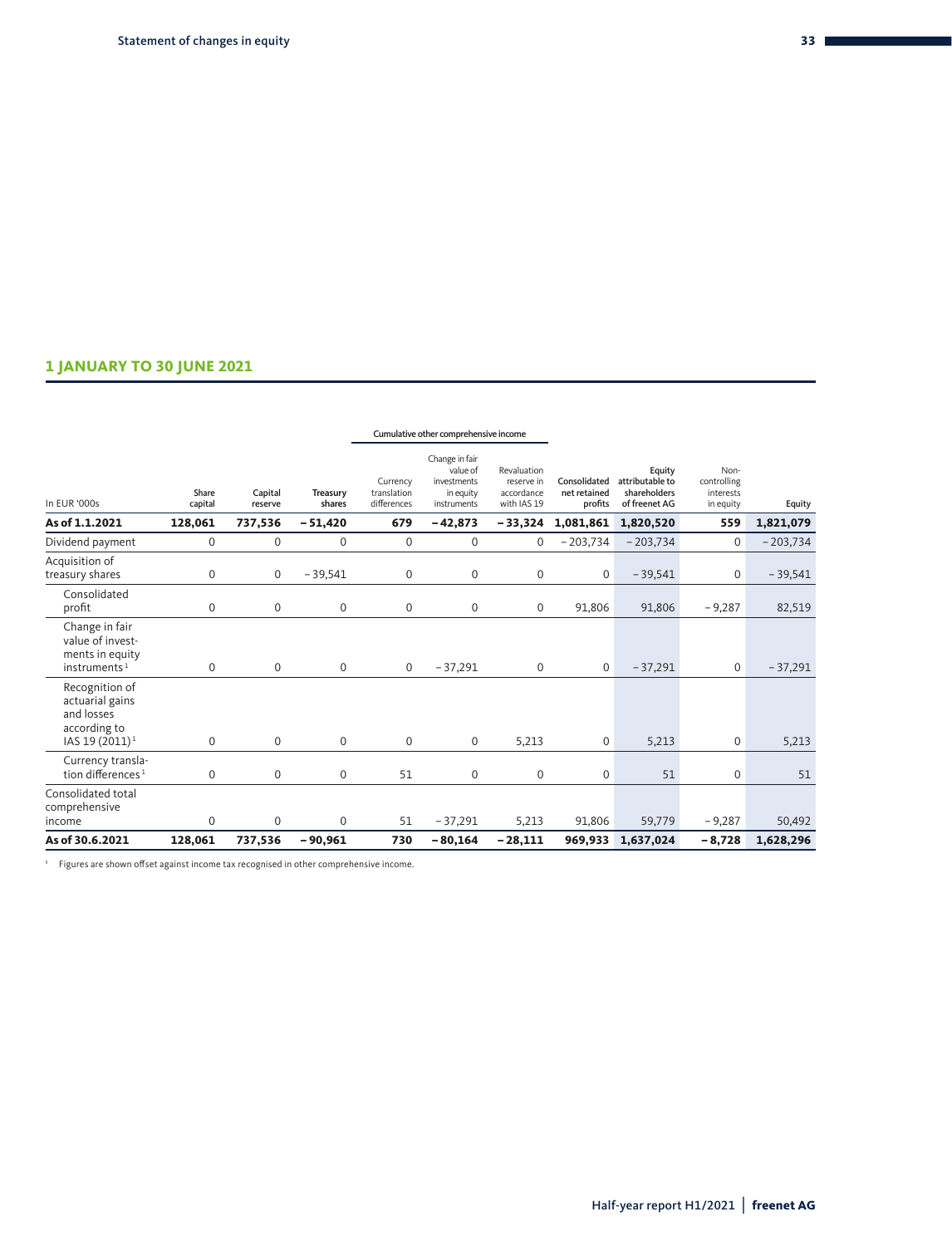### <span id="page-35-0"></span>**[CONSOLIDATED](#page-0-0)  STATEMENT OF CASH FLOWS**

#### **1 JANUARY TO 30 JUNE 2021**

| In EUR '000s                                                                             | H1/2021<br>$1.1.2021 -$<br>30.6.2021 | H1/2020<br>$1.1.2020 -$<br>30.6.2020 |
|------------------------------------------------------------------------------------------|--------------------------------------|--------------------------------------|
| <b>EBIT (earnings before financial result and taxes)</b>                                 | 109,013                              | 135,399                              |
| +/- Adjustments:                                                                         |                                      |                                      |
| Depreciation, amortisation and impairment of non-current assets                          | 113,300                              | 78.543                               |
| Dividends received from equity-accounted investments                                     | $\Omega$                             | 46,047                               |
| Gains/losses on disposal of non-current assets                                           | $-214$                               | 386                                  |
| Increase in net working capital not attributable to investing<br>or financing activities | $-61,576$                            | $-45,708$                            |
| Proceeds from the cash repayment of financial assets under leases                        | 7,590                                | 7,400                                |
| Capitalisation of contract acquisition costs                                             | $-107,255$                           | $-145,052$                           |
| Amortisation of contract acquisition costs                                               | 148,476                              | 158,122                              |
| Tax payments                                                                             | $-14,942$                            | $-13,712$                            |
| Income from interest and other financial result                                          | 512                                  | 943                                  |
| Interest paid                                                                            | $-20.004$                            | $-24,078$                            |
| <b>Cash flows from operating activities</b>                                              | 174,900                              | 198,290                              |
| Payments to acquire property, plant and equipment and<br>intangible assets               | $-21,631$                            | $-18,024$                            |
| Proceeds from disposal of intangible assets and property,<br>plant and equipment         | 2,233                                | 728                                  |
| Payments to acquire/proceeds from acquiring subsidiaries                                 | $\Omega$                             | $-25$                                |
| Proceeds from deconsolidation of subsidiaries                                            | 2,000                                | $\Omega$                             |
| Repayment of contributions of equity-accounted investments                               | 1,000                                | 250                                  |
| Payments into equity of equity-accounted investments                                     | $-750$                               | $\Omega$                             |
| Payments to acquire other equity investments                                             | $-96$                                | $-368$                               |
| <b>Cash flows from investing activities</b>                                              | $-17,244$                            | $-17,439$                            |
| Payments to company owners and minority shareholders                                     | $-203,734$                           | $-5,120$                             |
| Payments to acquire own shares                                                           | $-39,541$                            | $\Omega$                             |
| Cash repayments of borrowings                                                            | $-249,000$                           | $-50,000$                            |
| Cash repayments of lease liabilities                                                     | $-43,346$                            | $-40,322$                            |
| <b>Cash flows from financing activities</b>                                              | $-535,621$                           | $-95,442$                            |
| Net change in cash funds                                                                 | $-377,965$                           | 85,409                               |
| Cash funds at beginning of period                                                        | 666,867                              | 133,692                              |
| Cash funds at end of period                                                              | 288,902                              | 219,101                              |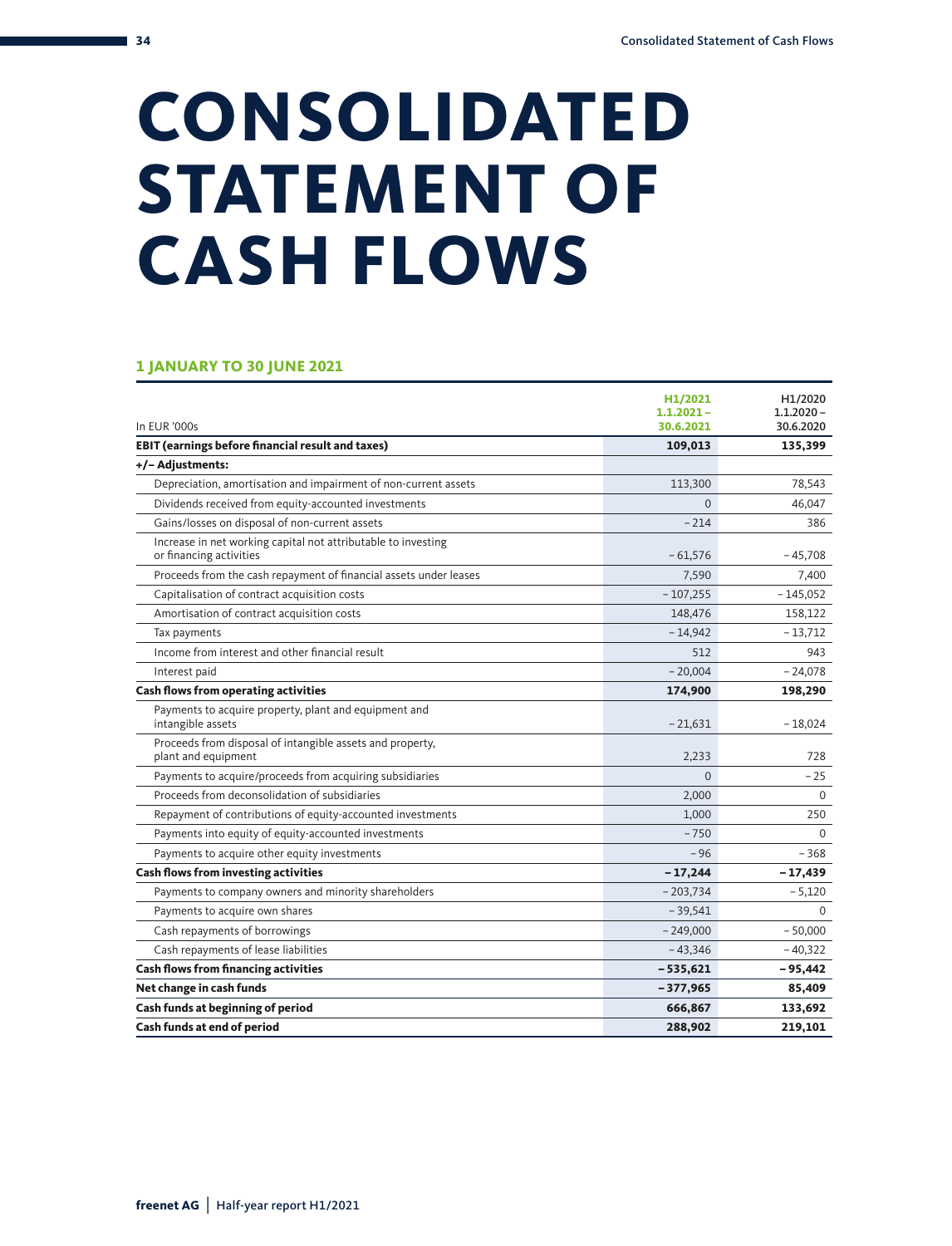#### **COMPOSITION OF CASH FUNDS**

| In EUR '000s                           | 30.6.2021 | 30.6.2020 |
|----------------------------------------|-----------|-----------|
| Liquid assets of continuing operations | 288,902   | 219,101   |
|                                        | 288,902   | 219,101   |

#### **COMPOSITION OF FREE CASH FLOW1**

| In EUR $'000s$                                                                | 30.6.2021 | 30.6.2020 |
|-------------------------------------------------------------------------------|-----------|-----------|
| Cash flows from operating activities                                          | 174,900   | 198,290   |
| Payments to acquire property, plant and equipment and intangible assets       | $-21.631$ | $-18.024$ |
| Proceeds from disposal of intangible assets and property, plant and equipment | 2.233     | 728       |
| Cash repayments of lease liabilities                                          | $-43.346$ | $-40.322$ |
| Free cash flow                                                                | 112.156   | 140,672   |

1 Free cash flow is an alternative performance measure that is defined in the corporate management section of the 2020 Annual Report.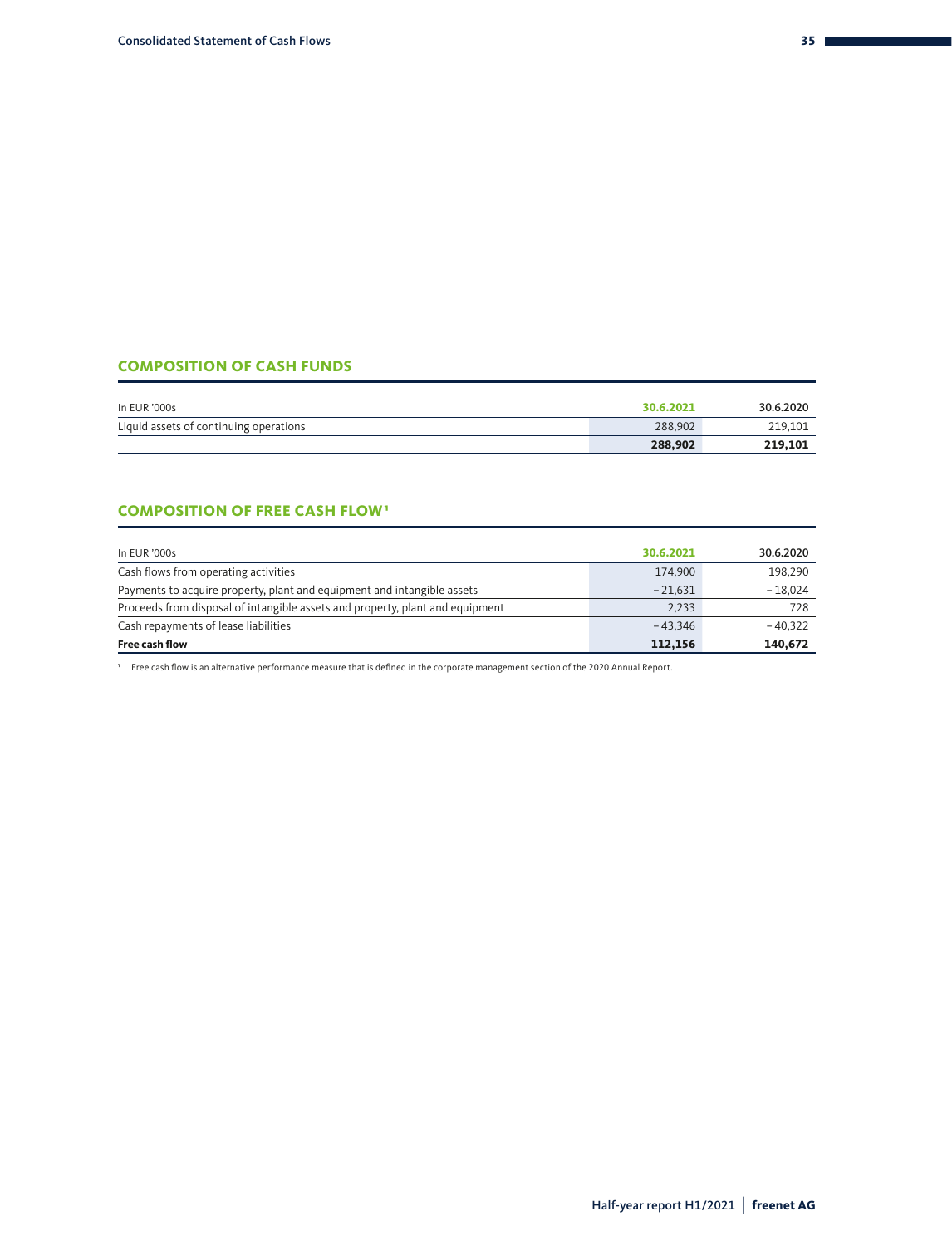### <span id="page-37-0"></span>**SELECTED EXPLANATORY NOTES PURSUANT TO IAS 34**

#### **MATERIAL ACCOUNTING POLICIES AND CONSOLIDATION PRINCIPLES**

1. These condensed consolidated interim financial statements have been prepared in accordance with Regulation 1606/2002 of the European Parliament and of the Council, International Financial Reporting Standards (IFRSs) adopted by the European Union and IAS 34. The Group has taken into account all IFRSs that have been adopted by the EU and are mandatory. These interim consolidated financial statements have not been reviewed by an auditor. The Group has adopted all accounting pronouncements required to be applied as of the reporting date.

Taking into account the ongoing Covid crisis, the material estimates and assumptions have remained unchanged compared with the consolidated financial statements for 2020.

#### **SIGNIFICANT EVENTS AND TRANSACTIONS**

2. As at 30 June 2021, receivables originating from the existing factoring agreement regarding receivables from the mobile phone upgrade option amounting to 83.1 million euros (31 December 2020: 103.3 million euros) were sold and derecognised but not yet paid.

3. In addition to the scheduled repayment of a promissory note loan in the amount of 200.0 million euros in the first quarter of 2021, three tranches of several promissory note loans totalling 49.0 million euros were repaid ahead of schedule in the second quarter of 2021.

4. Depreciation, amortisation and impairment losses increased by 34.3 million euros to 73.5 million euros yearon-year due to the 29.6 million euros impairment of a rightof-use asset for a fibre-optic network at EXARING. This means that the right-of-use asset – which was capitalised for 68.9 million euros as part of the purchase price allocation carried out when EXARING was fully consolidated in 2015 and was subsequently subject to depreciation – has been impaired to a carrying amount of 0 euros. Using a dedicated fibre-optic network to operate the waipu.tv television platform gave EXARING a competitive advantage in terms of transmission quality and lower latencies (short transmission times). However, the latest market developments will enable EXARING to rent the fibre-optic capacity it needs externally at lower operating costs and without any loss in quality for customers in the future. As a result, EXARING has decided to discontinue operating cost and labour-intensive surplus network capacity on a day-to-day basis.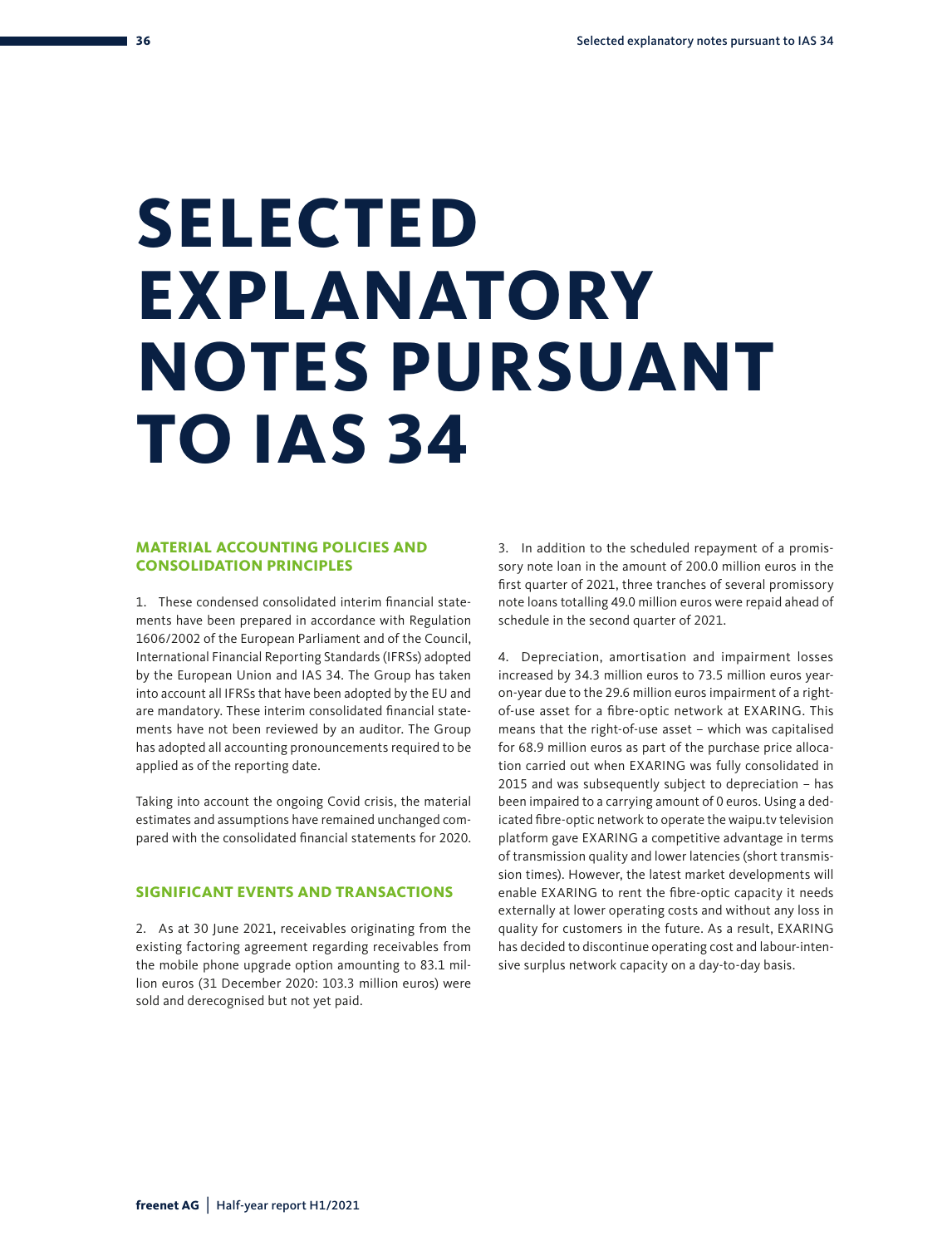5. The following significant transactions took place between the Group and related parties:

| In EUR '000s                                          | 1.1.2021 –<br>30.6.2021 | 1.1.2020 –<br>30.6.2020 |
|-------------------------------------------------------|-------------------------|-------------------------|
| <b>Revenue attributable</b><br>to billing of services |                         |                         |
| Joint ventures                                        |                         |                         |
| Jestoro GmbH, Hamburg                                 | 183                     | 222                     |
| Antenne Deutschland<br>GmbH & Co KG                   | 2,251                   | 0                       |
| Bayern Digital Radio GmbH <sup>1</sup>                | 219                     | 214                     |
| Non-consolidated companies                            |                         |                         |
| Digital Radio Südwest GmbH                            | $\Omega$                | 168                     |
| Hessen Digital Radio GmbH                             | 474                     | 451                     |
| Total                                                 | 3,127                   | 1,055                   |

1 The joint venture Bayern Digital Radio GmbH has been included in the consol-idated financial statements of freenet AG since 1 January 2021.

| In EUR '000s                                                        | $1.1.2021 -$<br>30.6.2021 | $1.1.2020 -$<br>30.6.2020 |
|---------------------------------------------------------------------|---------------------------|---------------------------|
| <b>Expenses from the purchase</b><br>of services                    |                           |                           |
| Joint ventures                                                      |                           |                           |
| Check Tech Service GmbH,<br>Hamburg<br>(Subsidiary of Jestoro GmbH) | 35                        | 44                        |
| Antenne Deutschland<br>GmbH & Co KG                                 | 75                        | 0                         |
| Bayern Digital Radio GmbH                                           | 277                       | 46                        |
| Non-consolidated companies                                          |                           |                           |
| Hessen Digital Radio GmbH                                           | 71                        | 17                        |
| Total                                                               | 458                       | 107                       |

The following significant receivables from and liabilities to related parties existed as at 30 June 2021:

| In EUR '000s                                            | 30.6.2021 | 30.6.2020      |
|---------------------------------------------------------|-----------|----------------|
| <b>Receivables from current</b><br>service transactions |           |                |
| Joint ventures                                          |           |                |
| Jestoro GmbH, Hamburg                                   | 32        | $\Delta\Delta$ |
| Antenne Deutschland<br>GmbH & Co KG                     | 34        |                |
| Non-consolidated companies                              |           |                |
| Digital Radio Südwest GmbH                              | $\Omega$  | 33             |
| Hessen Digital Radio GmbH                               | $\Omega$  | 89             |
| Total                                                   | 66        | 166            |

| In EUR '000s                                                        | 30.6.2021 | 30.6.2020 |
|---------------------------------------------------------------------|-----------|-----------|
| <b>Liabilities from current</b><br>service transactions             |           |           |
| Joint ventures                                                      |           |           |
| Check Tech Service GmbH,<br>Hamburg<br>(Subsidiary of Jestoro GmbH) | $\Omega$  | 6         |
| Total                                                               | 0         |           |

All transactions were based on market prices. No collateral has been provided.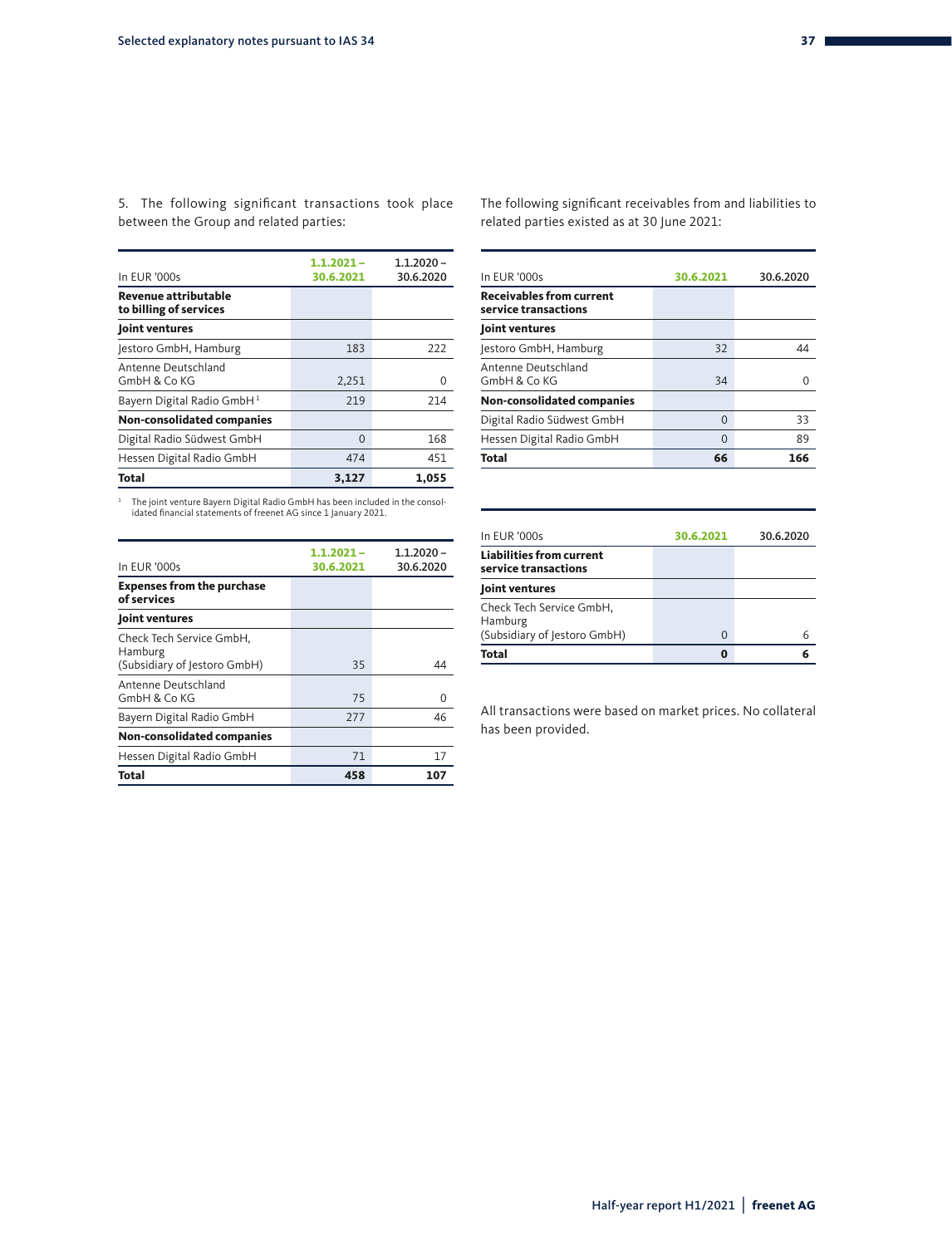#### **OTHER DISCLOSURES**

6. We provide the following information regarding fair values:

The following overview entitled "Fair value hierarchy as at 30 June 2021" shows the major parameters on which the measurement of financial instruments measured at fair value, and of the financial instruments measured at amortised cost whose fair value could be determined, is based. For the definition of the individual levels in accordance with IFRS 13, please refer to the notes to the consolidated financial statements of freenet AG as of 31 December 2020.

#### **FINANCIAL INSTRUMENTS BY CATEGORY AS OF 30 JUNE 2021**

| In EUR '000s                                     | <b>IFRS9</b><br>measure-<br>ment<br>category | Carrying<br>amount |                   | Measurement                             |                                                        | Fair value of fi-<br>nancial<br>instruments |
|--------------------------------------------------|----------------------------------------------|--------------------|-------------------|-----------------------------------------|--------------------------------------------------------|---------------------------------------------|
|                                                  |                                              | 30.6.2021          | Amortised<br>cost | Fair value<br>through<br>profit or loss | Fair value<br>through other<br>comprehensive<br>income | 30.6.2021                                   |
| <b>Assets</b>                                    |                                              |                    |                   |                                         |                                                        |                                             |
| Cash / liquid assets                             | AC                                           | 288,902            | 288,902           |                                         |                                                        | $-1$                                        |
| Trade accounts receivable                        |                                              | 255,199            |                   |                                         |                                                        |                                             |
| At amortised cost                                | AC                                           | 137,931            | 137,931           |                                         |                                                        | $-^1$                                       |
| Fair value through profit or loss                | <b>FVTPL</b>                                 | 117,268            |                   | 117,268                                 |                                                        | $-1$                                        |
| Other financial assets                           |                                              | 277,574            |                   |                                         |                                                        |                                             |
| Lease liabilities                                | n/a                                          | 63,890             |                   |                                         |                                                        |                                             |
| Non-derivative financial assets                  |                                              |                    |                   |                                         |                                                        |                                             |
| At amortised cost                                | AC.                                          | 23,356             | 23,356            |                                         |                                                        | $-1$                                        |
| Other financial assets                           |                                              |                    |                   |                                         |                                                        |                                             |
| At amortised cost                                | AC                                           | 15,884             | 15,884            |                                         |                                                        | $-1$                                        |
| Fair value through profit or loss                | <b>FVTPL</b>                                 | 16,688             |                   | 16,688                                  |                                                        |                                             |
| Other equity instruments                         |                                              |                    |                   |                                         |                                                        |                                             |
| Fair value through profit or loss                | <b>FVTPL</b>                                 | 1,046              |                   | 1,046                                   |                                                        | $-1$                                        |
| Fair value through other<br>comprehensive income | <b>FVOCI</b>                                 | 156,710            |                   |                                         | 156,710                                                | 156,710                                     |

No fair value has been determined for the items; however, the carrying amount is a reasonable approximation of the fair value. This means that the aggregate ("It") No fair value for the measurement categories AC and FVTPL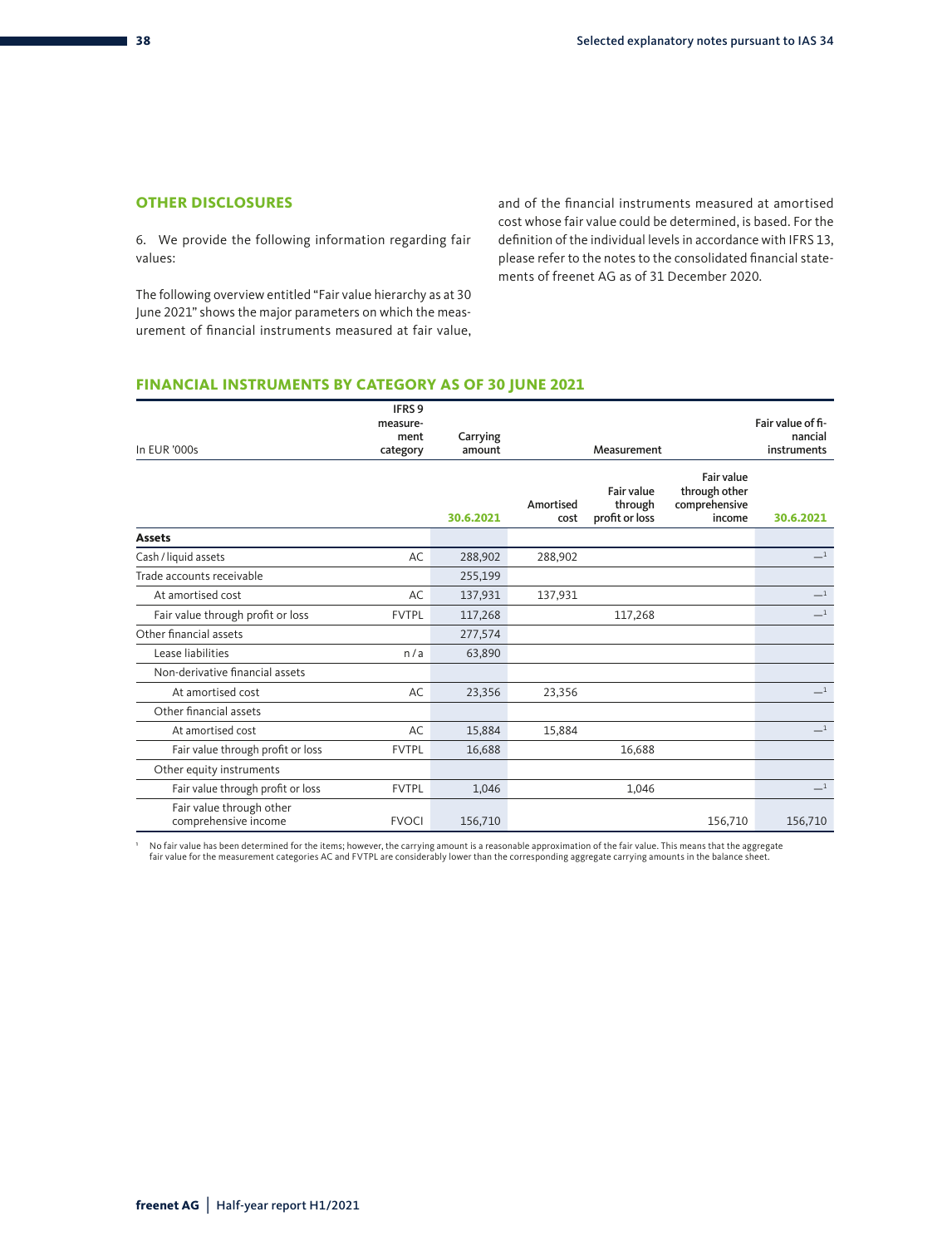| In EUR '000s                                         | measure-<br>ment<br>category | Carrying<br>amount |                   | Measurement                             |                                                               | Fair value of fi-<br>nancial<br>instruments |
|------------------------------------------------------|------------------------------|--------------------|-------------------|-----------------------------------------|---------------------------------------------------------------|---------------------------------------------|
|                                                      |                              | 30.6.2021          | Amortised<br>cost | Fair value<br>through<br>profit or loss | <b>Fair value</b><br>through other<br>comprehensive<br>income | 30.6.2021                                   |
| <b>Equity and liabilities</b>                        |                              |                    |                   |                                         |                                                               |                                             |
| Lease liabilities                                    | n/a                          | 504,136            |                   |                                         |                                                               |                                             |
| Trade accounts payable                               | AC                           | 308,816            | 308,816           |                                         |                                                               |                                             |
| <b>Borrowings</b>                                    |                              | 690,757            | 690,757           |                                         |                                                               |                                             |
| Borrowings from promissory notes                     | AC                           | 686,285            | 686,285           |                                         |                                                               | 701,940                                     |
| Other borrowings                                     | AC                           | 4,472              | 4,472             |                                         |                                                               |                                             |
| Other financial liabilities                          |                              | 79,071             |                   |                                         |                                                               |                                             |
| At amortised cost                                    | AC                           | 54,749             | 54,749            |                                         |                                                               |                                             |
| Fair value through profit or loss                    | <b>FVTPL</b>                 | 24,322             |                   | 24,322                                  |                                                               | $-1$                                        |
| Thereof aggregated by IFRS 9<br>measurement category |                              |                    |                   |                                         |                                                               |                                             |
| <b>Assets</b>                                        |                              |                    |                   |                                         |                                                               |                                             |
| At amortised cost                                    | AC                           | 466,073            | 466,073           |                                         |                                                               | $-1$                                        |
| Fair value through profit or loss                    | <b>FVTPL</b>                 | 135,002            |                   | 135,002                                 |                                                               | $-1$                                        |
| Fair value through other<br>comprehensive income     | <b>FVOCI</b>                 | 156,710            |                   |                                         | 156,710                                                       | 156,710                                     |
| <b>Equity and liabilities</b>                        |                              |                    |                   |                                         |                                                               |                                             |
| At amortised cost                                    | AC                           | 1,054,322          | 1,054,322         |                                         |                                                               | 701,9401                                    |
| Fair value through profit or loss                    | <b>FVTPL</b>                 | 24,322             |                   | 24.322                                  |                                                               | $-1$                                        |

IFRS 9

No fair value has been determined for the items; however, the carrying amount is a reasonable approximation of the fair value. This means that the aggregate ("Ite air value for the measurement categories AC and FVTPL are c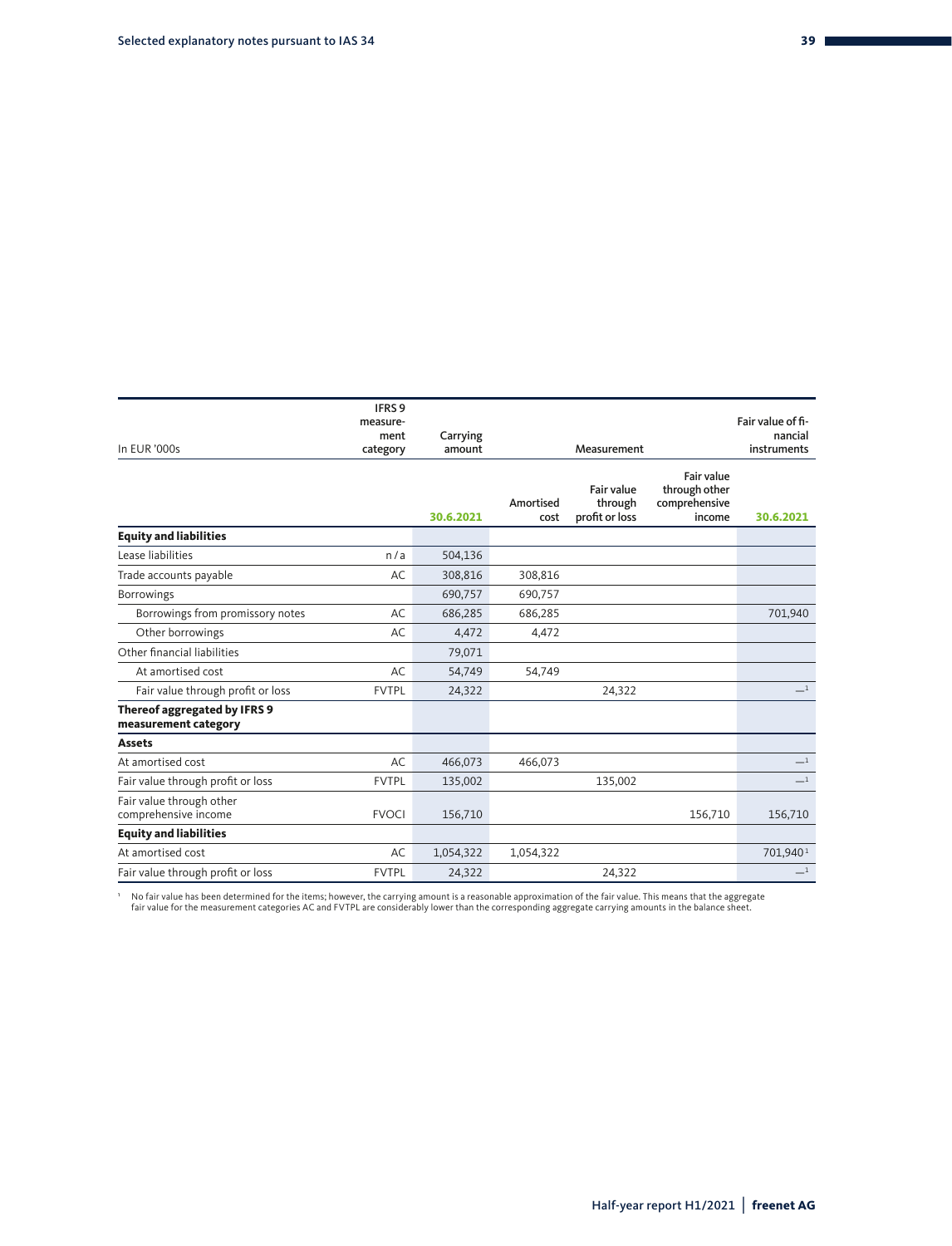#### **FAIR VALUE HIERARCHY AS OF 30 JUNE 2021**

| In EUR '000s                                                                  | <b>Total</b> | Level 1  | Level 2 | Level 3  |
|-------------------------------------------------------------------------------|--------------|----------|---------|----------|
| <b>Assets</b>                                                                 |              |          |         |          |
| Trade accounts receivable, at fair value through profit or loss               | 117,268      | 0        |         | 117,268  |
| Other financial assets, at fair value through profit or loss                  | 16,688       | 0        |         | 16,688   |
| Other equity instruments, at fair value through profit or loss                | 1.046        | $\Omega$ | 0       | 1,046    |
| Other equity instruments, at fair value through<br>other comprehensive income | 156,710      | 156,710  |         | $\Omega$ |
| <b>Equity and liabilities</b>                                                 |              |          |         |          |
| Borrowings from promissory notes                                              | 701,940      | $\Omega$ |         | 701,940  |
| Other financial liabilities, at fair value through profit or loss             | 24,322       | $\Omega$ |         | 24,322   |

There have been no changes regarding levels.

7. Pension provisions were remeasured based on updated interest rates (freenet, debitel program: 1.60 per cent, Media Broadcast Group program: 1.03 per cent), with premises remaining unchanged otherwise. The resulting actuarial gain of 7.5 million euros and the offsetting decrease in deferred tax assets by 1.7 million euros were recognised in the statement of comprehensive income. There was a net positive result of 5.8 million euros from items not to be reclassified to the income statement.

8. As in the 2020 consolidated financial statements, the calculation of current and deferred income taxes was based on an average tax rate of 30.40 per cent (30 June 2020: 30.30 percent).

9. The following events occurred after 30 June 2021: Effective 2 July 2021, all shares in the joint venture Jestoro GmbH, Hamburg, were sold.

10. As its main decision-making body, the Executive Board organises and manages the company on the basis of the differences between the individual products and services offered by the company. As the Group performs its business operations almost entirely in Germany, its business is not organised or managed based on geographical regions. The Group was active in the following operating segments in the first six months of 2021:

- Mobile Communications:
	- Activities as a mobile communications service provider – marketing of mobile communications services (voice and data services) from the mobile communications network operators Deutsche Telekom, Vodafone and Telefónica Deutschland
	- Based on the network operator agreements entered into with these network operators, a range of the company's own network-independent services and tariffs as well as a range of network operator tariffs
	- Sale/distribution of mobile communications devices as well as additional services for mobile data communications and digital lifestyle
	- Rendering of sales services
- TV and Media:
	- Rendering of services, mainly to end users, in the field of IPTV
	- Planning, project management, installation, operation, service and marketing of broadcast-related solutions for business clients in the radio and media sectors
	- Rendering of services to end users in the field of DVB-T2
- Other/Holding:
	- Rendering of portal services such as e-commerce/ advertising services (these essentially comprise the offer of online shopping and the marketing of advertising space on websites), of payment services for end customers as well as various digital products and entertainment formats for downloading and displaying and use on mobile devices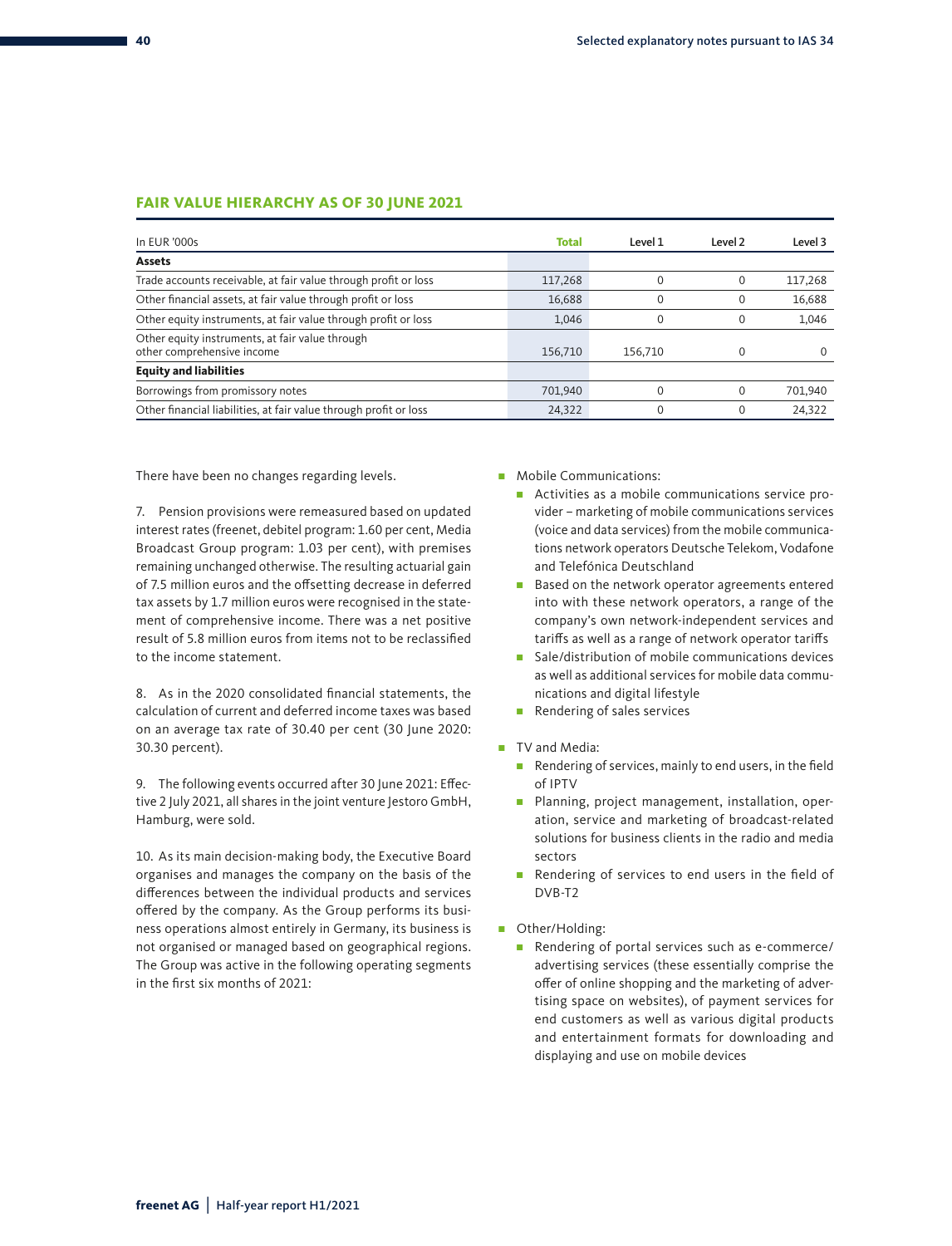- Development of communication solutions, IT solutions and other services for corporate customers
- Range of narrowband voice services (call-by-call, preselection) and data services
- Rendering of sales services

The "Other/Holding" segment includes other business activities in addition to operating activities. This mainly comprises the holding activities of freenet AG (with the rendering of services within the Group in central areas, such as legal, human resources and finance) as well as areas which cannot be clearly allocated to operating segments. The segment revenue of 21.6 million euros (previous year: 29.5 million euros) reported for the "Other/Holding" segment in the first six months of 2021 is attributable to operating activities (22.0 million euros; previous year: 29.9 million euros) and other business activities (-0.4 million euros; previous year: –0.4 million euros). Of the figure of 12.6 million euros (previous year: 22.3 million euros) reported as gross profit for the first six months of 2021 for the "Other/Holding" segment, 13.2 million euros (previous year: 22.9 million euros) is attributable to the operating activities and –0.6 million euros (previous year: –0.6 million euros) is attributable to the other business activities. The EBITDA of –7.9 million euros (previous year: –5.1 million euros) reported for the "Other/Holding" segment for the first six months of 2021 was accounted for by operating activities to the extent of 5.0 million euros (previous year: 7.0 million euros) and by other business activities in the amount of –12.9 million euros (previous year: –12.1 million euros).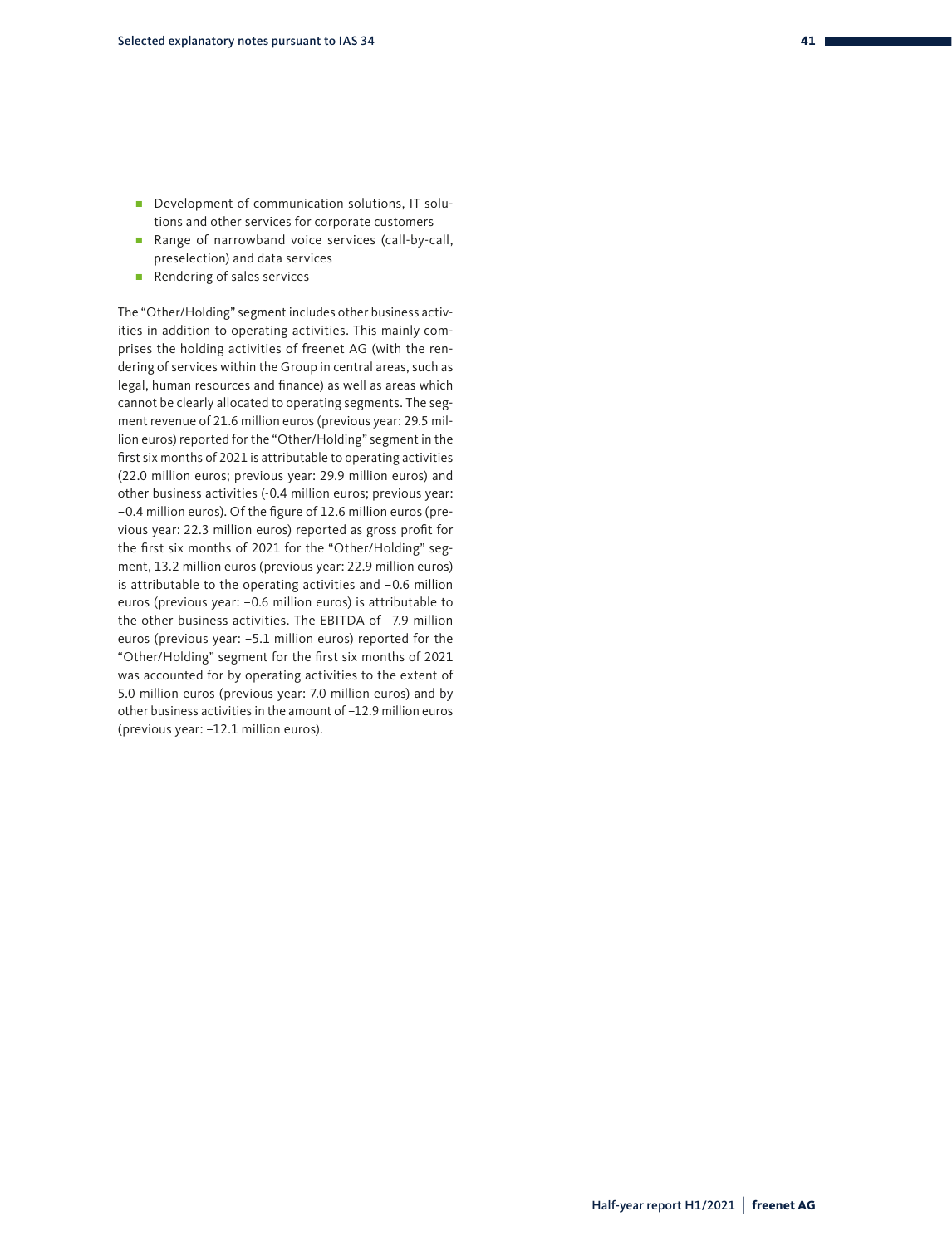### **[SEGMENT REPORT](#page-0-0)**

#### **1 JANUARY TO 30 JUNE 2021**

|                                                                                                       | Mobile         |              | Other/    | <b>Elimination of</b><br>intersegment<br>revenue |              |
|-------------------------------------------------------------------------------------------------------|----------------|--------------|-----------|--------------------------------------------------|--------------|
| in EUR '000s                                                                                          | Communications | TV and Media | Holding   | and costs                                        | <b>Total</b> |
| <b>Third-party revenue</b>                                                                            | 1,091,885      | 133,478      | 13,646    | $\mathbf{0}$                                     | 1,239,009    |
| Inter-segment revenue                                                                                 | 7,969          | 5,339        | 7,907     | $-21,215$                                        | $\Omega$     |
| Total revenue                                                                                         | 1,099,854      | 138,817      | 21,553    | $-21,215$                                        | 1,239,009    |
| Cost of materials, third party                                                                        | $-764,401$     | $-41,507$    | $-8,804$  | 0                                                | $-814,712$   |
| Inter-segment cost of materials                                                                       | $-9,737$       | $-7,520$     | $-174$    | 17,431                                           | $\Omega$     |
| Total cost of materials                                                                               | $-774,138$     | $-49,027$    | $-8,978$  | 17,431                                           | $-814,712$   |
| <b>Segment gross profit</b>                                                                           | 325,716        | 89,790       | 12,575    | $-3,784$                                         | 424,297      |
| Other operating income                                                                                | 19,478         | 617          | 1,380     | $-1,280$                                         | 20,195       |
| Other own work capitalised                                                                            | 6,683          | 3,034        | 1,020     | $\mathbf 0$                                      | 10,737       |
| Personnel expenses                                                                                    | $-63,144$      | $-27,167$    | $-15,532$ | $\mathbf 0$                                      | $-105,843$   |
| Other operating expenses                                                                              | $-105,455$     | - 19,301     | $-7,381$  | 5,064                                            | $-127,073$   |
| Thereof loss allowances on financial assets<br>and contract assets                                    | $-15,977$      | $-42$        | $-76$     | $\mathbf 0$                                      | $-16,095$    |
| Thereof without loss allowances on financial<br>assets and contract assets                            | $-89,478$      | $-19,259$    | $-7,305$  | 5,064                                            | $-110,978$   |
| Overhead total <sup>1</sup>                                                                           | $-142,438$     | $-42,817$    | $-20,513$ | 3,784                                            | $-201,984$   |
| Thereof inter-segment allocation                                                                      | $-3,560$       | $-378$       | 154       | 3,784                                            |              |
|                                                                                                       |                |              |           |                                                  |              |
| <b>Segment EBITDA</b>                                                                                 | 183,278        | 46,973       | $-7,938$  | $\mathbf 0$                                      | 222,313      |
| Depreciation, amortisation and impairment                                                             |                |              |           |                                                  | $-113,300$   |
| <b>EBIT</b>                                                                                           |                |              |           |                                                  | 109,013      |
| Financial result                                                                                      |                |              |           |                                                  | $-16,241$    |
| Income taxes                                                                                          |                |              |           |                                                  | $-10,253$    |
| Consolidated profit from<br>discontinued operations                                                   |                |              |           |                                                  | 82,519       |
| Consolidated profit from discontinued<br>operations attributable to the shareholders<br>of freenet AG |                |              |           |                                                  | $\Omega$     |
| <b>Consolidated profit</b>                                                                            |                |              |           |                                                  | 82.519       |
| Consolidated profit attributable<br>to shareholders of freenet AG                                     |                |              |           |                                                  | 91,806       |
| Consolidated profit attributable<br>to non-controlling interests                                      |                |              |           |                                                  | $-9,287$     |
| <b>Net cash investments</b>                                                                           | 12,413         | 5,050        | 1,935     |                                                  | 19,398       |

1 The overhead costs as the difference between gross profit and EBITDA include the items other operating income, other own work capitalised, personnel expenses and other operating expenses.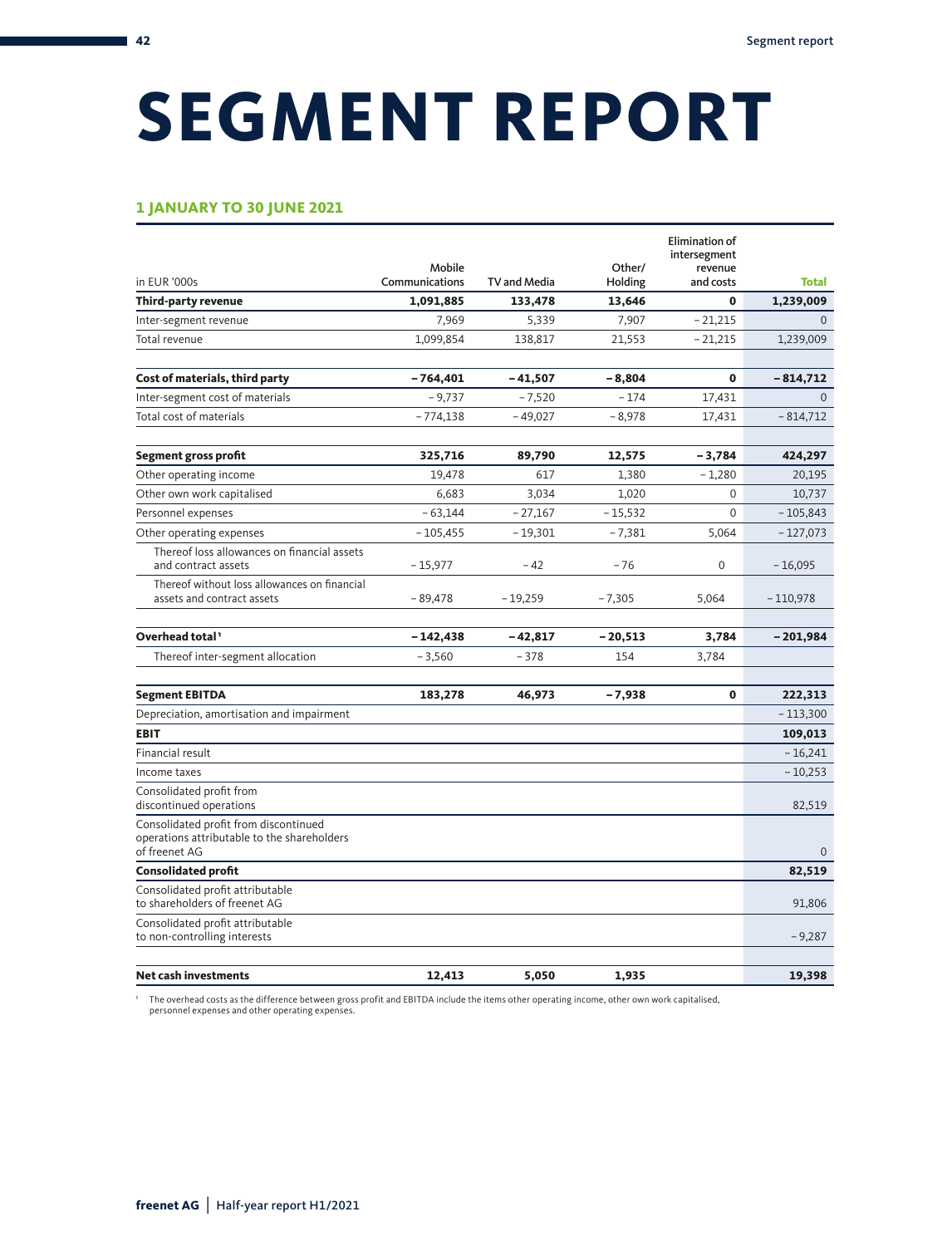|                                                                                                       | Mobile                      |                         | Other/            | <b>Elimination of</b><br>intersegment<br>revenue | <b>Total</b> |
|-------------------------------------------------------------------------------------------------------|-----------------------------|-------------------------|-------------------|--------------------------------------------------|--------------|
| in EUR '000s<br>Third-party revenue                                                                   | Communications<br>1,128,286 | TV and Media<br>121,200 | Holding<br>21,494 | and costs<br>$\mathbf{0}$                        | 1,270,980    |
| Inter-segment revenue                                                                                 | 8,516                       | 4,691                   | 8,026             | $-21,233$                                        | $\Omega$     |
| Total revenue                                                                                         | 1,136,802                   | 125,891                 | 29,520            | $-21,233$                                        | 1,270,980    |
|                                                                                                       |                             |                         |                   |                                                  |              |
| Cost of materials, third party                                                                        | $-801,374$                  | $-36,953$               | $-6,914$          | $\mathbf{0}$                                     | $-845,241$   |
| Inter-segment cost of materials                                                                       | $-9,294$                    | $-7,803$                | $-351$            | 17,448                                           | $\mathbf 0$  |
| Total cost of materials                                                                               | $-810,668$                  | $-44.756$               | $-7,265$          | 17,448                                           | $-845,241$   |
| Segment gross profit                                                                                  | 326,134                     | 81,135                  | 22,255            | $-3,785$                                         | 425,739      |
| Other operating income                                                                                | 23,795                      | 469                     | 1,637             | $-1,861$                                         | 24,040       |
| Other own work capitalised                                                                            | 5,876                       | 2,328                   | 850               | 0                                                | 9,054        |
| Personnel expenses                                                                                    | $-63,950$                   | $-29,749$               | $-18,683$         | 0                                                | $-112,382$   |
| Other operating expenses                                                                              | $-109,248$                  | $-17,715$               | $-11,192$         | 5,646                                            | $-132,509$   |
| Thereof loss allowances on financial assets<br>and contract assets                                    | $-19,974$                   | $-453$                  | $-96$             | 0                                                | $-20,523$    |
| Thereof without loss allowances on financial<br>assets and contract assets                            | $-89,274$                   | $-17,262$               | $-11,096$         | 5,646                                            | $-111,986$   |
| Overhead total <sup>1</sup>                                                                           | - 143,527                   | $-44,667$               | $-27,388$         | 3,785                                            | $-211,797$   |
| Thereof inter-segment allocation                                                                      | $-3,517$                    | $-478$                  | 210               | 3,785                                            |              |
| <b>Segment EBITDA</b>                                                                                 | 182,607                     | 36,468                  | $-5,133$          | $\mathbf 0$                                      | 213,942      |
| Depreciation, amortisation and impairment                                                             |                             |                         |                   |                                                  | $-78,543$    |
| <b>EBIT</b>                                                                                           |                             |                         |                   |                                                  | 135,399      |
| Financial result                                                                                      |                             |                         |                   |                                                  | $-23,320$    |
| Income taxes                                                                                          |                             |                         |                   |                                                  | $-13,789$    |
| Consolidated profit from<br>discontinued operations                                                   |                             |                         |                   |                                                  | 98,290       |
| Consolidated profit from discontinued<br>operations attributable to the shareholders<br>of freenet AG |                             |                         |                   |                                                  | 11,016       |
| <b>Consolidated profit</b>                                                                            |                             |                         |                   |                                                  | 109,306      |
| Consolidated profit attributable<br>to shareholders of freenet AG                                     |                             |                         |                   |                                                  | 112,412      |
| Consolidated profit attributable<br>to non-controlling interests                                      |                             |                         |                   |                                                  | $-3,106$     |
| <b>Net cash investments</b>                                                                           | 10,006                      | 5,843                   | 1,447             |                                                  | 17,296       |

<sup>1</sup> The overhead costs as the difference between gross profit and EBITDA include the items other operating income, other own work capitalised, personnel expenses and other operating expenses.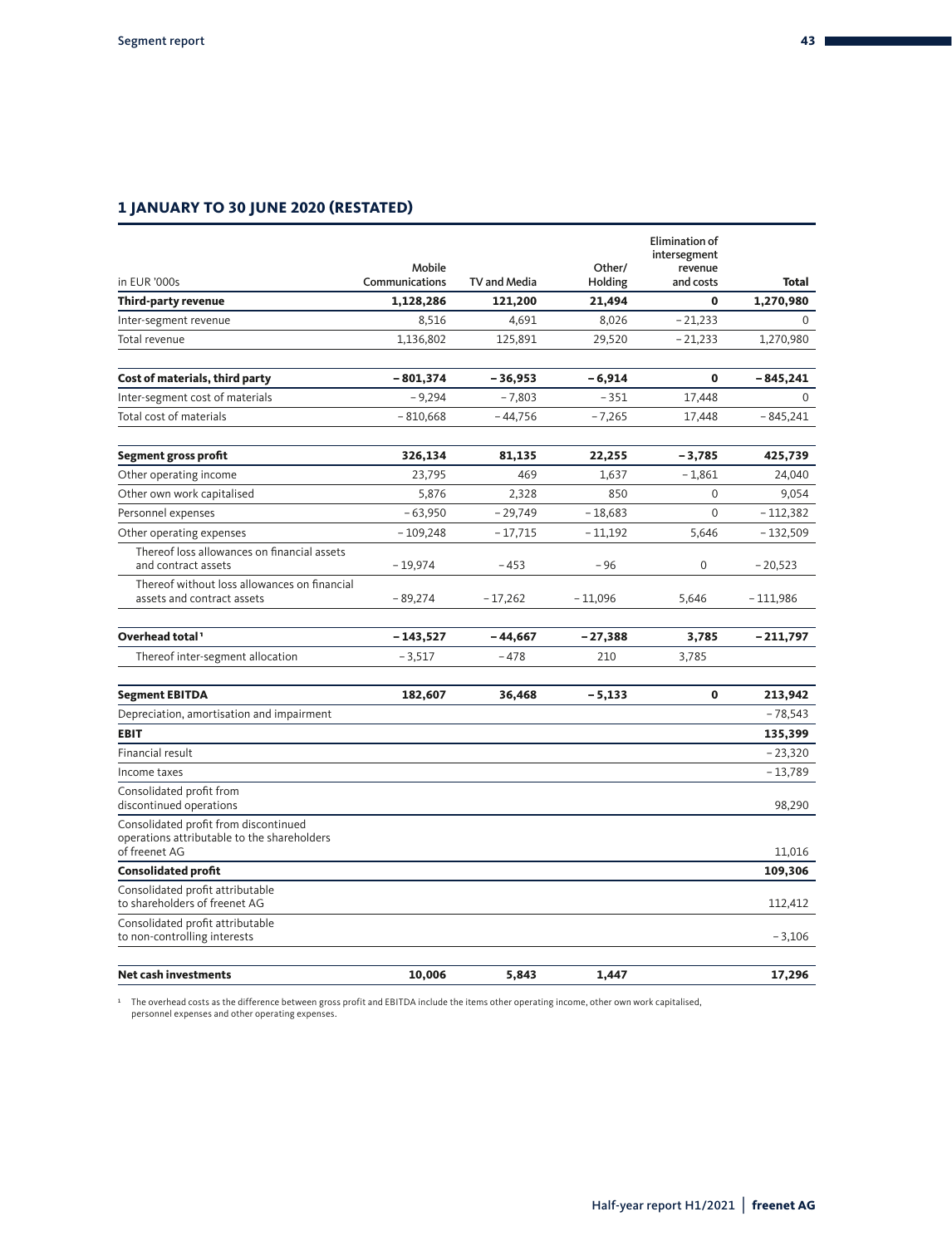Büdelsdorf, 12 August 2021

freenet AG

The Executive Board

Chistoph Vilanek Ingo Jud<sup>ul</sup> 8Md<br>Christoph Vilanek Ingo Arnold Stephan Esch  $8481$ 

- Refuser <sup>1</sup>  $A.$  3- - -  $C$ 

Antonius Fromme Rickmann v. Platen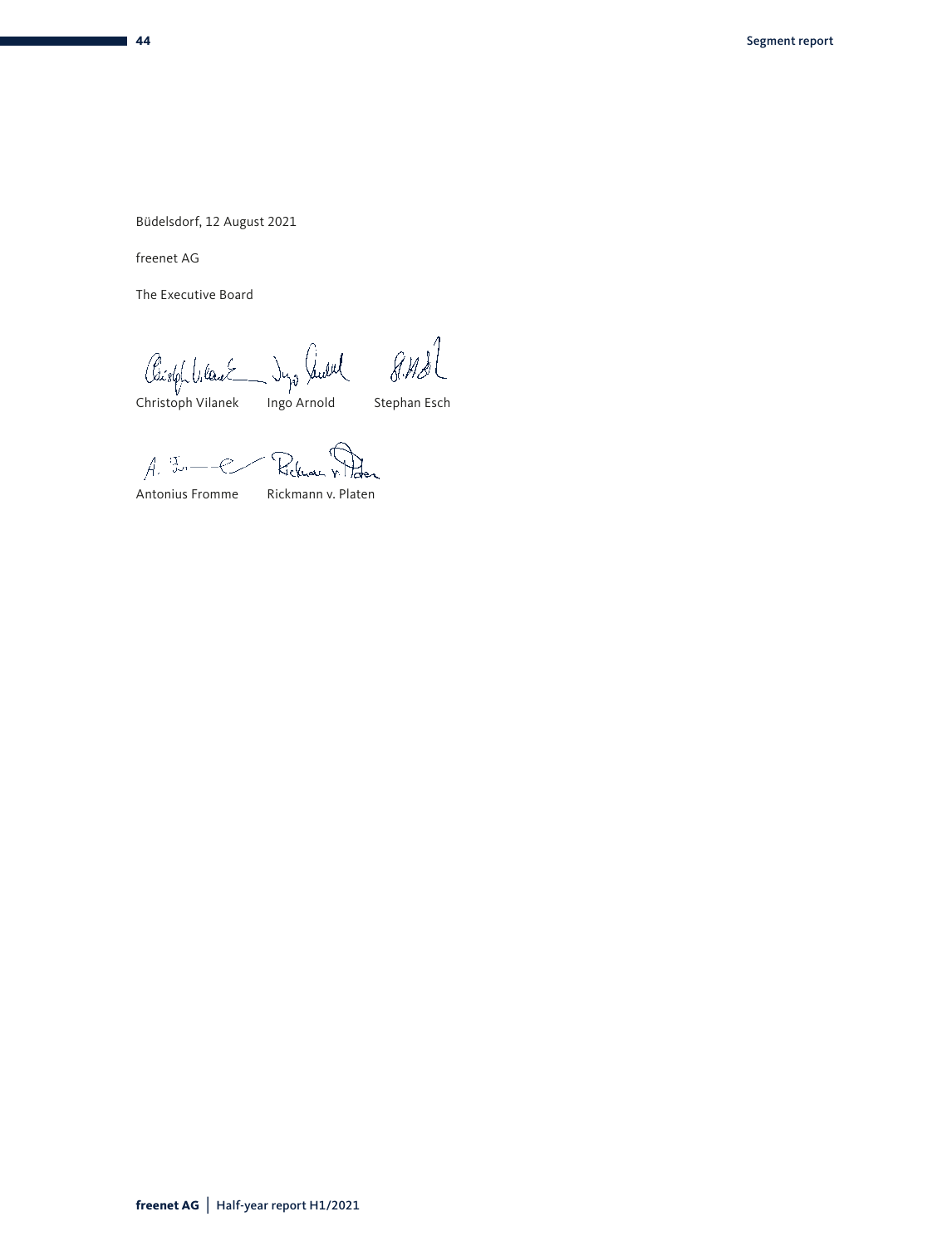# URTHE INFOR-M ATION

#### FURTHER INFORMATION

- 46 | Responsibility statement
- 47 | Glossary
- 48 | Financial calendar
- 49 | Imprint and contact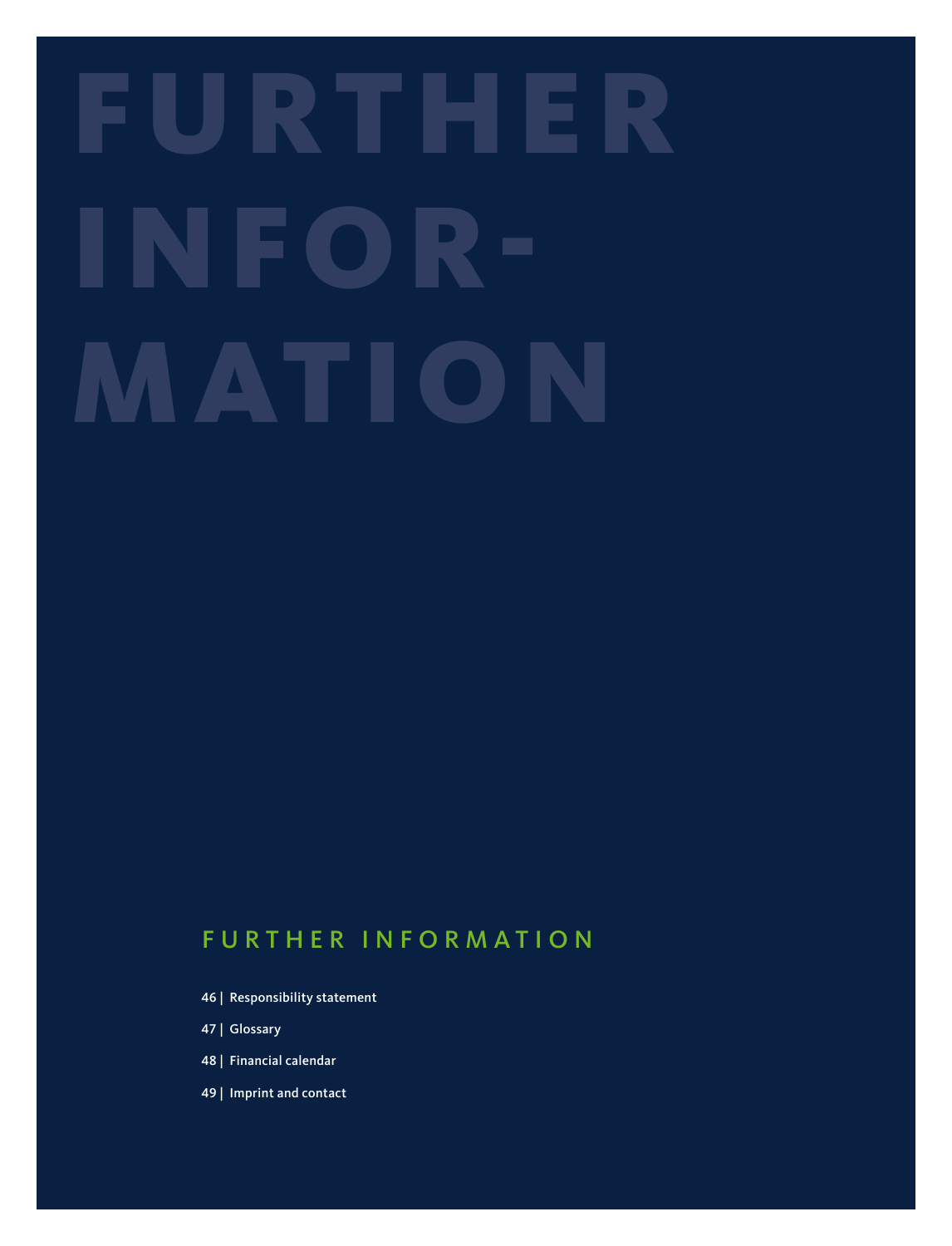### **RESPONSIBILITY STATEMENT**

To the best of our knowledge and belief, and in accordance with the applicable reporting principles and in compliance with generally accepted accounting principles, the condensed interim consolidated financial statements give a true and fair view of the assets, liabilities, financial position and profit or loss of the Group, and the Group interim management report includes a fair review of the development and performance of the business and the position of the Group, together with a description of the material opportunities and risks associated with the expected development of the Group.

Büdelsdorf, 12 August 2021

freenet AG

The Executive Board

 $843$ - Jupp Julia Chistof Village

Christoph Vilanek Ingo Arnold Stephan Esch

 $A^{\mathcal{F}}$ 

Antonius Fromme Rickmann v. Platen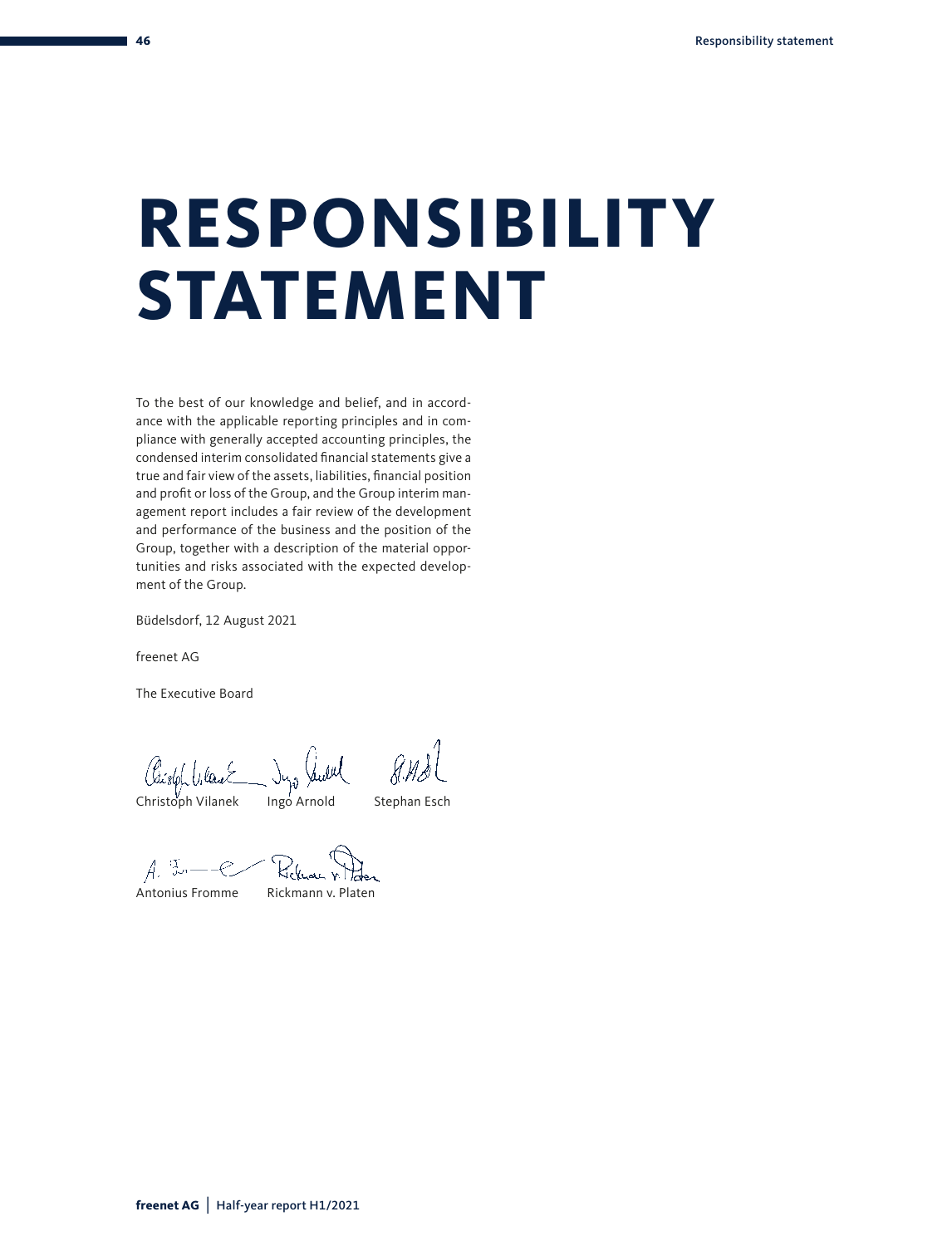### **GLOSSARY**

5G Fifth generation mobile communications, which is based on the existing mobile communications standard LTE.

Adjusted net debt Net debt (see "Net debt") less equity investments (see "Equity investments").

Adjusted leverage Ratio between adjusted net debt (see "Adjusted net debt") and EBITDA (see "EBITDA") generated in the last twelve months.

ARPU (Mobile Communications segment) abbr. Average revenue per user. The customer group-specific usage fee divided by the average number of customers on the relevant reference date.

Diluted earnings per share Diluted earnings per share are calculated by dividing the profit attributable to the shareholders by the weighted average number of shares outstanding increased by potentially dilutive shares. The number of potentially dilutive shares is calculated as the difference between the potential ordinary shares attributable to employee incentive programs measured at the subscription price and the ordinary shares issuable at fair value.

Earnings per share The portion of consolidated profit or loss which is attributable to an individual share. It is calculated by dividing consolidated profit/loss by the weighted average number of issued shares.

EBIT Earnings before interest and taxes.

EBITDA EBIT (see "EBIT") plus depreciation, amortisation and impairment

EBT Earnings before taxes

Equity investments Market value of CECONOMY AG on the reporting date. The market value of CECONOMY AG is calculated by multiplying the closing price of the CECON-OMY AG share on the Frankfurt stock exchange by the number of CECONOMY AG shares held by the freenet Group (32,633,555 no-par-value shares) as of the relevant reference date.

Equity ratio Ratio between equity and total equity and liabilities.

Free cash flow Cash flows from operating activities (without payments for transaction costs from acquiring/selling companies) less CAPEX (see "Net investments") and cash repayments of lease liabilities.

freenet TV subscribers (RGU) RGU means "revenue generating unit"; it refers to active freenet TV subscribers.

Gross profit Revenue less cost of materials.

Gross profit margin Ratio between gross profit and revenue.

IPTV abbr. Internet protocol television; refers to the transmission of television channels and films using the Internet Protocol as opposed to other broadcasting channels such as cable television, DVB-T2 or satellite.

Leverage Ratio between net debt (see "Net debt") and EBITDA (see "EBITDA") generated in the last twelve months.

Net debt Long-term and short-term borrowings shown in the balance sheet, less liquid assets and plus net lease liabilities.

Net investments (CAPEX) Investments in property, plant and equipment and intangible assets, less proceeds from the disposal of intangible assets and property, plant and equipment.

Net lease liabilities Non-current and current lease liabilities shown in the balance sheet, less non-current and current lease receivables.

No-frills No-frills tariffs deliberately have a simple structure, and in general do not include a subsidised device. Traditionally, they are marketed by way of direct distribution (e.g. online) and not via specialist outlets.

Overhead Overhead includes the items other operating income, other own work capitalised, personnel expenses and other operating expenses

Postpaid Mobile services billed subsequently (usually 24-month contracts).

Prepaid Mobile services billed in advance.

waipu.tv subscribers Customers who use subscribed to one of the fee-based tariffs.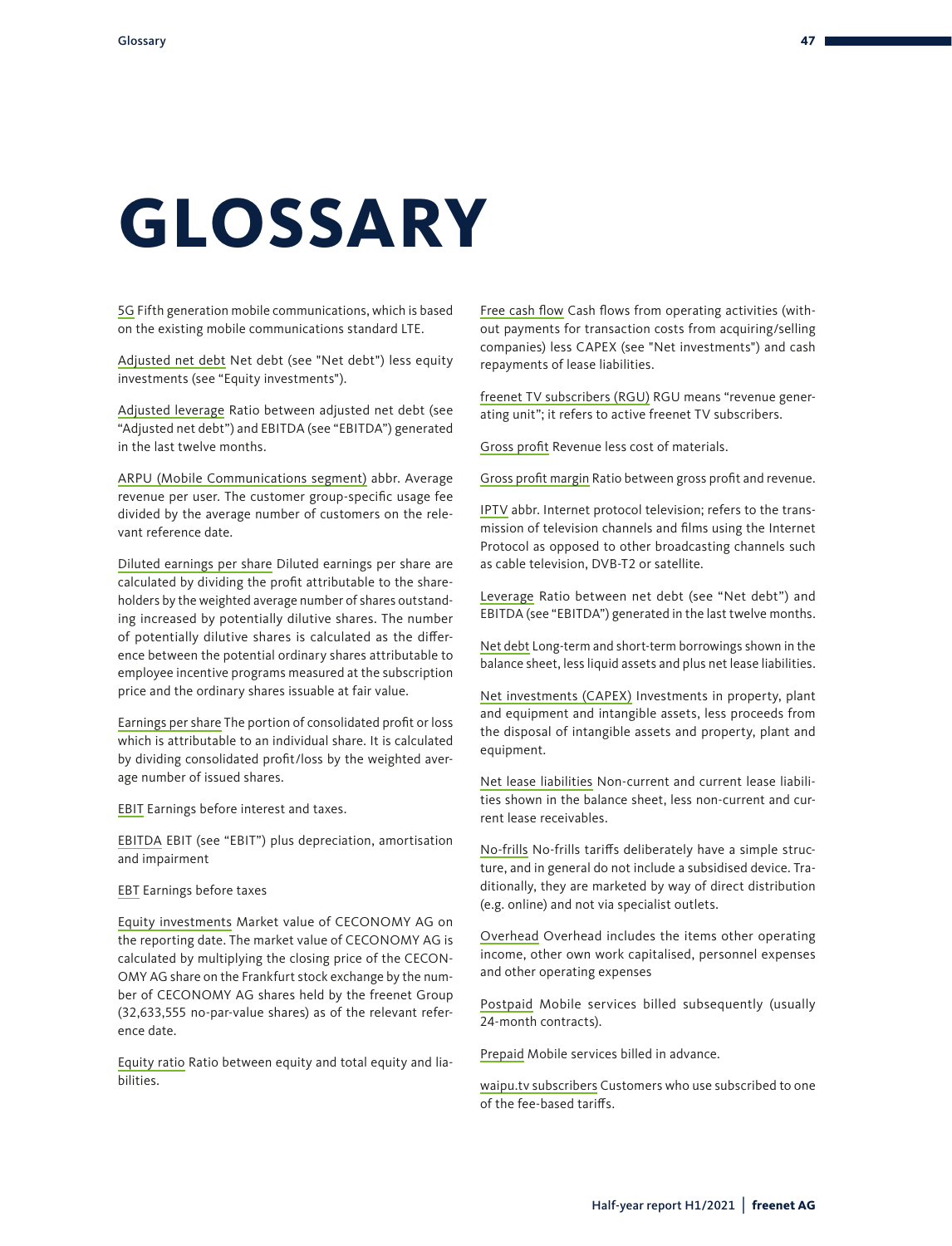### **FINANCIAL CALENDAR**

Date **Exercise Event** 4 November 2021 Quarterly Statement as of 30 September 2021 – Third quarter 2021

Date is subject to possible changes.

Our reports are available on the Internet at: https://www.freenet-group.de/investor/publications/

The English version of the half-yearly report is a convenience translation of the German version. The German version is legally binding.

Further up-to-date information on the freenet Group and the share is available at: www.freenet-group.de/en



If you have installed a QR-Code recognition software on your smartphone, scanning this code will take you directly to the freenet Group website.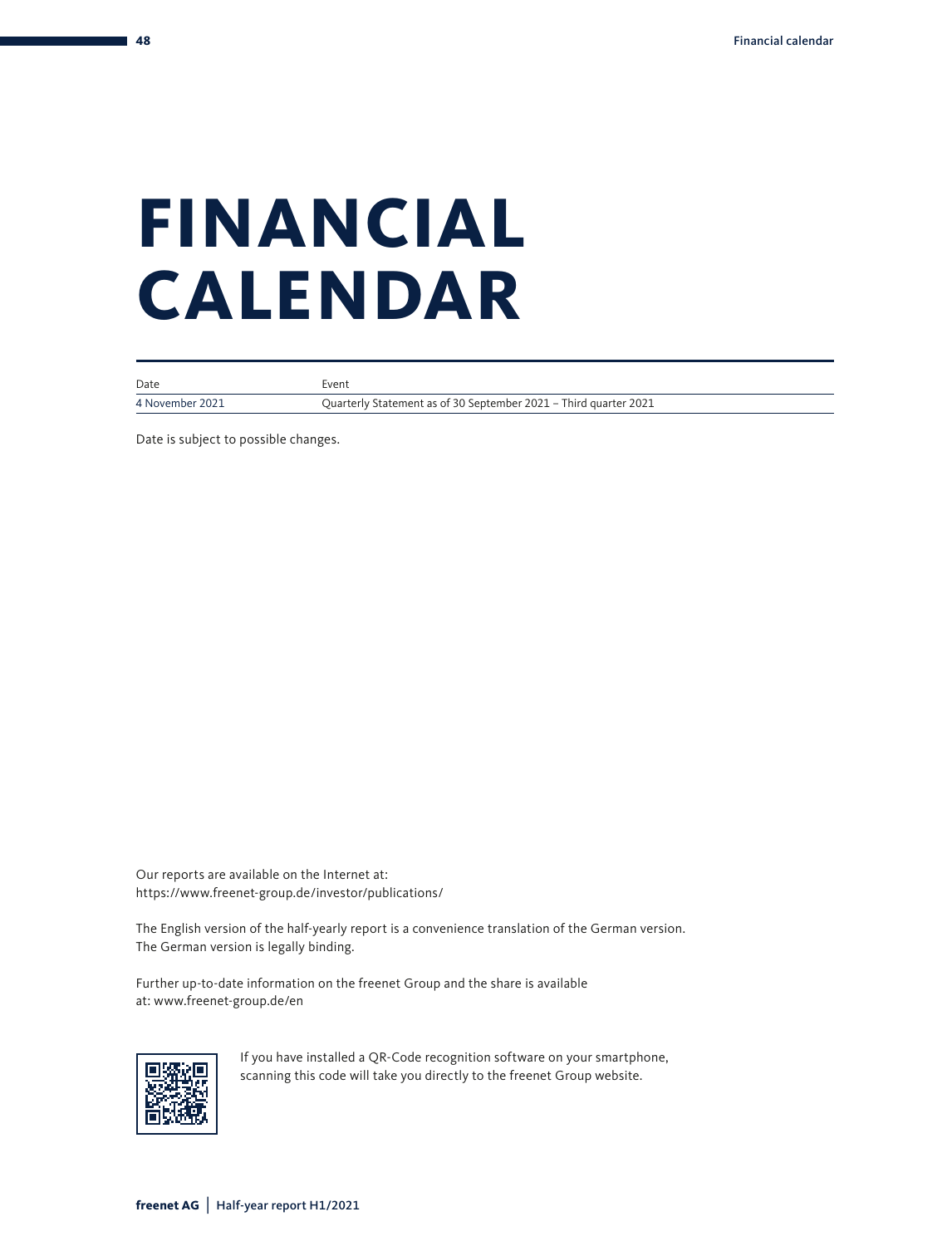### **IMPRINT AND CONTACT**

#### **freenet AG**

Hollerstraße 126 24782 Büdelsdorf, Germany

Phone: + 49 (0) 43 31/69 10 00

#### **Investor Relations & ESG**

Deelbögenkamp 4 22297 Hamburg, Germany

Phone: + 49 (0) 40/5 13 06 778 E-Mail: investor.relations@freenet.ag

#### **CONSULTING, CONCEPT&DESIGN**

Silvester Group www.silvestergroup.com